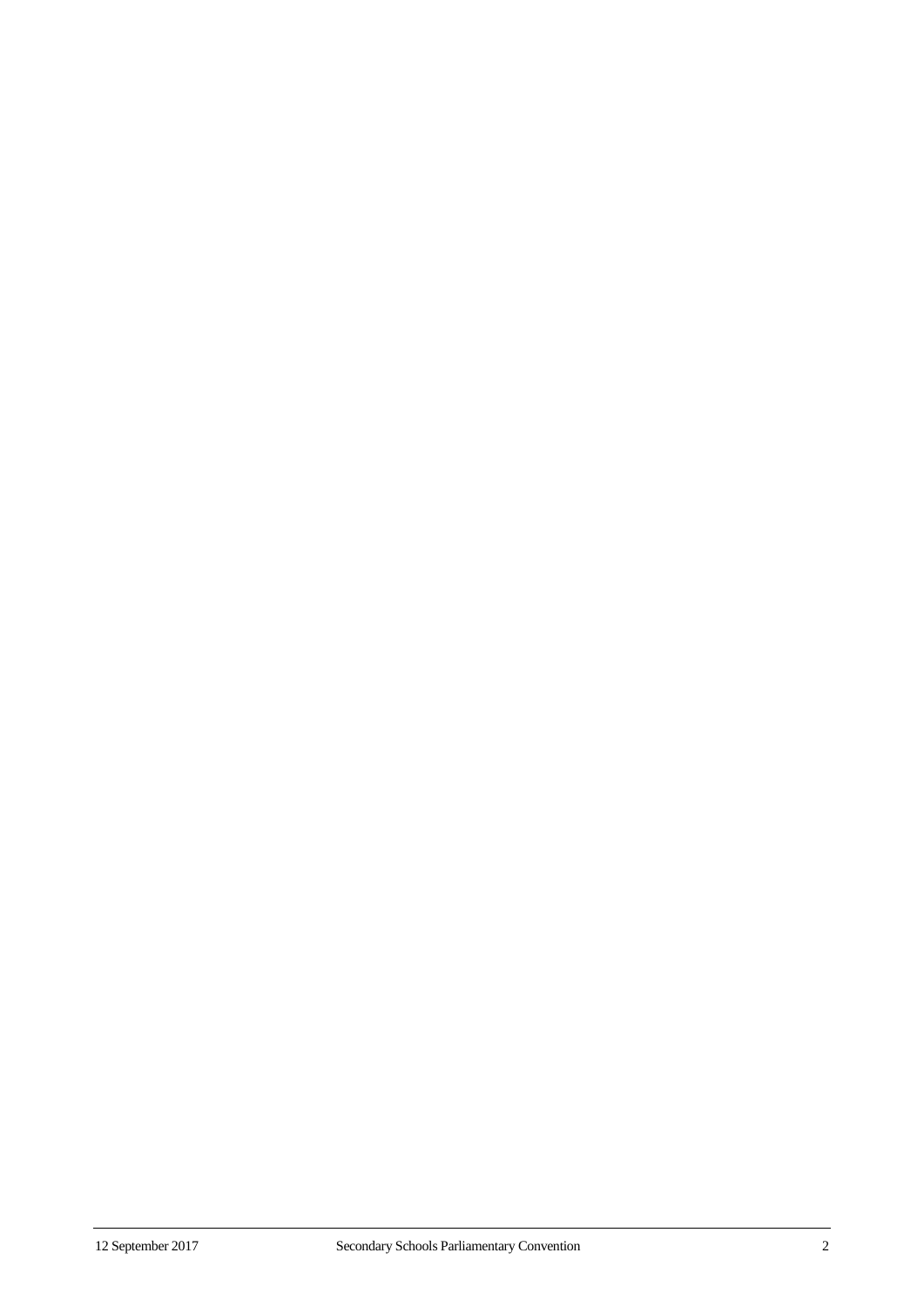#### **Participants**

Nadine Alshammary Sirius College Daniel Amrein Mount Ridley College Natasha Borash Ruyton Girls' School Emily Clarke Mater Christi College Sophie Clarke Mater Christi College Barr Donde Bialik College Zoe Doody Sunbury College Jacqueline Du Ruyton Girls' School Kara Giffard Sunbury College Hala Hamdy Sirius College Breanna Harper Huntingtower School Anthony James Scotch College Sian Janke Mater Christi College Manraj Kaur Mount Ridley College

Baker Abdalhamid Islamic College of Melbourne Sara Abdalhamid Islamic College of Melbourne Ghadeer Al Gburi Thomastown Secondary College Genevieve Alexie Camberwell Girls Grammar School Molly Ash Frankston High School Irjinder Babbar Good News Lutheran College Mark-Anthony Baini Marymede Catholic College Joel Blanch Sacred Heart College, Kyneton Rosie Bourke Sacred Heart College, Geelong Kamaria Brancato Marymede Catholic College Morgan Brand Marymede Catholic College Simge Camur Thomastown Secondary College Nikki Chen Camberwell Girls Grammar School Rachel Cheng Canterbury Girls' Secondary College Ava Cole Our Lady of Mercy College, Heidelberg Laura Daniele Marymede Catholic College **James Davies** Balcombe Grammar School Lachlan Doig Camberwell Grammar School Elly-May Dreier Lalor Secondary College Nikki Fernando The Mac.Robertson Girls' High School Michaela Frantz Salesian College Sunbury Ryan Gambin St Monica's College, Epping Louisa Gildea Sacred Heart College, Kyneton Michelle Grover Salesian College Sunbury James Gunasegaram Camberwell Grammar School Ethan Harrison Marist College, Bendigo Grace Hartman **Our Lady of Sion College** Samuel Hilson Girton Grammar School Gabriella Hollo Canterbury Girls' Secondary College Declan Hovenden Marist College, Bendigo Anna Kaul The Mac.Robertson Girls' High School Anika Kelly Canterbury Girls' Secondary College Olivia Kelly Canterbury Girls' Secondary College Marcel Khoury St Monica's College, Epping Lauren Kimber Our Lady of Mercy College, Heidelberg Joanna Legaspi Good News Lutheran College Maryanne Li Camberwell Girls Grammar School Larissa Liberatore St Monica's College, Epping Natalie Litsas Camberwell High School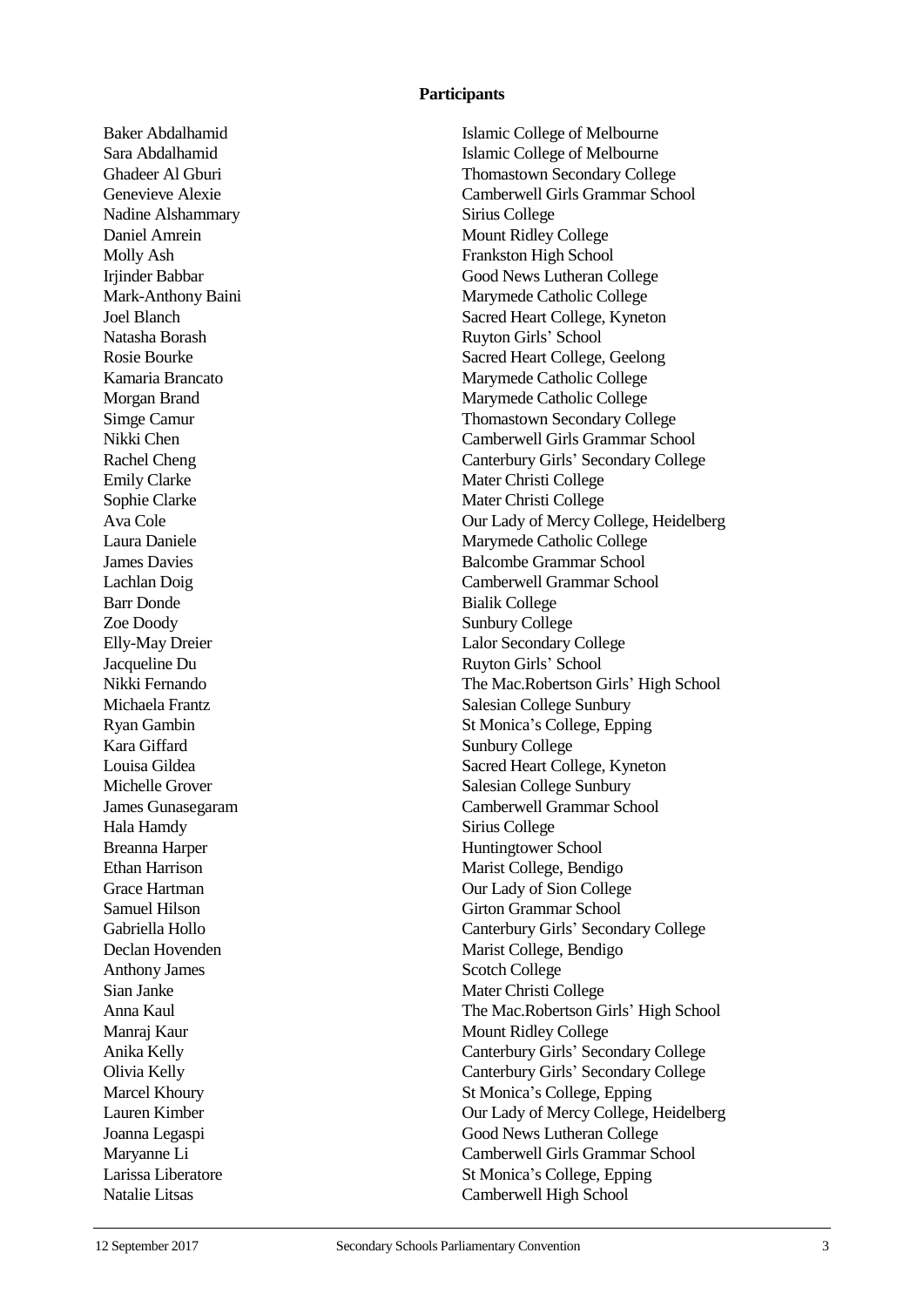Audrey McCarthy Fintona Girls' School Claire McManus Our Lady of Sion College Joshua Meng Scotch College Josh Miller Bialik College Mateenah Munkayilar Lalor Secondary College Josephine Murphy Northcote High School Fern Nicholls Frankston High School Natasha Pedersoli Sunbury College Daniel Perri Lalor Secondary College Ceylan Ramadan Sirius College Jordan Salathiel Marist College, Bendigo Abbey Saxon Girton Grammar School Hammad Shahin Mount Ridley College Tayne Shalevski Marist College, Bendigo Claudia Shemmell Kingswood College Tegan Smart Huntingtower School Lucy Spencely Girton Grammar School Ally Spiegel Bialik College Edith Spiers Salesian College Sunbury Rowan Stewart-Smith Northcote High School Julia Thiem Northcote High School George Tyurin Huntingtower School Alanna Verrocchi Genazzano FCJ College Olivia Watson Ruyton Girls' School Isaac Zhao Scotch College Nadine Alshammary Sirius College Daniel Amrein Mount Ridley College Molly Ash Frankston High School Mark-Anthony Baini Marymede Catholic College

Tamsyn Lovass Strathcona Baptist Girls Grammar School Jane McEvey Our Lady of Mercy College, Heidelberg Christina Mikhael St Monica's College, Epping Jesmina Mohamed Hassan Islamic College of Melbourne Simran Monga The Mac.Robertson Girls' High School Patrick Mullane McKinnon Secondary College Sharon Nabwire Thomastown Secondary College Michael Nikolovski Thomastown Secondary College Annabelle Norman Balcombe Grammar School Alexander O'Brien Koonung Secondary College Oliver Papillo Camberwell Grammar School Tanisha Parekh Glen Waverley Secondary College Melissa Phillips Glen Waverley Secondary College Tanna Reynolds Glen Waverley Secondary College Daisy Rickard MacKillop College, Werribee Shir Rosenberg McKinnon Secondary College Nithya Sathyamurthy The Mac.Robertson Girls' High School Rokia Taleb **Islamic College of Melbourne** Tara Tropeano Our Lady of Mercy College, Heidelberg Anita Voloshin McKinnon Secondary College Maya Weston Strathcona Baptist Girls Grammar School Baker Abdalhamid Islamic College of Melbourne Sara Abdalhamid Islamic College of Melbourne Ghadeer Al Gburi Thomastown Secondary College Genevieve Alexie Camberwell Girls Grammar School Irjinder Babbar Good News Lutheran College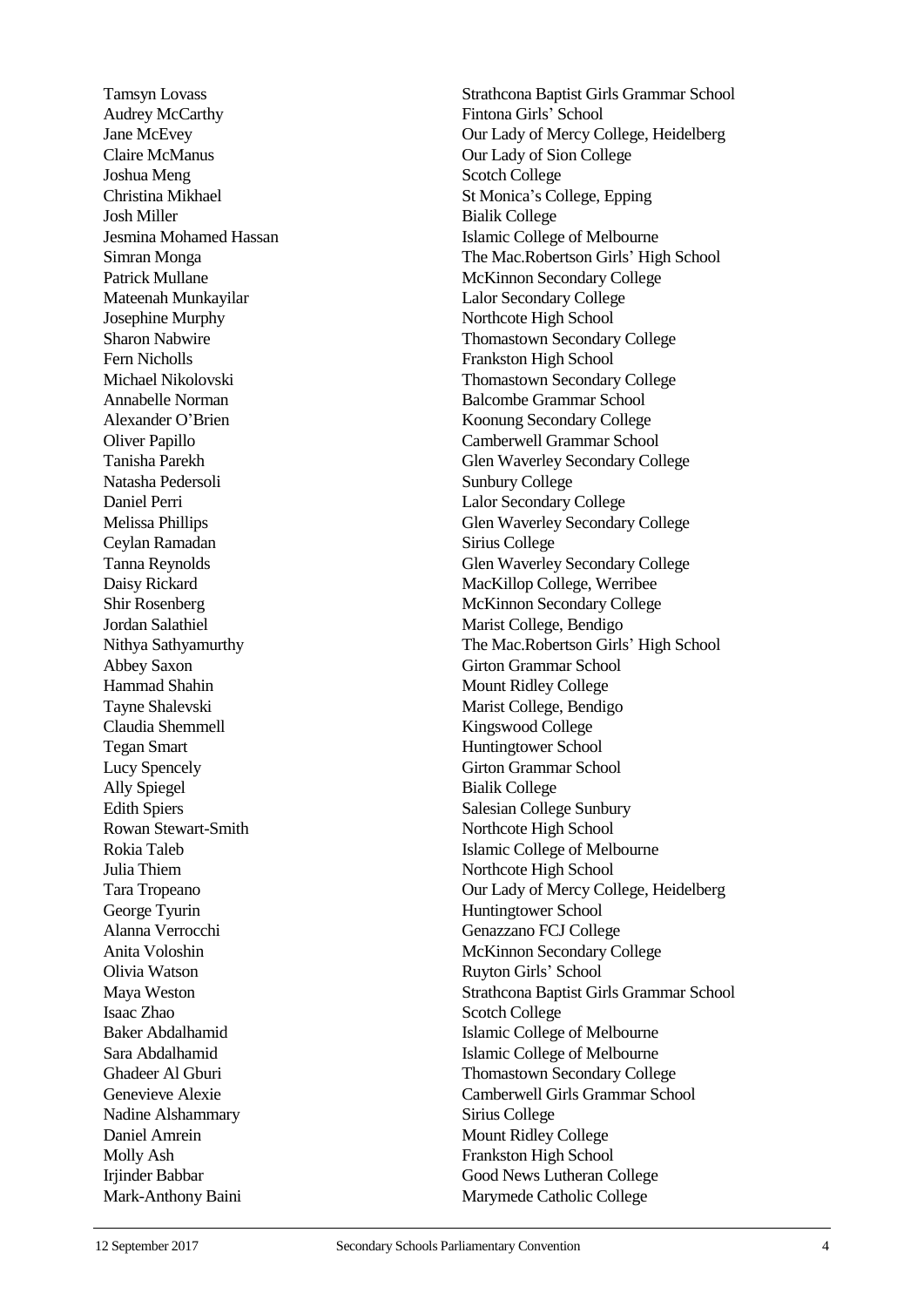## **WELCOME TO COUNTRY AND OPENING**

**The SPEAKER (Ms Murray)** — Good morning everyone. Given that we have been delayed, we might make a start. First of all, I would like to welcome students in particular to the 2017 Secondary Schools Parliamentary Convention. It is great to see everyone here and through security. We are looking forward to a terrific day ahead. Welcome to teachers, supporters, family members and interested participants. We are lining up to have a fantastic day. I am sure you will agree that sitting in such a spectacular building gives you the impetus to debate, argue and discuss issues that really do concern you.

Before we truly begin, the first thing I need to do is to let you know that senior elder Aunty Joy Wandin North Murphy of the Wurundjeri tribe sends her apologies, so I am going to do the welcome to country. I would like to show my respect to and acknowledge the traditional custodians of the land and of elders past and present on which this convention takes place, and to thank the Parliament of Victoria for hosting us in this location. We have many things to do today, but before we begin on the actual convention I need to give you a few details about the workings of Parliament House.

There are a couple of things that you need to know. The first thing is that you all have microphones, which will be quite exciting the first time that you use them. The people in the front row actually get to walk up to the table and turn your microphone on. You will see a little switch that will allow you to turn your microphone on. At the end of your speech, you will be asked to turn your microphone off, and that is all. We do not want you to touch the stand. We do not want you to do anything other than turn your microphone on and turn your microphone off.

When you are going to speak, you need to state your name and your school, because we have Hansard over here who will be recording everything that you say.

You should not have any food or drink in the chamber. That will all happen out in Queen's Hall where you have been waiting. We ask that you really do only stay in Queen's Hall today. Other than that, you will need to use the bathrooms, which are located directly through this door and into the second corridor, turn right. For the males amongst us, you will use the door called 'Members' — that is you — and the girls will keep going and turn right, another door down that says 'Females'. That is in the second corridor. Do not make a mistake!

If you have notes for the people that are speaking, you might like to hand your notes at the conclusion of the session to Hansard if you are reading off a prepared speech, for people giving their speeches.

I should introduce myself, which I did not do at the start of the day. My name is Karyn Murray, and I am actually a teacher. I am really a bit bogus sitting here. I am from Strathcona, and I was very privileged to be asked to come and run this early session. You will get the real deal that will come a little bit later. Our Speaker could not be with us for the morning session, so you will just have to deal with me.

On that note, let us get going — let us make up some time. It is my great privilege to present to you Judith Graley, MP, who is the Parliamentary Secretary for Education. She is going to introduce to you the topic 'Should Australia abolish compulsory voting, and should the voting age be lowered to 16?'. I would like you to join me in welcoming Judith to the convention.

#### *Delegates applauding.*

**Ms GRALEY** — Welcome, everyone, this morning, and welcome to my place of work, which is Parliament House, Victoria. I too would like to begin by acknowledging the traditional owners of the land on which we meet, the Wurundjeri people, and pay my respects to their elders past and present and who may be with us this morning. This was actually a meeting place a long time ago for the people of the Kulin nation, so Parliament House has always been a place where people gather to talk, argue and discuss the issues of the day.

I would also like to acknowledge the Acting Speaker today, Karyn Murray from Strathcona Girls Baptist School, and thank her for stepping up to the task. I am sure when the Speaker arrives he will get a few tips from you, Karyn. They will be very welcome.

I would also like to acknowledge Associate Professor Libby Tudball from Monash University. Libby and I have already had a fantastic discussion about how important civics education is, and you could be in no better place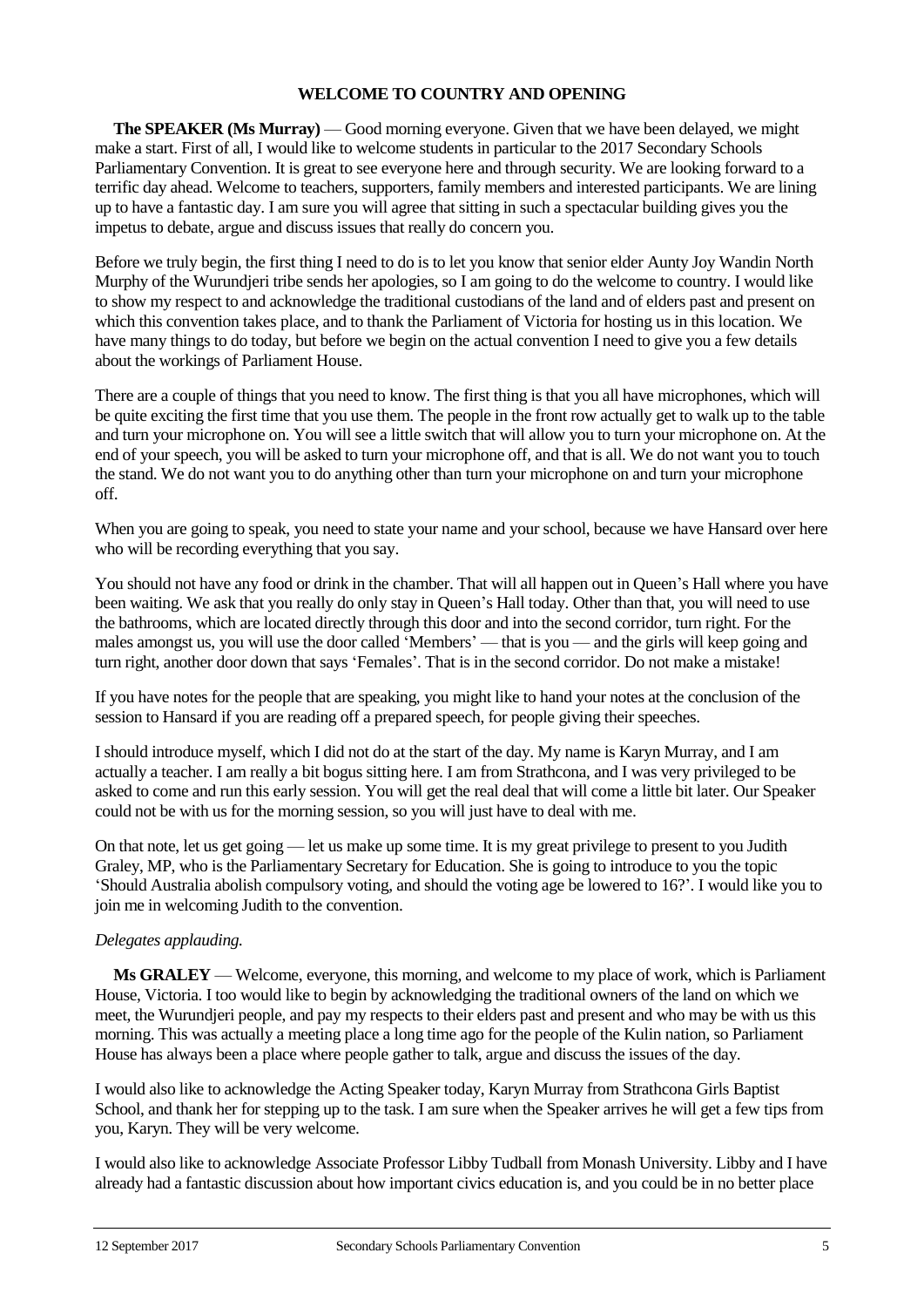today to practice what you have learned in school about government and governance. You can use these esteemed, august surroundings to put on a great debate.

I am really pleased to see so many students here today. I think there are nearly 100 of you. This chamber normally takes 88 of us. If you come at question time, that makes for a really robust debating forum. If you come outside the question time you will see very few people in the chamber — only those who are talking on the bills — and you will see a significantly better-behaved Parliament at that time. I suggest you take the lead not from question time but from the legislative process when we actually debate new laws.

This building has a very rich history. As you can see, it has got lots of gold in it. When the little kids come in to visit Parliament, and a lot of them do, they say, 'Judith, is it real gold?', and I always say, 'Yes, it is'; and that is true. This building is a testament to Melbourne and Victoria's heyday when the gold rush made us what they say was 'the most prosperous city in the world'. We welcomed people from all over the world to Victoria, as we still do today. They say that Victorian democracy was born on the goldfields, and certainly this house has that feeling about — that the gold rush was integral to the development of democracy.

This Parliament also served as the Australian Parliament from 1901 to 1927. People forget that — people think that Canberra has been there forever, but it has not. When we became a federation in 1901 they had to decide where they were going to have their Parliament, and they actually had it here. The first legislative framework for the development of the Australian nation actually took place in these chambers in Victoria. They are very important chambers, so enjoy being here today.

I have been here for 11 years. I fought three elections and won them. The hardest thing about being a member of Parliament is winning those elections and getting here. When I first arrived I sat in the back row there, where the second girl is. Now I sit down here where the girl with the darker scarf is sitting. I serve now as the Parliamentary Secretary for Education, because I am in the government.

In my first term I was in the government and Steve Bracks sat in this chair. His deputy was John Thwaites, and Peter Batchelor was the Leader of the Government. Then we lost an election and I had the not very fun experience of being in the opposition. I sat over there where that girl is sitting. Daniel Andrews of course was the Leader of the Opposition and James Merlino the Deputy Leader of the Opposition. We won an election and we all came back to this side of the house. I can tell you: there is nothing like being in government. In government, let us be frank: you have power. If you want to make a difference in the world — and I really hope that you get excited about this experience today and you think about how you can be engaged politically — you do need to think about how you are going to get power and use it. As former Premier Joan Kirner used to say, 'You get it, you use it and you keep it. It's no fun losing it'.

I have had the great experience of being a Parliamentary Secretary for Education. You will probably notice if you are driving around in your mum and dad's cars that there are new numberplates on them that say, 'the education state'. I remember when Daniel, the Premier, when he was Leader of the Opposition, announced that we were going to build the education state. Without trying to give a political advertisement here — I am a politician so I am going to go there a little bit — I do want to say how important that slogan is to us as a government and as a state. The opportunities that education give you are really amazing.

I think about my great-great-grandfather visiting the goldfields of Ballarat, not finding much gold, walking back down the road to Melbourne, starting up his own little business; and in a couple of generations the first girl in his family was to go to university, and the first girl in his family to go to university was to become an MP. This was through that education experience, and through my parents' and my grandparents' commitment to making sure that I had a really good education. I actually said in my inaugural speech, which is the first speech you given in this house, that I said to my dad, 'I think I'll leave school and become a hairdresser'. There is nothing wrong with leaving school and becoming a hairdresser. My dad was a panelbeater — he had his own business. He said, 'You're not leaving school. You've got bloody brains and you're going to bloody well use them'. That was the key to me experiencing a lot of things that I would never have been able to have unless I had that incredible experience that teachers and parents avail for their children. It is my deep personal commitment to make sure that my own children and their children — hopefully my grandchildren — have a better life than I have. That is effectively what being in politics is about — it is about getting change up — making better opportunities for the people who come after you.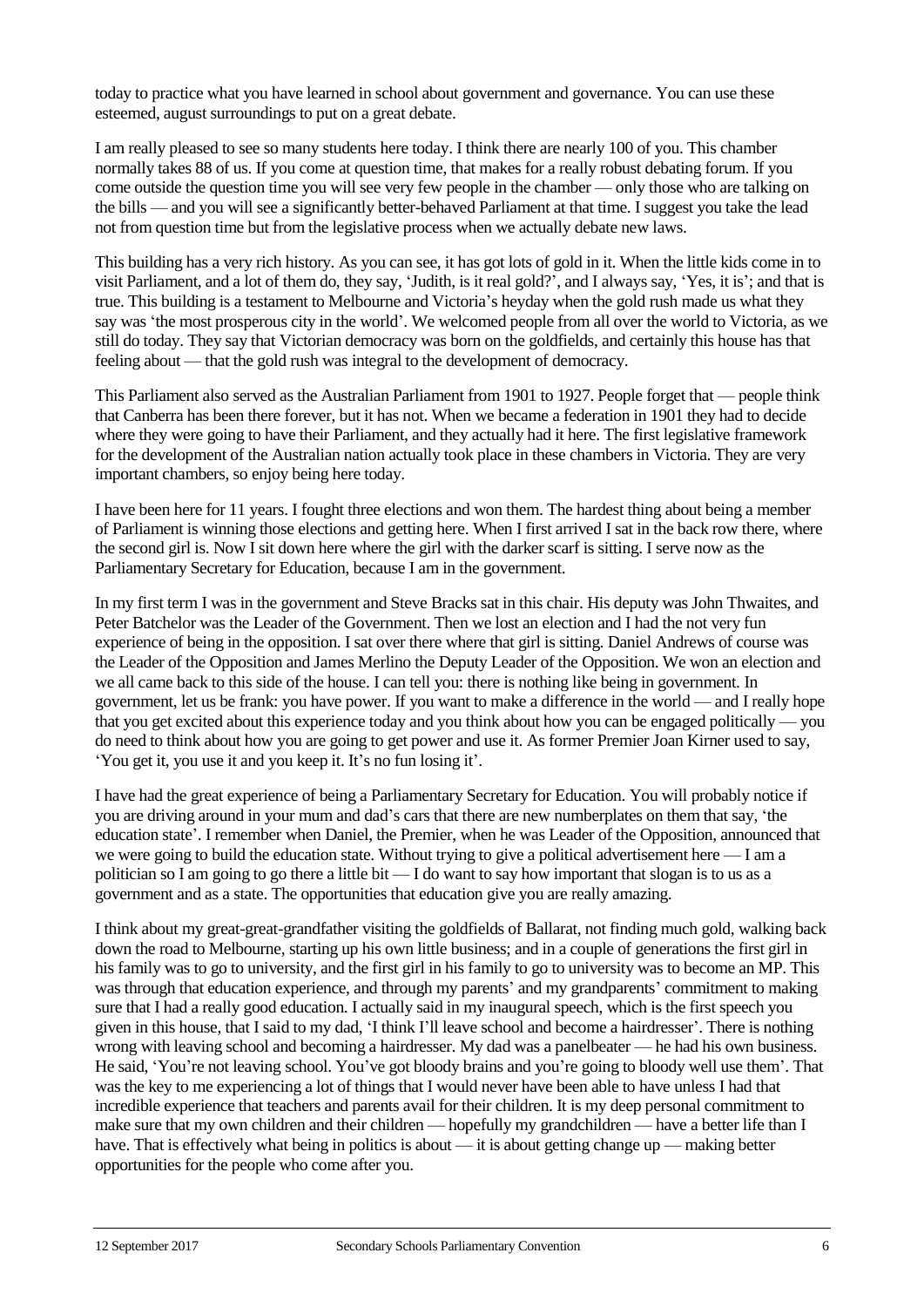You have got a great subject today — I love it. It is a double whammy: 'Should Australia abolish compulsory voting and should the voting age be lowered to 16?' I am not going to suggest what you should think about this. I am just going to put up a few ideas for you to think about.

I was recently at a meeting. I am very keen in all the committees that I chair in the education sector that we have a very strong student voice, so I am very pleased to have you here today and I look forward to hearing what you have to say. I need to let you know that not only will Hansard be recording this, but the Deputy Premier, the Minister for Education, will get to see the transcript and he is really interested in your ideas because we are really interested in how we can engage further with schools and students.

This meeting that I was dealing with was a very controversial meeting. It was about a subject that we are all talking about, some with understanding, some with a lot of misunderstanding. It was around Safe Schools, actually. We sat around the table. There were experts from the university sector, there were experts from hospitals, there were experts from the gay and lesbian community, and there were students there. We were having a very developed conversation about it. Then a student put up his hand and said, 'Judith, can I ask a question?'. I said, 'Of course you can'. He asked the most erudite question we had had all day. It was unfiltered, it was uncomplicated and it was so truthful and honest. It made us all sit up around the table and think, 'Yes, what are we doing about that?'.

So today do not be backward in coming forward; ask the question. Do you know what? There is no such thing as a dumb question. Everybody is wanting to ask the dumb question but nobody has the guts to ask it, a lot of times. So put your hands up and put forward a proposition that may be a little bit outside the square, a little bit controversial.

The other thing I would say is that whilst I do not come down on either side of the debate, I do want to leave you with one precious thought. You can come into this house and sit in this chamber. In fact you can come in any day of the week and visit this chamber and see democracy in action. Democracy is a really, really precious commodity. The world is complex and changing — probably too fast for most of us to even comprehend it. So how we maintain institutions like democracy are even more important than ever before for how we develop as a country. People sometimes just take it for granted.

I was standing in the line for voting, I remember, at the last election. All these people were complaining about the length of the line, how long it was going to take to vote and whether they would get to the sporting ground in time — all this sort of stuff. I had to remind that this is a precious role that we play in exercising our vote. Nothing reminded me of it more than a recent trip I had to Myanmar — Burma — in 2015. I was there as an international observer for the election process.

You probably know that that country had been under military rule for 30 years and there were a lot of movements for democracy. You may have seen the beautiful pictures of the lady Aung San Suu Kyi as the face of the democratic movement. She was out campaigning; I saw her around. I saw the rallies happening and I saw the young people out on the streets, singing, dancing, really vibrant, telling people to vote for the parties that they were supporting. It was a really amazing, exciting election — because these people had never had a democratic free vote before.

On the day of the election, everybody was really scared that there may be some sort of intervention, so they were so well behaved. They all queued up really early in the morning. At 5 o'clock in the morning people were out, lining up outside the polling booths in long lines. They did not open until 6 o'clock. They all stood there patiently, with a weather eye out to make sure that things were safe, to vote. They went in and they voted. They took their ballot papers. Some of them just held their ballot paper and really studiously filled it in. They took their time, made sure it was correct and walked over to the ballot box. Some of them tried to take photos of themselves voting. Then, in their country — as is the case in a lot of developing countries that are experiencing democratic transition — they have to put their finger in a bowl of ink. That is so they say they have voted and they cannot come back in and vote again. That will last for a week, probably, on their finger. They would all come out and hold their finger up and cheer and celebrate and laugh — and all their family would gather around and take snapshots and things like that.

That said to me, 'Why don't we think about what we really have, why don't we treasure it more, why don't we talk about it more?' — especially now, when I think that there is a social media storm out there telling us there are lots of things that are not real. The one thing that is real is something that we have always had in Victoria.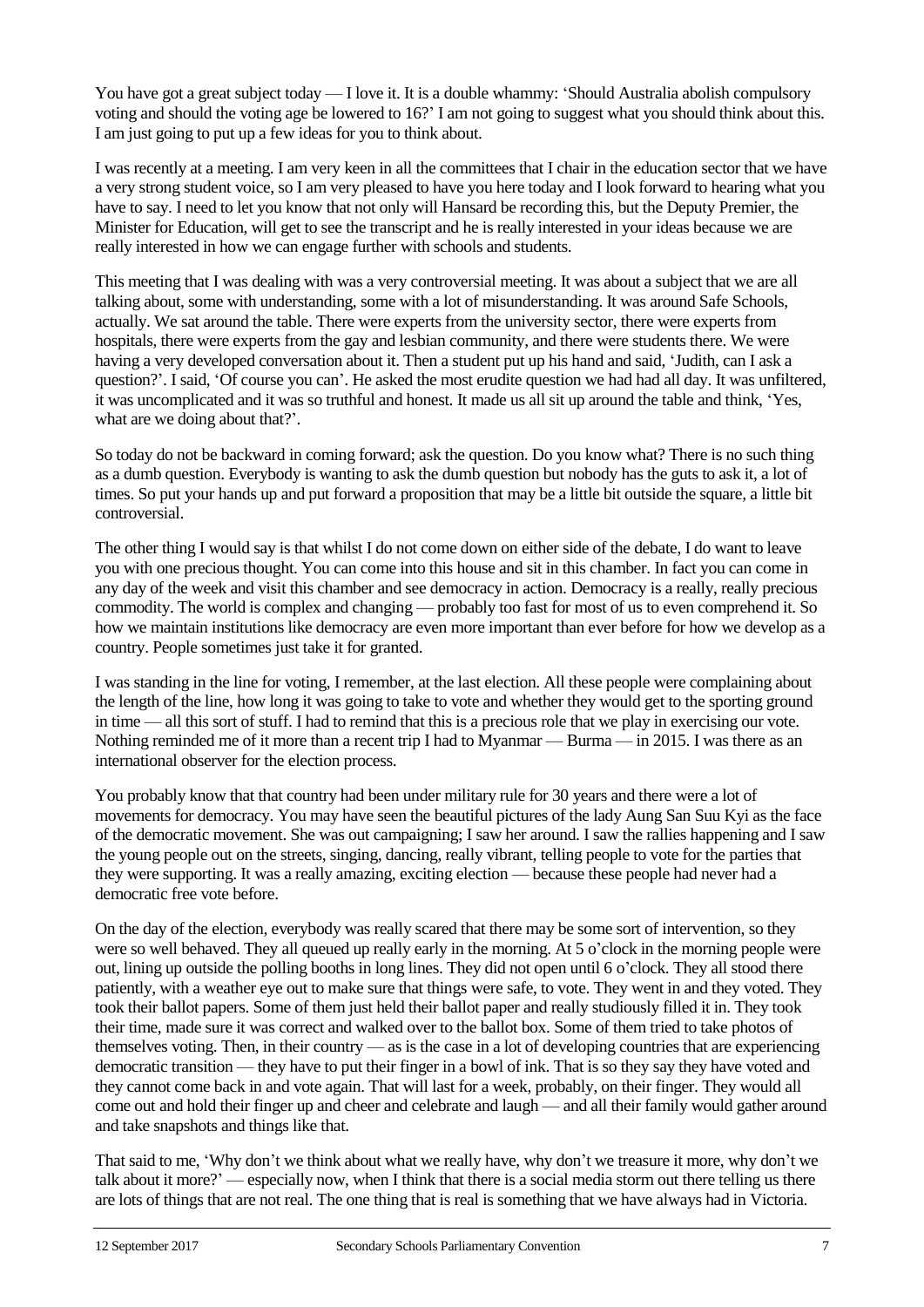We have led the way with the secret ballot. When they went in and had their secret vote, we invented that in Victoria. That democratic process is really, really important.

When you are thinking today about what you are going to say, do not hold back, go for it — but do be respectful as well. Because that is what those people showed when they walked in to the ballot boxes in Myanmar. They were really excited, they could hardly contain themselves — but they made sure they were very respectful of the process. They came out and held their breath for the result that night which, if you followed it, was an overwhelming landslide for the lady's party, the NLD, the National League for Democracy.

It is a great pleasure to be here this morning. I wish you luck in your discussions. As I said, they are bonzer subjects and I suspect you will have a really great time debating them. If you get stuck, as I do, trying to remember what I am going to say sometimes in the fervour of the moment, just take a big, deep breath, compose yourself and get back onto the main message that you want to put out there. I am very pleased, therefore, to be able to officially open the 2017 Secondary Schools Parliamentary Convention. Have a great time. Thank you.

## *Delegates applauding.*

**The SPEAKER** — Thank you, Judith, for those wonderful words really encouraging us all to be engaged in this convention today, and for really making us reflect on how important education is. It is something that we sometimes do take for granted, but it is nice to be reminded of the fact that we should not and that we should be really mindful of what a privilege it is to be here today.

Now we have got some students who are going to give us some opening remarks that have been selected, and we are going to go in school alphabetical order for the most part. The students have 2 minutes to speak, and we are going to be really mindful of the 2 minutes in making sure that people keep to their time so that we can keep moving along.

I am going to ask Barr Donde from Bialik College to stand up and start the ball rolling.

## **OPENING STATEMENTS**

#### *Should Australia abolish compulsory voting and should the voting age be lowered to 16?*

**Ms DONDE** — My name is Barr Donde from Bialik College. Australia's current voting policy should not be changed as it ensures we achieve the full benefits of democracy. Through this policy people who are usually not involved in political events and decisions are encouraged to become more involved in the country's affairs and vote on what they feel benefits them most — involvement which may not be as strong if voting was optional.

Democracy is defined as, 'by the people, for the people' and hence the people are the ones that need to vote in order for this to be achieved. Compulsory voting does not deny Australians their freedom of choice, rather it supports them in utilising the platform given to them to choose what kind of a country they want to live in. In addition to this the minimum voting age should not be reduced to 16. Voting requires a certain level of maturity as it impacts the whole country and involves matters that are often beyond a school student as young as 16. Voting at an older age allows those voting to be more mature, to consider all sides and come to a rational solution, rather than voting along with parents or being influenced by peer groups as is often seen in school students.

Although 16-year-olds in many ways are considered adults, being able to drive under supervision and join the military, we are still children. The transition from childhood to adulthood is not one to be rushed; it is gradual and hence it is unreasonable to expect 16-year-olds to think and behave as adults by introducing them to the many responsibilities of adulthood. Rather, to ensure the country produces well-rounded citizens in the future it is more beneficial to gradually introduce aspects of adult life with each milestone coming at its own time. Current voting policy maximises Australia's progression as a democracy and ensures that tomorrow's Australia is one that offers a positive home for all.

**The SPEAKER** — Thank you, Barr, that was fantastic, because she finished right on that 2 minutes. Did you hear that? Did you time that at home?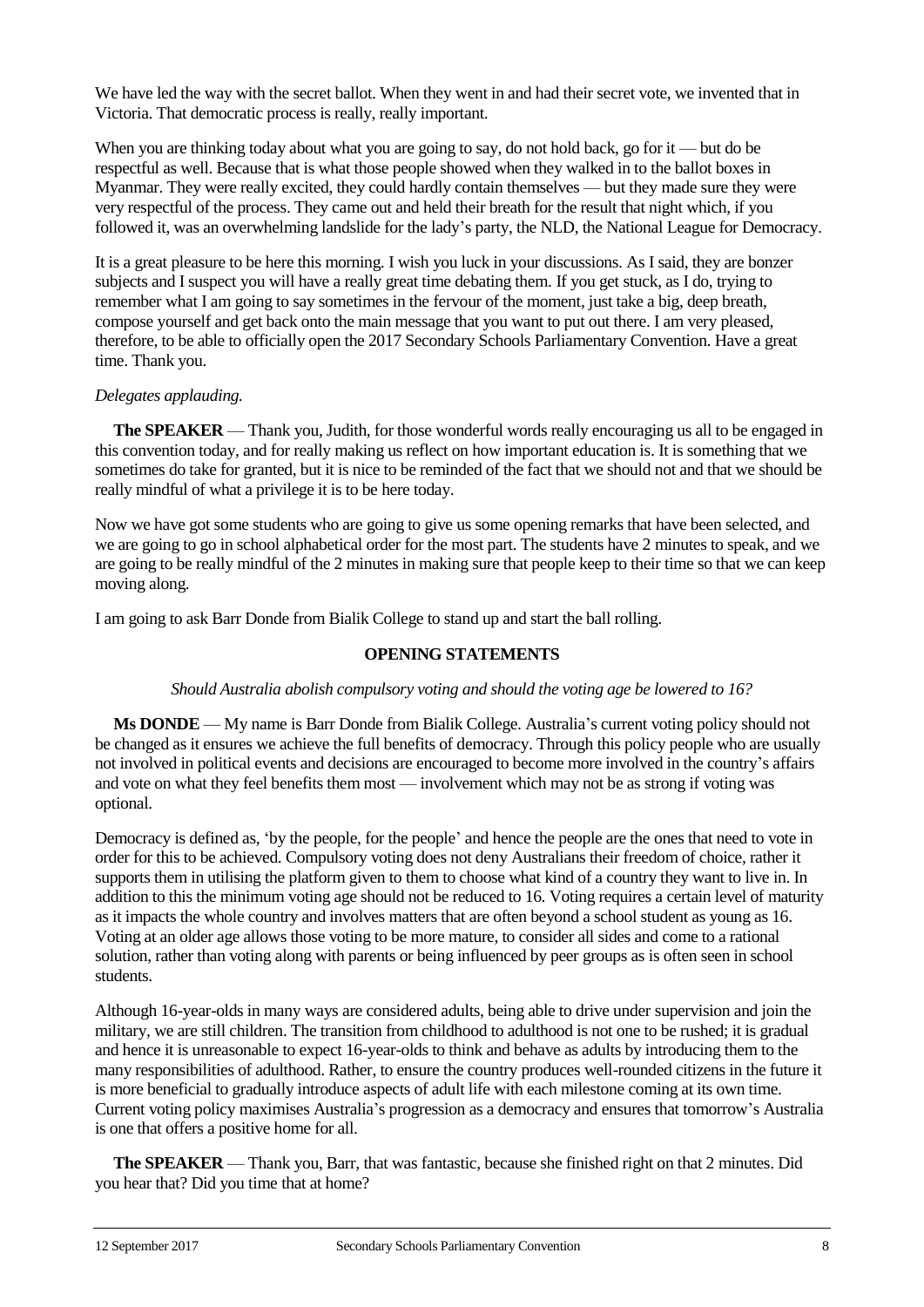#### **Ms DONDE** — Yes.

**The SPEAKER** — Well done. Excellent. We are moving down next to Fern Nicholls from Frankston High School.

**Ms NICHOLLS** — Good morning. I am Fern Nicholls from Frankston High School. Australia is called 'the lucky country' for an abundance of reasons. Importantly among these is the right to vote, entrenched in our democratic ideals and a vital necessity, the compulsory nature of which should not be abolished. And yet, despite our many privileges, young people are restricted the right to have a say in who leads their country. Each adult Australian citizen is granted the right to partake in elections. Australia's compulsory voting system not only protects this fundamental right but also the un-biased election of our nation's government. To abolish compulsory voting would be to insult the foundations of our democracy and shame those who we are to thank for our freedom.

A system of optional voting does not work. Take the United States: a country where the most recent presidential debate was of great speculation but where the polls indicated a clear victory in favour of Hillary Clinton. Yet this is not the outcome, and the shock value may be attributed to the small number who turned out to exercise their non-compulsory right to vote. Furthermore, voting is a right that, put simply, in my opinion should not be denied to 16 and 17-year-olds. Our very own constitution states that the Senate and the House of Representatives is to be chosen by the people. Yet who had the privilege to decide what defines the people of Australia? In my belief this term extends to every Australian citizen, regardless of their race, religion or age.

Often we hear stories of young people making a real difference. A few years ago it was the incredible Jessica Watson who sailed across the Southern Hemisphere at just 16 years of age. Watson and countless others achieve such incredible endeavours, yet share the similarity that none of them could vote in an Australian election. If the voting age was lowered to 16 we would not face this hurdle. Thank you.

**The SPEAKER** — Thank you Fern. Give her a clap. Can I please ask Lucy Spencely to come forward.

**Ms SPENCELY** — Good morning, everyone. I am Lucy Spencely, and on behalf of Girton Grammar I am here to present my views on this subject. Firstly, compulsory voting should be abolished. If Australia is truly a liberal democracy why is our voting system contrary to the value of choice? If we believe citizens have the right to vote we should also believe citizens have the right to choose to vote. By having the choice to vote political apathy will not ruin the legitimacy of elected representatives as those who want to vote are those who are interested and informed when making their decision. Besides, parties will become more likely to be engaged and committed to the local interests and their mandate with voluntary voting, because they will need to work harder to convince people to vote for them. The argument that there will be a wealthy and educated class because poorer people will not vote is an underestimate of such classes as all classes have political opinions, and besides there has always been a bias in democracies as majority always rules.

Finally, voting age being lowered to 16 is a ridiculous idea. To put it bluntly: teenagers are too focused on themselves. They are easily influenced by others and are more likely to be politically apathetic than the adult population. It is bad enough that 18-year-olds still at school have to vote when most of them are in year 12 and are busy with their final year of secondary education; they have more important things to worry about. I mean, who thought it was a good idea to have the state elections next year during VCE exams?

While some other democracies have the voting age of 16 those countries generally have a more politically engaged attitude compared to those in Australia. That is all, and thank you for listening.

**Ms REYNOLDS** — Good morning, everyone. My name is Tanna Reynolds from Glen Waverley Secondary College.

Compulsory voting and lowering the voting age: two very contentious debates that continue to augment the political rhetoric. Compulsory voting is an important device in our democracy. First introduced in 1924, compulsory voting has developed the election process from solely a right to also that of responsibility. One of the best facets of compulsory voting is its ability to structure a true representative democracy. This concept is embedded throughout our constitution and is immensely significant in determining government and shaping our society.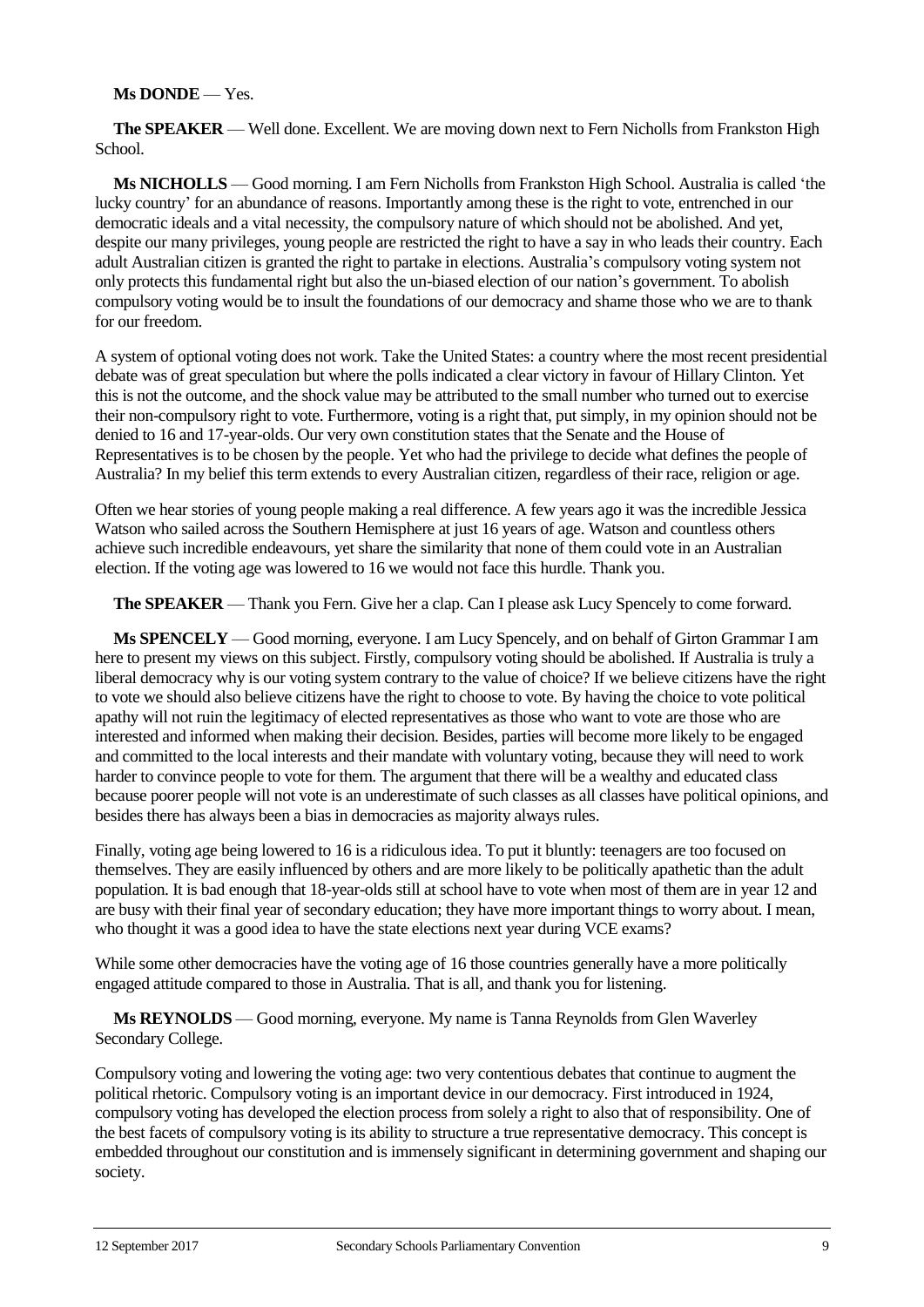Although certain coteries believe that this system could lead to some members of society who are ill-informed about and uninterested in politics voting in an unfair and undemocratic fashion, there is one thing that will allow for a change of that: political engagement. Another option which would allow for a more representative government would be lowering the age to 16.

According to AEC statistics, in July 2017 voters aged between 18 and 29 only composed just 18 per cent of the voting population. This discrepancy does not allow for youth to have the opportunity to influence change on matters that will significantly impact their future, on matters looming overhead that we feel and see but that we cannot voice our opinions effectively enough on, issues such as climate change, housing affordability and tertiary education fees — issues like these where our livelihood is at stake, yet where we are not able to express these concerns properly.

One thing that is laughable about this debate is the arguments proposed by those in opposition. These claims are too often plagued with ageist, discriminatory and generalised comments that do nothing but belittle and humiliate young people. Their belief that lowering the voting age would swing the result is completely ludicrous because that is the exact intent of democracy. And further stereotyping young people as erratic and unknowledgeable beings can only further isolate and deter them from being engaged in politics. However, there are opportunities to boost political engagement.

Free educational programs run by the VEC and other similar bodies are available to young people and schools, and this accessibility and exposure to voting at the age of 16 will help to further develop a generational effect of educating youth and educating citizens.

**Ms LEGASPI** — Good morning, everyone. My name is Joanna Legaspi, and I am from Good News Lutheran College.

I believe Australia should not abolish compulsory voting. As citizens it is our responsibility to be engaged in political matters and to be involved in determining the future of our nation. It provides a sense of accountability for everyone and it ensures that we all play a part in shaping our nation.

Eliminating compulsory voting also defeats the purpose of a representative government. The principle of representative government is based on a democratic system where those elected to the Parliament are expected to create laws that reflect the values and expectations of the people. If voting was not compulsory the leaders of our nation would only be representing a portion of the population rather than the majority.

Furthermore, compulsory voting eliminates bias when candidates address the needs of the voters. It ensures that they try to gain support from everyone. If voting was not compulsory, low socioeconomic and less educated people would not vote. The results would then favour people of a higher socioeconomic group and the more educated people in the political system.

I also believe that the voting age should remain at 18 years. While some may be passionate in political matters, most teenagers are still reliant on their parents, and their votes can be influenced by their parents' beliefs rather than their own political knowledge. Young people may also make decisions based on what their friends believe due to peer pressure. This can affect the overall reliability of the votes as they may not be reflective of the young person's actual belief.

**Ms HOLLO** — Hello, everyone. My name is Gabriella Hollo, and I am from Canterbury Girls Secondary College.

I believe that Australia should abolish compulsory voting and that people 16 and over should have a choice to vote. Sure, voting is a duty of citizenship and keeps the Australian political system responsive to the people. However, there are many more points against than for. Citizens should have the right to choose whether they want to vote. People who are passionate and wish to get involved can, but those who are not do not have to. Compulsory voting also reduces the legitimacy of elected representatives. Many votes included are of those who are uninterested people who are just forced to vote, therefore making it inaccurate and a waste of time.

As well as the points stated above, voluntary voting would shake up the political system. Parties and candidates would have to try more to convince the general public in order to receive votes.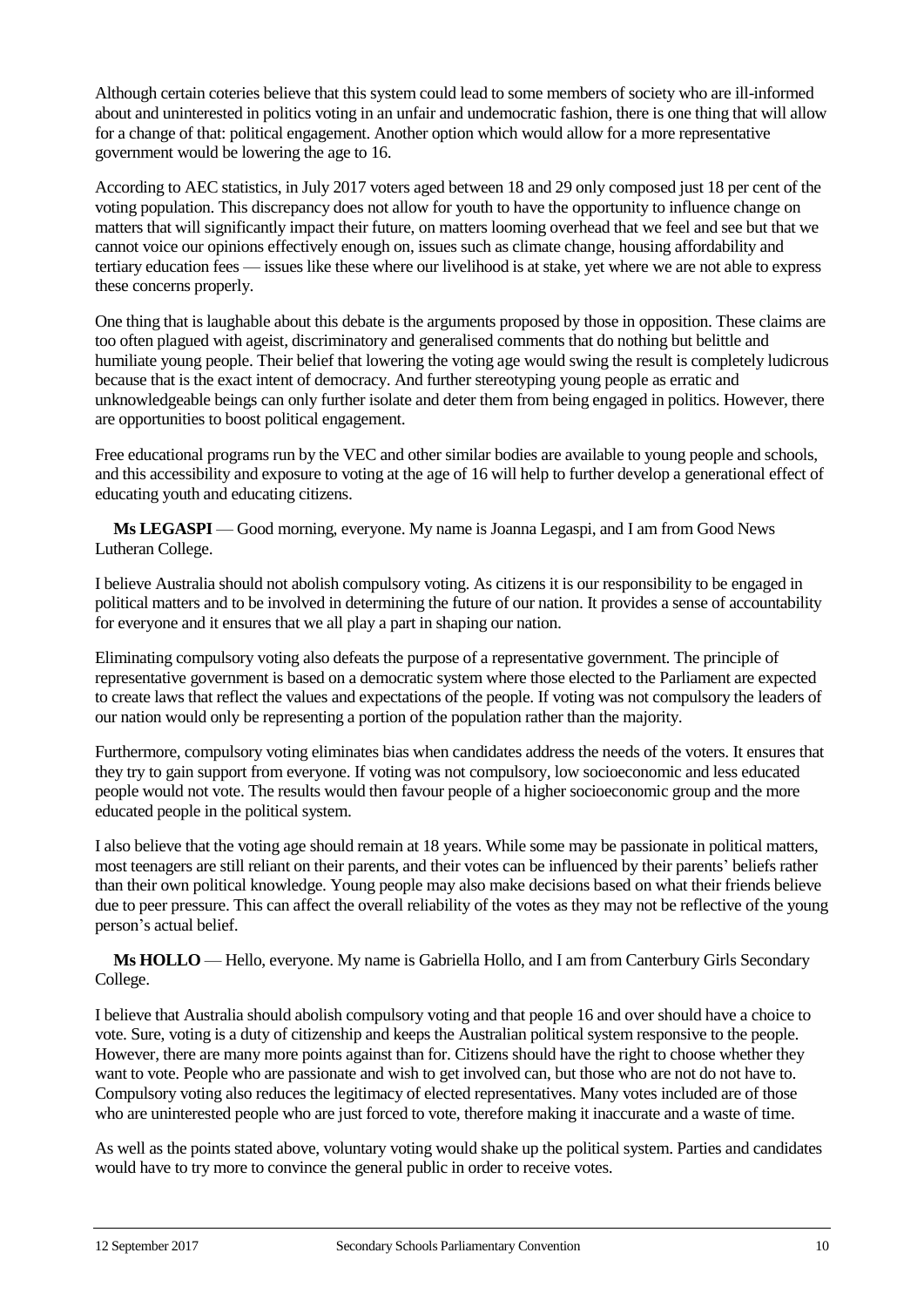In terms of whether the voting age should be lowered to 16, people state that 16-year-olds are not mature enough and have too much to worry about. Despite this, I believe that 16-year-olds should have the right to vote if they wish to. It is important that a wide range of opinions are included.

Also, many 16-year-olds work and pay taxes and therefore should have entitlement to have a say in what the government does. Put your hand up if you are under 18. Now keep your hand up if you are passionate about getting your voice heard. I know I am. It is our future, is it not? I mean, should we not have a say towards it?

To summarise, voluntary voting with 16 and over included is nothing but a good idea. All voices are heard, it motivates freedom and it leads to more accurate decisions being made.

**Ms MUNKAYILAR** — Good morning, everybody. My name is Mateenah Munkayilar, and I am from Lalor Secondary College.

It is currently compulsory in Australia to take part in voting for all people who are 18 years of age or older. All people of voting age must also be registered with the Australian Electoral Commission. It has been proposed that Australia should abolish compulsory voting and that the voting age should be lowered to 16.

The voting age in Australia should not be lowered to 16 and compulsory voting should remain as it is. The voting age should not be lowered as young teenagers have still not matured and are unable to make fully informed decisions. Research has shown that a large amount of teenagers aged 16 and over are unable to fully understand the consequences of their decisions. The *Australian Candidate Study 2010* found that 72 per cent of voters believed that voting age should definitely stay at 18 whereas only 3 per cent of voters believed that it should be definitely lowered to 16, with only a small fraction of people unsure of whether it should be lowered or not. While there may be a small fraction of 16 and 17-year-olds who would be capable of making fully informed and logical decisions when voting, the politicians of Australia must listen to what the people of their country are saying, and the majority of the people of their country are saying no to the lowering of the voting age.

Compulsory voting in Australia should not be abolished. Countries like the United States of America and Great Britain do not have compulsory voting, and this has resulted in certain events that have had a detrimental effect on the people of those countries. Statistics show that in the last presidential election in the United States, of the 231 million eligible voters, only 58 per cent of them actually voted. This means that 42 per cent, which is equivalent to 90 million eligible voters, did not have a say in who is running their country right now. Australia should not abolish compulsory voting as it produces governments with more stability and legitimacy and a genuine mandate to govern, which results in all individuals benefiting, even if their preferred candidate or party is not elected into power.

**Ms CLARKE** (Mater Christi College) — Good morning, everyone. I am Sophie Clarke from Mater Christi College. Thank you for giving me the opportunity to discuss my views on whether voting should be compulsory and whether the age should be lowered to 16. I believe compulsory voting is essential to a democratic society such as Australia. I think that compulsory voting allows for a fair vote and allows for a wide spectrum of views to be accepted. If you look at the results of the American election and Brexit, it is clear to see how the results would have differed had all citizens voted. If compulsory voting was to be abolished, then the outcomes of elections would be likely to benefit those of a higher socio-economic class, as they have the educational level to understand the outcome of their vote. While a democracy allows for freedom of choice and rights such as control of your own decisions, voting is a right and a right that should be executed by all citizens.

I believe the voting age should be lowered to 16 but that voting should not be compulsory until 18, as this allows for engaged youth to have their say and make an impact on society. Voting at 16 would contribute to more diverse views and opinions on topics that will affect youth. This is why it is essential to lower the age. Any decisions that are made today that affect the younger generation are made without any input from them; hence allowing 16 and 17-year-olds to vote ensures a fair and just society for all. Who is to say that a 16-year-old is less aware of political issues than a senior citizen? In fact it could be argued that that the younger generation is more likely to have a greater awareness of issues as it is the youth who will deal with the aftermath of political decisions in the future.

**Ms ROSENBERG** (McKinnon Secondary College) — Good morning, everyone. My name is Shir Rosenberg, and I am from McKinnon Secondary College. I firmly believe compulsory voting should be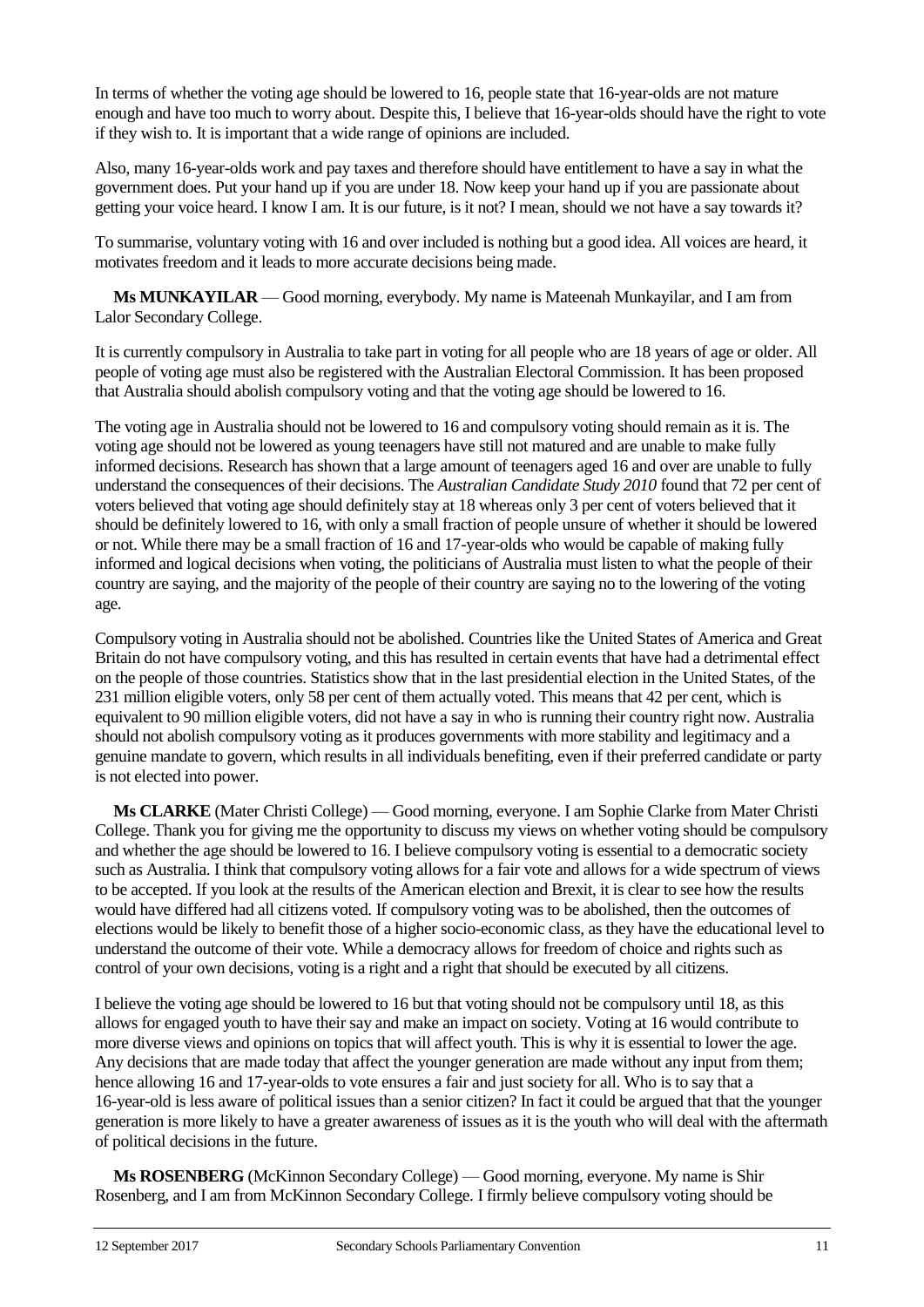abolished. Firstly, forcing people to vote is an undemocratic infringement of their liberty, but, even more importantly, voluntary voting will provide for a better composition of the government. People are currently making uninformed votes for the sole purpose of escaping fines, but our society would benefit much more from a smaller amount of people voting for a truly representative government. This leads me to my next point — that the voting age should be lowered to 16.

In contemporary Australian society people aged 16 are legally able to drive, work, pay taxes and GST, join the military, get married and even fly a plane, so why are we still excluded from voting? We are clearly considered mature enough to gain complete control over our lives, which therefore should include influencing the government because its decisions impact our everyday lives and future. Furthermore today's youth are made up of the people who are going to have to deal with the decisions that the current government is making, and therefore influencing these decisions is paramount. Hence we strongly believe that only those truly educated and engaged with Australian politics should have the right to vote. Our resources should be targeted at involving the Australian public in our politics and educating the younger generations earlier in targeted classes — as opposed to forcing the population to contribute worthless votes with no political knowledge or informed views. Thank you.

**Ms MURPHY** (Northcote High School) — Good morning, everyone. My name is Josephine Murphy, and I am here from Northcote High School to speak to you all briefly about my thoughts on the topics we will be discussing here today. On the topic of whether or not we should abolish compulsory voting, I am on the side of voluntary voting. Many of the most livable countries in the world use this system of voluntary voting, including but not limited to Switzerland, Canada, the United Kingdom, Germany and Japan, which are ranked the five best countries as of 2017 by *US News*. I believe we should be given the right to choose whether or not we participate in an election and that we should not force people to vote, especially if they are ill informed or just plain uninterested.

One of the main arguments against the abolishment of compulsory voting is that voluntary voting will not provide insight into the full spectrum of the population's political views. But even now, with our laws concerning compulsory voting, not every eligible Australian is enrolled to vote and a percentage of those who are enrolled do not even participate. Of those who do participate there is no telling how many do not really care about what they are putting on that ballot paper. We should not have to take into account the opinions of those who vote simply out of compulsion, who fill out a ballot just because they have to and not because they care or have an informed opinion about what they are actually doing.

In regard to lowering the voting age to 16 I believe that, yes, young people should get a say in how their future is shaped and who leads our country, but as of right now I do not believe that they are prepared to make such decisions. Speakers before me have stated that 16-year-olds are not informed enough to vote, but if we actually educate our youth on how the Australian political system works and the values of major political parties, instead of expecting them to spontaneously grow an educated political opinion once they turn 18, then I feel that we could be comfortable and confident in letting them make decisions that seriously affect their future — our future. Thank you all for listening.

**Ms TROPEANO** (Our Lady of Mercy College) — I am in the affirmative for compulsory voting and lowering the age to 16 years if done correctly. On the surface Bill Shorten's proposition to make compulsory voting accessible to 16-year-olds, should he win government in the next Australian federal election, shows an interest in involving Australia's youth in the current affairs of today. On closer look one could argue that the younger generation of today is naturally swayed to the political left, supporting the Labor Party's turnout in future elections. However, a percentage of today's younger society are politically interested and educated. A large majority show no interest or knowledge in the systems of government on our own soil due to a lack of education in political structures. This factor could have a massive impact on all parties in Australia, possibly jeopardising the international success that Australia carries.

Whilst continuing compulsory voting for those over the age of 18 years, as it is the fundamental backbone in assuring Australia's federal success and democracy, the constitution should include non-compulsory voting for those aged 16 to 18 years, narrowing down the votes to those with an educated political opinion and interest. If the government is to strictly lower the compulsory age to 16 years, they should fund comprehensive education regarding the political system in high school years 8 to 10. With these measures in place it will ensure that those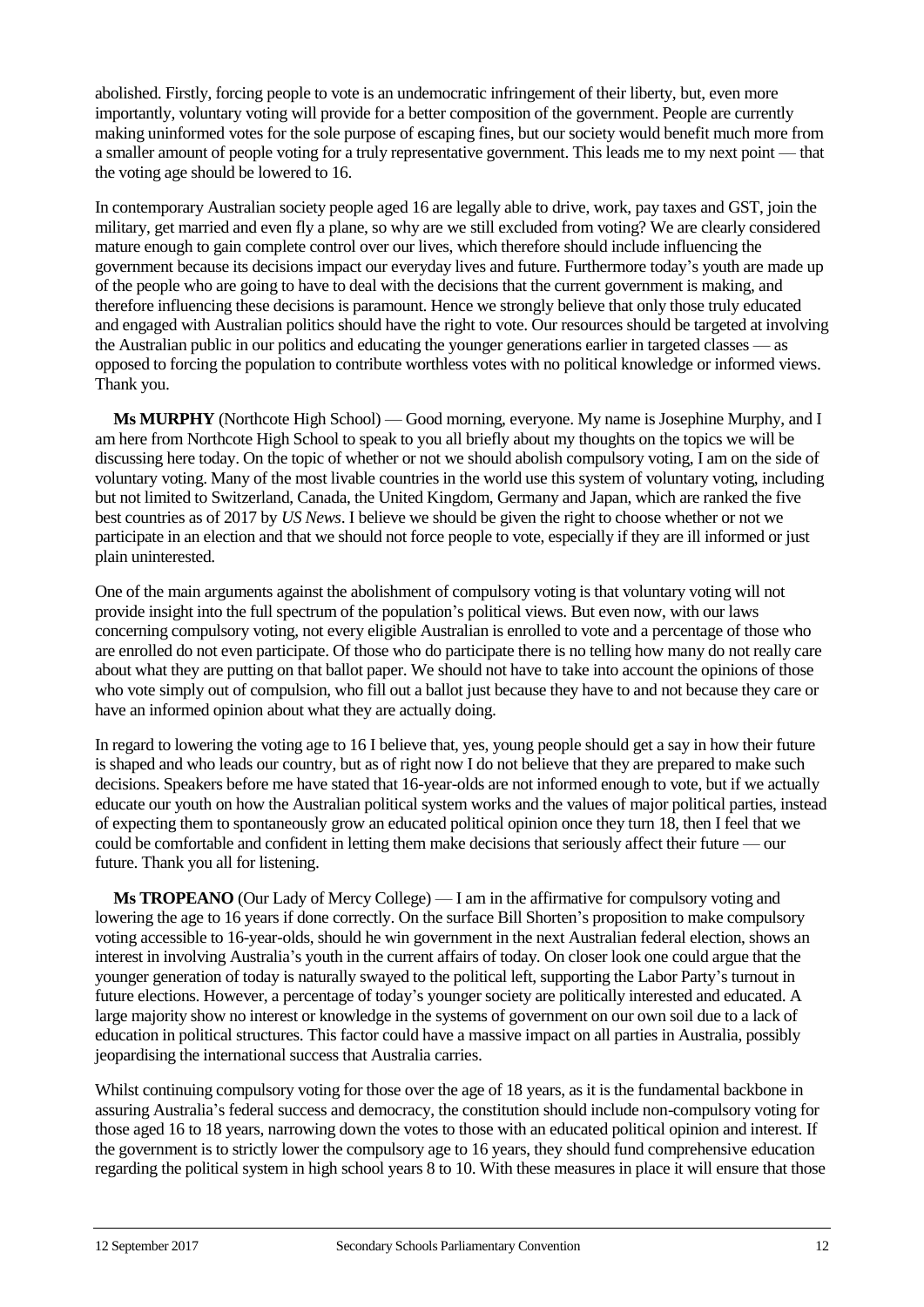equipped to vote will positively contribute to our federal government whilst granting the younger generation and opportunity to have a voice earlier in their political careers.

**Ms BORASH** (Ruyton Girls School) — I believe that Australia should maintain compulsory voting. It is vital to ensure that everyone's opinion is noted and that the majority is preferred outcome is achieved. Australia is one of 19 countries where voting is enforced. However, if we look around the world it is clear to see why this is so important. The recent referendum on whether the UK should remain in the European Union had an unexpected and heartbreaking result for the youth of Britain, who statistics indicate overwhelmingly supported the remain position. This was due to the fact that many young people did not exercise their right to vote. Being passive is a vote in itself.

The ramifications of any result will be felt deeply by young people as they are the ones most affected. As a proud Australian citizen I believe it is imperative that voting remains obligatory to ensure that the full voice of the nation is heard, not merely the loudest, and to ensure that it represents the stance of the broad spectrum of the Australian population. The voting age should remain at 18 as 16-year-olds may be too susceptible to persuasion and manipulation by the media, as well as not having sufficient knowledge to make an educated decision. Given research into the developing frontal lobe of an adolescent's brain, the part that determines one's ability to foresee consequences, many 16-year-olds might be ill-equipped to foresee the long-term consequences of a political stance.

However, we acknowledge that there is a minority of 16 to 17-year-old students who are passionate and knowledgeable about the political activities. Thus we believe that voting should be optional in this age bracket. Let us be honest, if the elderly can vote when their advanced age means they have little stake in the future, why should not those with a clear vested interest in a better future, the youth, have a say? They will inherit what their elders have left to them — a Great Barrier Reef that is bleaching rapidly and quite possibly a nuclear-blighted landscape on the Korean Peninsula.

To ensure that government policies are forward-looking rather than short-term expedient, the politically minded youth of Australia should be given the option to vote, but for everyone over 18 years it should remain mandatory, as this will ensure the broadest possible expression of our nation's will.

**Ms LIBERATORE** (St Monica's College) — What is asked of voters at the polling booth concerns Australians as a whole. By making voting compulsory the opinions of all Australians are heard. At every election there are Australians who complain about voting and suggest that it infringes their freedom of apathy. The fact is that compulsory voting even allows us to measure the extent of voter apathy, through the number of donkey votes and informal votes that are cast. Compulsory voting ensures that every voter participates in the process whether they lodge a legitimate vote or not.

Furthermore, under-18-year-olds are currently disenfranchised. Those against lowering the age to 16 years argue that young people are too immature to make important decisions that affect the nation. However, disenfranchising 16 and 17-year-olds from participating in our democracy excludes us from making the important decisions, even though we are the voice of the future. Important decisions which affect Australia's future cannot exclude the current and future generations of our nation. As a new generation we should be able to have our voices heard at the ballot box. As Bill Shorten said in 2015, 'Let's trust our young people, because they are the people who are going to have to deal with the decisions that we are making right now'. By lowering the voting age to 16 and getting the young people to engage in the democratic process sooner we will have a real chance to ensure the integrity of Australia's democratic processes.

Therefore I propose that we keep compulsory voting as it is. However, we should include that those aged 16 and 17 years are able to vote but this should not be made mandatory for them. This then allows a younger generation to not feel the pressure of making these important decisions if they believe that they are not prepared to do so. But those who are genuinely interested in participating will get their voices heard.

**Ms DOODY** (Sunbury College) — The right to vote is a choice to vote. Mandatory voting ensures a high turnout at the polls. However, it does not ensure a better government. In fact, political scientists find that most citizens are badly informed and that most cannot even identify Australia's national present incumbents. Ignorance is not even the main issue. Citizens appear to make systematic mistakes about the most basic issues in economics, political sciences and sociology. The citizens who abstain from voting are typically even more ignorant or misinformed than the citizens who do vote. The real situation is that you can force people to cast a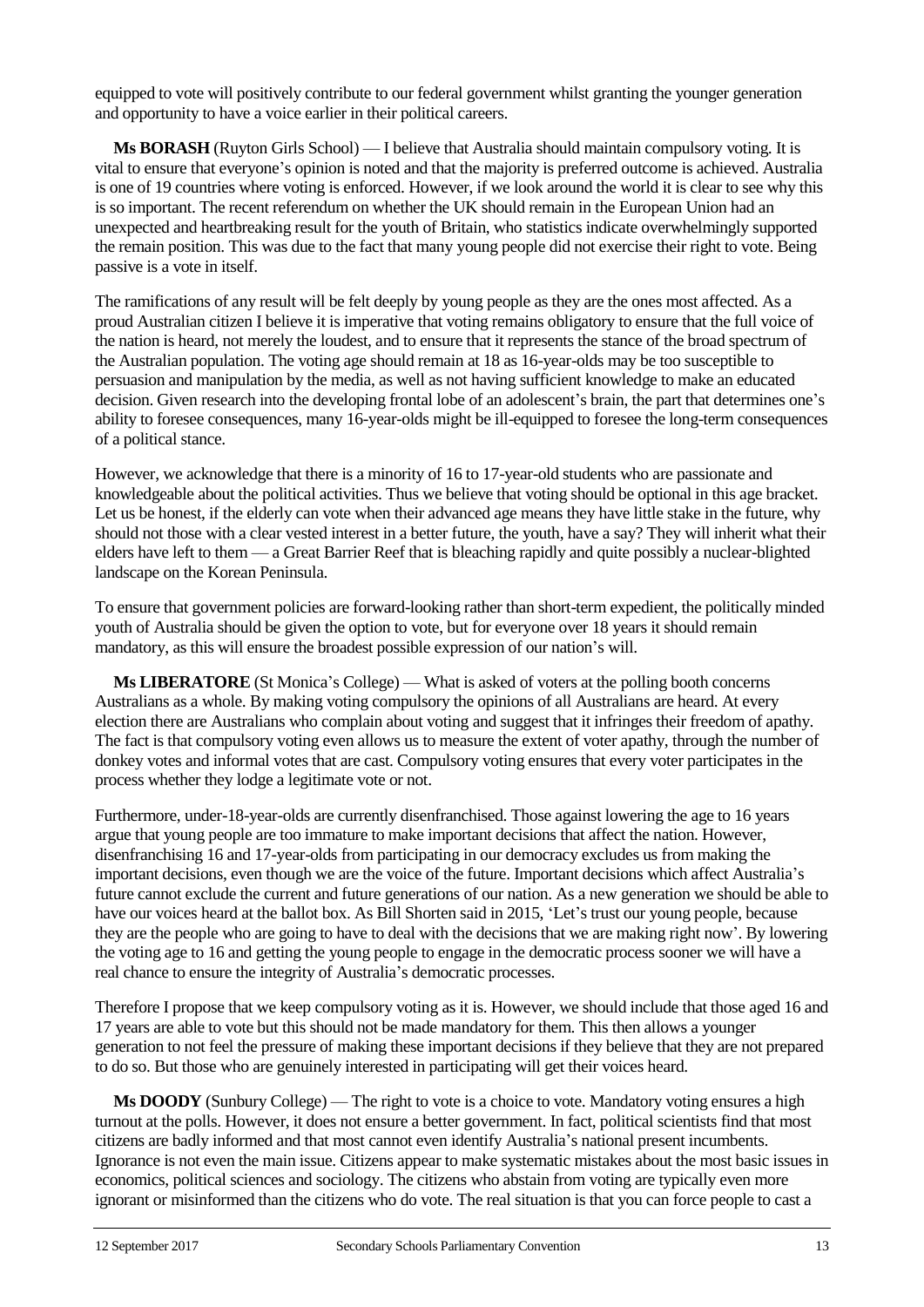vote but you cannot force them to cast a vote wisely and with well-informed reason. The fear of a fine is not driving people to the booths. In Australia voting is a privilege and an opportunity for people to have their voices heard.

As for the voting age, I believe there is an opportunity for those who are well-informed on governmental issues to vote from ages 16 to 17, with these youths having a non-compulsory period of voting.

**Ms MONGA** — Good morning, everyone. My name is Simran and I speak on behalf of Mac.Robertson Girls High School. I strongly believe that voting should not be abolished and should be lowered to 16 and 17 years old. As Australians we are fortunate to be living in a democratic society that gives us a right to express our voice and our opinions. Many people around the world, as I speak today, are put in jail for doing exactly the same. For this reason alone we need to acknowledge the value of the vote that we have today and acknowledge that it is a right and, fortunately, a privilege that we need to use.

Compulsory voting should not be abolished, because it upholds a key principle of a democracy — that is, participation. It also adds legitimacy to our elected representatives. Should voting be abolished then not all voices would have a fair and accurate chance to be heard and represented. This would allow opportunities for a politically skewed system, where some groups would be more represented and favoured over others. A country cannot be a true democracy until all of its people are given the chance to have their voices heard. For this reason as well the voting age should be lowered to 16 and 17 years of age.

Often in the media we see inaccurate and highly stereotypical portrayals of teenagers as being immature and uneducated. I would also like to remind you that there are teenagers like Malala Yousafzai who want a chance to have a say and who want a chance to change the world but who are deprived of that right due to these highly pathetic and preposterous stereotypes.

As I mentioned before, a country cannot be a true democracy until all of its people are given a chance to have a say. We should not let these stereotypes deprive young Australians from having their say when they genuinely want to change and shape the way the country runs.

**Ms CAMUR** — My name is Simge Camur, and I am from Thomastown Secondary School. I think mandatory voting should not be abolished. Due to mandatory voting, people from low socio-economic backgrounds have been politically engaged and involved in discussions about what needs to be changed in our government, which has led me to believe that mandatory voting encourages political engagement within our society and community. Being politically engaged is important for discussion within the nation.

If we were to abolish compulsory voting, this would take away minority privileges to vote in a democracy. Furthermore the voting age should not be reduced to 16 due to the fact that it has been proven that we as humans are not fully developed until the age of 25, let alone 16. Teenagers have little to no political knowledge, as they are not well known for their judgement and life experiences and therefore are incapable of making such vast decisions on who is to take control of our nation and government.

If 16-year-olds were to be eligible to vote, then they may be easily influenced or manipulated by their peers and guardians as to which party they should vote for when they may have little to no knowledge of what the party stands for. They are also often naive and disengaged from politics. Lastly, teenagers may not take the voting system seriously and cast an inappropriate or invalid vote according to what they find appealing or humorous, as they do not take voting seriously.

**The SPEAKER** — That completes the introductory speeches from our 16 delegates. Please join me in thanking the 16 girls who presented.

## *Delegates applauding.*

**The SPEAKER** — I think it is fair to say that we will have some terrific debate as the day goes on because there have been a range of viewpoints put to us for us to explore further. But right now we move on to our first keynote speech. I am about to introduce Dr Aaron Martin from Melbourne University. Aaron Martin was educated at ANU, the Institute of Political Studies in Paris, Stanford University and the University of Melbourne. He returned to the University of Melbourne as a lecturer in political science research methods in 2010. Is that right?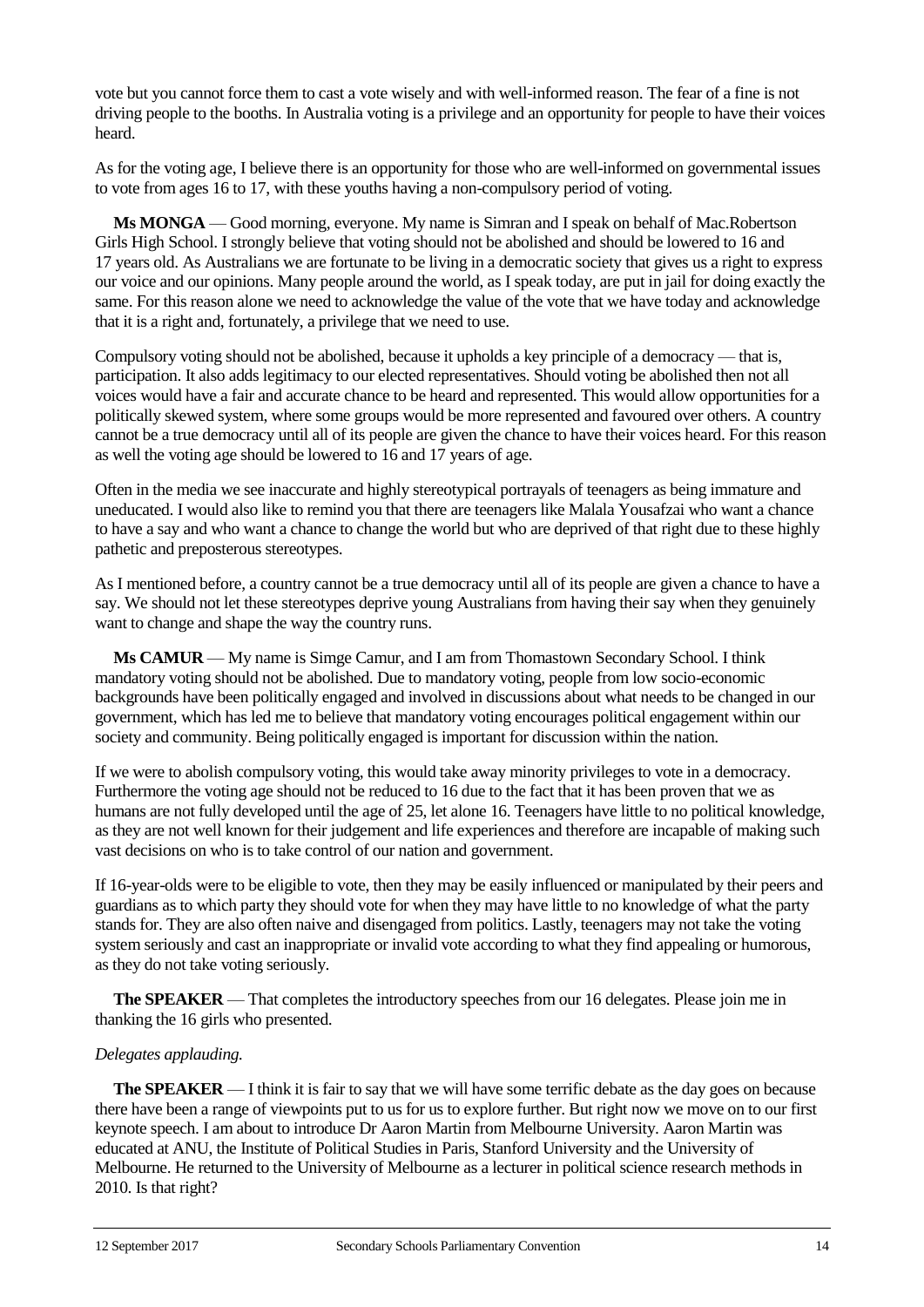## **Dr MARTIN** — That is correct.

**The SPEAKER** — Aaron's research focuses on young people and politics, public opinion and policy and citizens' agendas. He is the author of *Young People and Politics: Political Engagement in the Anglo-American Democracies*, and is currently working on a project with Keith Dowding from the ANU on policy agendas in the Australian commonwealth and on another on behavioural economics applications to policy-making. Aaron sits on the Australian Electoral Commission's advisory board on electoral research and is a member of the steering committee for Vote Compass. In 2014 he was a visiting researcher at both McGill and Princeton universities. Please join me in welcoming Dr Martin today.

#### *Delegates applauding*.

#### **KEYNOTE SPEAKER**

**Dr <b>MARTIN** — Thanks very much for having me here. I am really happy to be to be part of this initiative. I think that it is an important one. The points that many of you have raised already in some ways make me feel I have been made redundant. Because of the way you have made those points, and with the poignancy, in some ways, of your arguments, some of what I am saying will just echo back those arguments. That really says a lot about the quality of your arguments.

So what exactly can I add? I think I can add a couple of things. First of all, I tend to ask: what does the data say? We cannot always resort to data because it is part of this, which is a normative argument which data cannot answer. But I will talk about what the data says. I tend to be quite agnostic about many things, except to say, 'What does the data say on this?'. I will draw on research that I have done and also from people who have spent much of their lives actually studying this. Hopefully that will contribute to your thinking about the issue.

The other thing I would say at the outset is that a debate really imposes an artificial construct in terms of how at least I think about the world. In a debate you have to pretend you are 100 per cent correct, and you are trying to convince everyone else of that correctness, whereas I think actually a better way to think about things is to think about cumulative social science to the extent that we have degrees of uncertainty. There is no truth as such. We are trying to arrive at the truth, but I do not think we ever get there, so what we do is we become less uncertain of something. I think that is a useful way to think about something, even though we have to. Even in life a lot of the time we pretend we are 100 per cent right about something, or we are 100 per cent certain about something. So, hopefully what I present will contribute to that sense of, 'How certain am I about exactly what I am presenting?'. I would say that of my own views as well.

I have heard some really good arguments already, but if I hear arguments that I think are stronger than mine, then I update my beliefs and I change my opinion. I would encourage you to do that not only in this setting but also in life as well.

The first thing to say — and some of you have already mentioned this — is that Australia is the anomaly in terms of having compulsory voting. There are 22 countries in the world that have compulsory voting, but even that is slightly fraught, because a number of those do not actually enforce compulsory voting. The country probably closest to ours — I guess culturally and in terms of democratic institutions — is Belgium, that has compulsory voting.

Compulsory voting was introduced in 1924 via a private members bill. A large part of that was actually responding to declines in voter turnout, in particular at the 1922 election, where turnout declined about 10 percentage points. There was a lot of concern about this, and then compulsory voting was an obvious antidote to that. It had an almost immediate impact. Turnout rose to about 91 per cent in the subsequent 1925 election, so it certainly had the desired effect.

There are some other reasons why compulsory voting was introduced. One of them was to aid the administration of elections. It was thought if everyone was required to vote, then it would be easier to monitor and detect electoral fraud. That was one reason. Another was to raise money, so you fine people and that raises money. Another was to increase legitimacy. There was a referendum regarding conscription during World War I in which everyone was required to participate. That really got people thinking about, 'If for an important issue, like conscription, everyone is required to participate, then for other issues — or for general elections —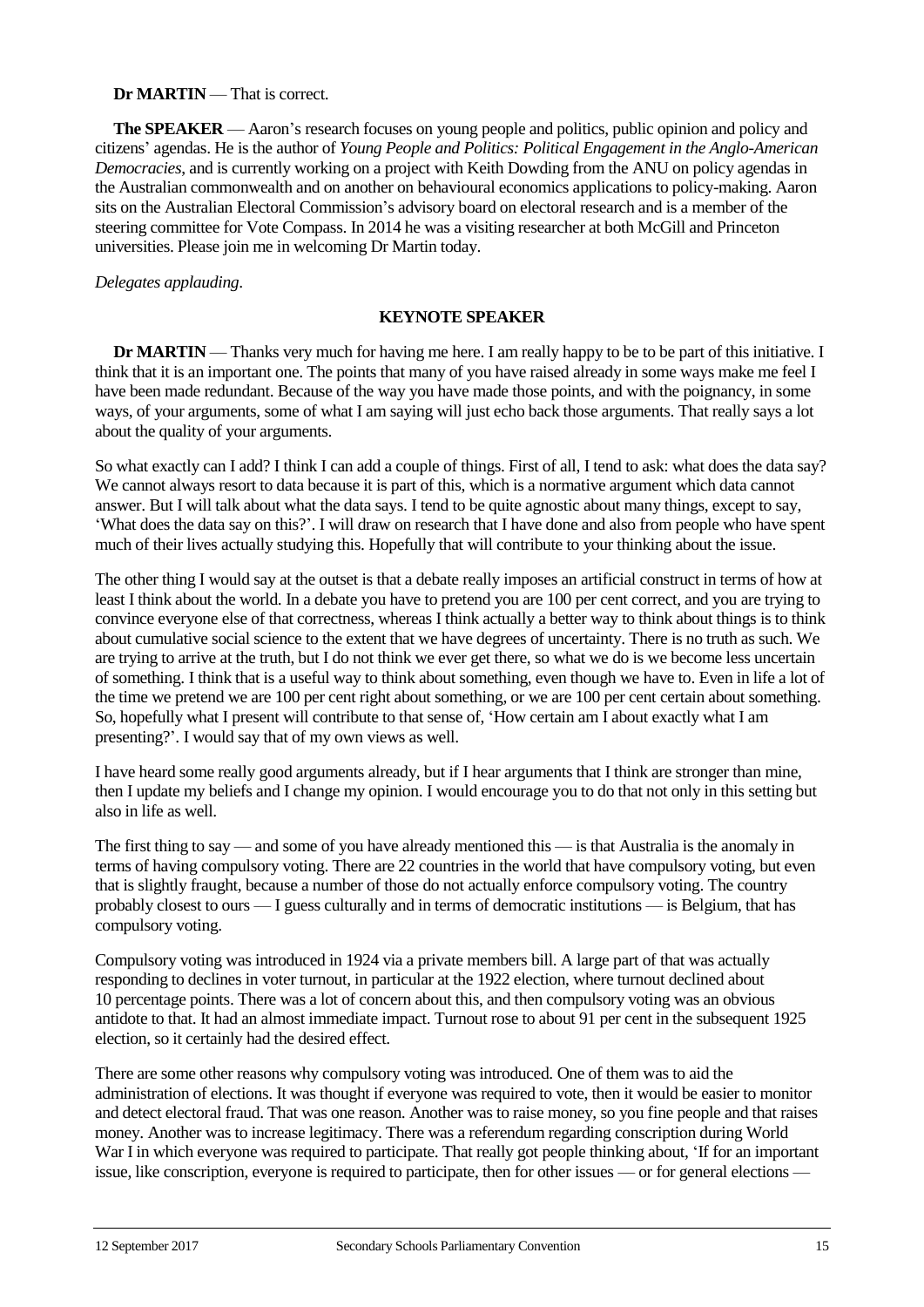should the population be required to participate also?'. That really planted a seed in people's minds about having compulsory voting.

The last point is that it reduced the money that some of the parties were spending on campaigning. Strangely enough, both parties thought that they would benefit from compulsory voting. I will go back to that point shortly in terms of speaking about the influence of money in US politics, which I think in part is a consequence of them having a non-compulsory setting. So, they are really the reasons for that.

I should have stated at the outset that I favour compulsory voting and I favour 16-year-old voting — they are the essential arguments that I am going to make. But that is really premised on this idea that voting is a very powerful instrument and is something that we probably take for granted and that we should not. There is a poster from the US in the 19th century which shows an African American's hands, and it says, 'Hands that were used to pick cotton now are used to pick elected officials'.

What I think that really underscores is that this is a remarkable historical achievement. Moving to a point where we actually get a say over who governs us was a remarkable historical achievement. We tend to live in the present and think it is normal, but in the sweep of human history, that is a remarkable achievement. I hold that very dear, and that informs some of my arguments. So why should people be forced to vote? Because that is in effect what we are doing. I think the strongest argument — and again many of you have raised these points — is that it helps level the playing field by actually requiring everyone to participate in politics.

What a friend of mine, who at that time was a PhD student at Harvard, did, which no Australian did, by the way, was say, 'Why don't I go to the archives and actually look at the records of who voted' — they are in Ballarat, I believe — 'before compulsory voting was introduced and then look at the composition of the people who voted against the composition of people who didn't'. What he found by looking at those archives is that the wealthier were much more likely to participate in politics than their working class counterparts. This also, he shows, had an effect on outcomes. If you look up Anthony Fowler, compulsory voting, you will find this paper. He shows that this had an effect of increasing pension spending. Compulsory voting did have that effect. He argues the results suggest democracies with voluntary voting do not represent the preferences of all citizens. I think we see that in a couple of settings, which I think you have already highlighted, but I will just explain it perhaps in a bit more detail.

I think there are probably two outcomes that we can think of that I think many of us here would call undesirable, which are Brexit and then the election of Donald Trump. Now, we can argue about what undesirable means, because they might be undesirable to us, but they might not be undesirable to others. If we think about desirability purely in terms of representation and an election expressing the views of the entire population, then I think we can think of both of those outcomes as undesirable.

The referendum in Britain was quite close, as you know — 52 to 48. We know that young people are overwhelmingly in favour of remaining in the European Union. We know that older people are on average not favourable to that. What happened? Older people came out to vote, younger people did not; and we have to make a number of assumptions about this, but I think we can say with a pretty high degree of certainty that had all of young people voted, or had the whole population been required to vote, the outcome would have been different. Again if we just think about: what are the preferences of the population, then we would have had a different outcome. I think in that case you could argue that compulsory voting would have been desirable.

I think even less controversial is the election of Donald Trump being undesirable. We know that there are more Democrats than Republicans in the American population. That is a fact, at least for the time being. Then we assume that if everyone voted, then we would have a Democratic President as opposed to a Republican President. There is this very strange thing called the electoral college, which makes everything kind of really difficult and confusing.

By the way, the only way Trump was able to carve out a victory was by this really unusual combination of electoral college votes that he won. But that was really allowed because in certain pivotal states — in particular in the Midwest — he won the electoral college often by very narrow margins. What would have happened in a compulsory voting setting? Again we are not 100 per cent sure, but we can make some pretty good guesses. Who stayed home in 2016 who did not in previous elections — in particular 2008 and 2012? In particular young people and in particular African-Americans, and we know both of those groups would have voted Democrat. It would have taken not much at all to change the whole electoral college map, and then we would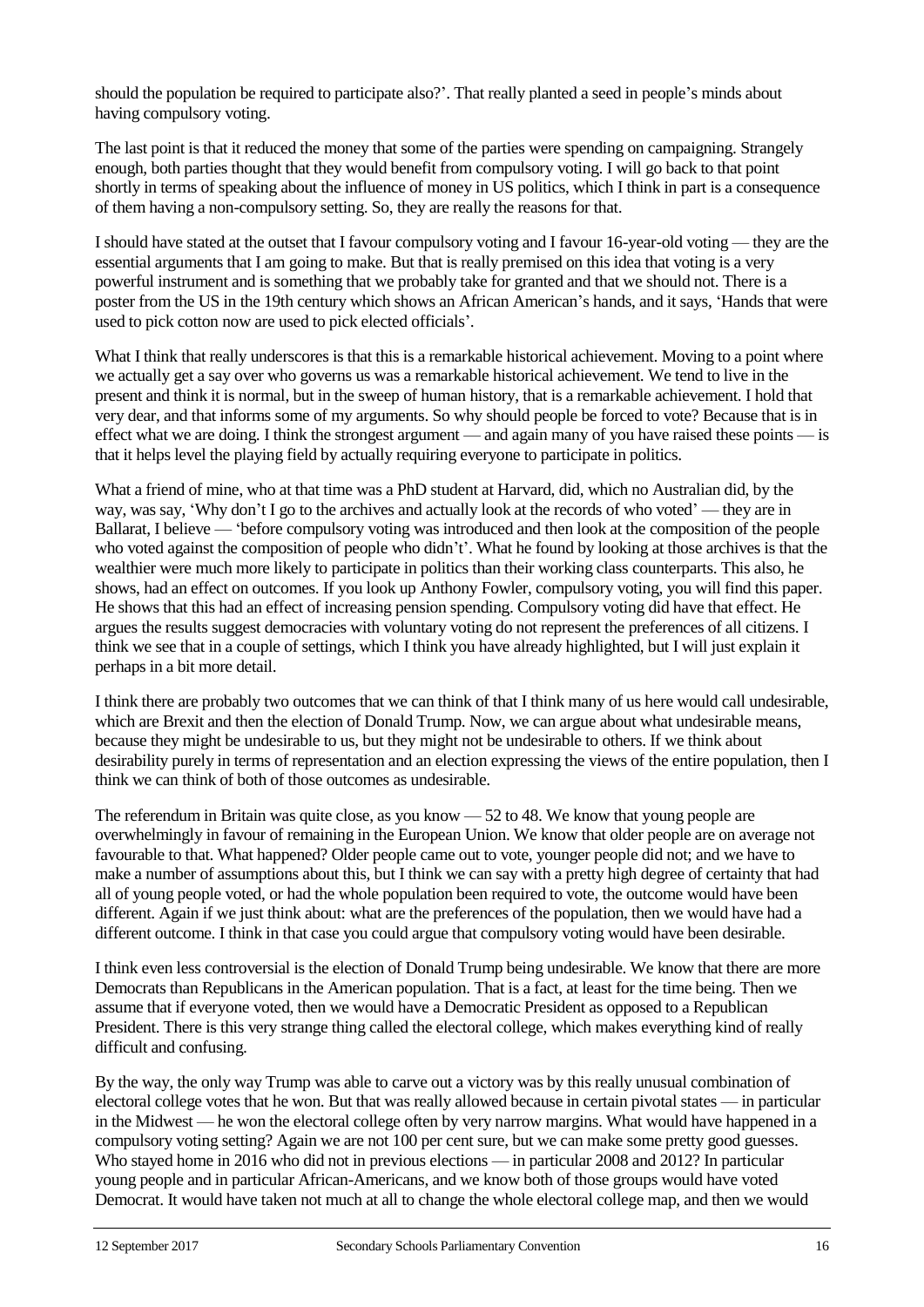have Hillary Clinton as President and Trump would not be President, which I think would be a good thing obviously. There, I think, are two arguments where again if we just think about an electoral system as representing the preferences of the entire population, then we would have ended up with different outcomes. That, I think, is important.

The one thing I would say — I have spent a reasonable amount of time in America, and people there find this argument about forcing people to vote obscene. They just cannot believe that we actually do this, but I really do think that it is a desirable goal. I will say a few quick things about the negatives, and again some of you have mentioned these. But I think it is important to say again that a number of people who have spent more of their lives studying this than I have come out against compulsory voting. Simon Jackman has said that he thinks that basically compulsory voting delivers a whole bunch of disgruntled voters who then vote for minor parties and then we end up with the political gridlock that we have today. Ian McAllister has been very clear in arguing that it makes parties lazy and sclerotic. Others argue that: why should people with no political knowledge or no real interest in politics be able to vote? The departing Liberal Senator Nick Minchin in 2005 expressed the views of some others, saying:

I find it thoroughly offensive that Australians who choose not to vote are guilty of an offence. It should be a democratic right not to  $\dots$ 

vote. So there are obviously people, including who people who have no real ideological stake in this, who argue that it should be abolished.

I really think it comes down to an argument about freedom and equality. Freedom and equality are really in tension with another. We often have to make a choice about: do we select freedom or do we select equality? I think the overwhelming orientation of our country is to select equality over freedom, and the overwhelming orientation of a country like United States is to select freedom over equality. That is why my American friends find this argument that we are forced to vote obscene — because they think, 'Why should you be compelled to do that?' What we are really doing with compulsory voting, to my mind, is we are trading some freedom for some equality, and I do think we end up with more equitable outcomes in terms of forcing people to vote. We know study after study has shown that the more wealthy, the more educated et cetera are more likely to vote. So if we return to a non-compulsory setting I think we just end up with those groups over-represented in the electoral system.

The other part of it is that you just have parties who ignore sections of the population who they think either will not vote or are too difficult to mobilise to vote. So you just say: who are my base? You might say: they are older people because they are a much larger section of the population, so I am just going to ignore young people and go after them. Whereas at least in our setting I think you have to at least to some degree address the entire population.

The other thing is: I think money would play a much larger role in politics if we did not have compulsory voting, because we would have a lot of campaigning. In the US you have a lot of elected officials spending a lot of their time raising money to run for election or run for re-election. I think that is really undesirable, and even the people who have to do that make the same arguments. I think for those reasons compulsory voting remains desirable.

Just quickly to 16-year-old voting — the voting age was lowered to 18 in 1973. There is a very small number of countries that allow 16-year-olds to vote. Austria is one; Brazil is another. The Scottish referendum in 2014 was another case where 16-year-olds were allowed to vote. One of you mentioned the data on this. There is actually almost no public support for lowering the voting age. The Australian election study showed that 6 per cent of people favoured lowering the voting age to 16. That is actually higher among elected officials, where it is about 30 per cent. So it is clear that there is very little public support for it.

Ian McAllister shows that young people are less interested and knowledgeable about politics. That is again, I think, just a fact, so we have to also acknowledge that. The other thing is that: where do we stop? Do we have 12-year-olds, 10-year-olds, eight-year-olds voting, and we have to acknowledge that every choice is arbitrary in some sense. We just have to have the least arbitrary choice in a lot of ways.

Why do I favour 16-year-old voting? It is really on pragmatic grounds. If you thought about the worst possible age to try and get someone to vote — the worst possible age — you would probably pick 18. There are other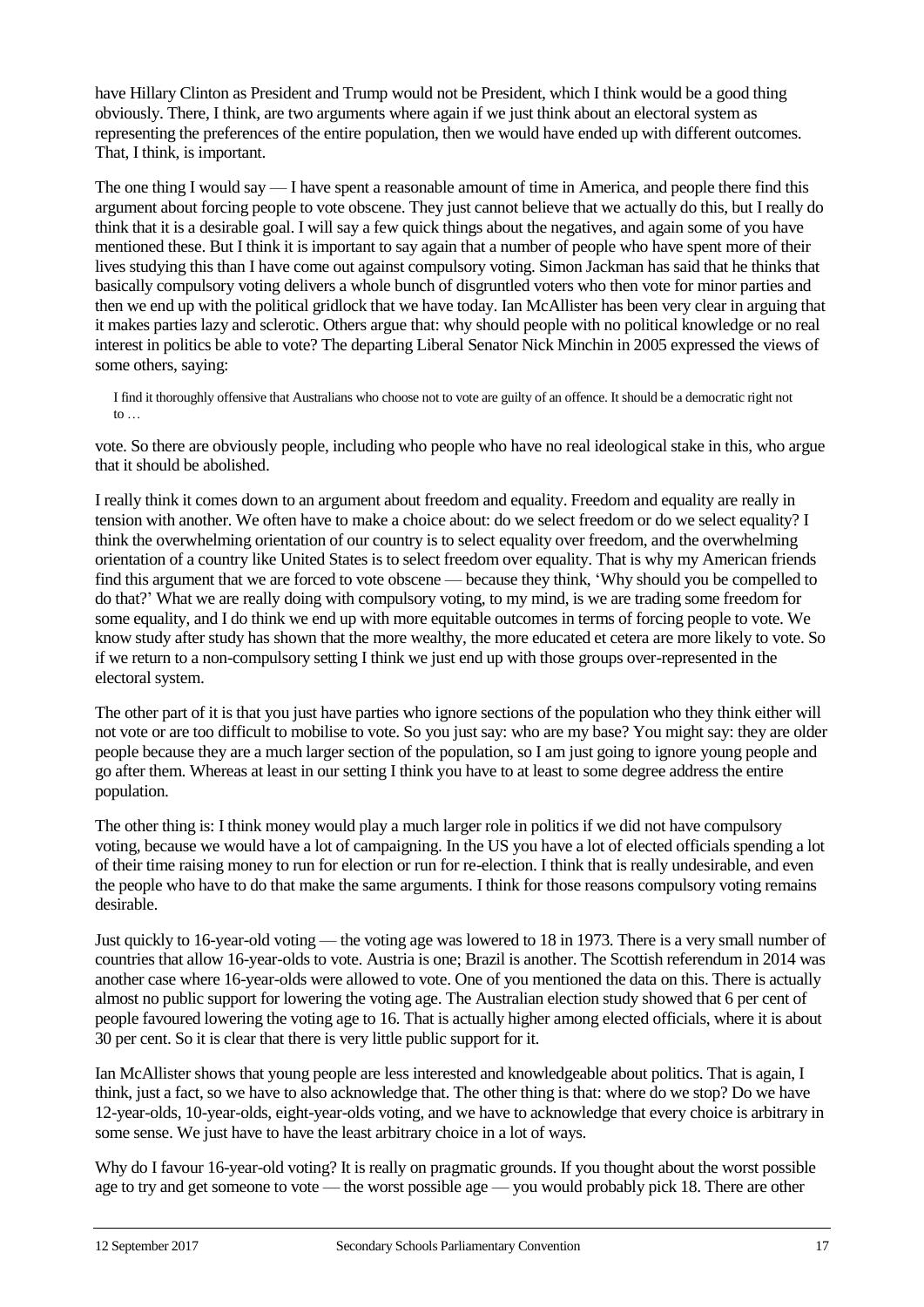things to attend to, and politics on that hierarchy tends to be pretty low. I do not really blame 18-year-olds for not seeing politics as number one on their list. I think 16-year-old voting would allow first of all a period of life when there are fewer distractions, it would allow schools to enrol people to vote and it would allow schools to have civic literacy programs before the pressures of year 12, when everyone is trying to perform as well as they could.

The other thing is that voting, again in empirical studies, has been shown to be a habit. So when you vote once you tend to vote again. If that is the case, it is better to get people at 16 and then it will become a habit throughout their lives. In Austria what we saw was that young people, 16 and 17-year-olds, voted at a higher rate than 18, 19 and 20-year-olds. Again, it is a habit. If this holds true, then those people will vote at higher rates throughout their lives. That also happened in the Scottish referendum, where there was a high degree of participation by 16 and 17-year-olds. Those are I think some of the arguments for 16-year-old voting.

I will just end by quoting a passage from the *Economist* which really summarises I think some of the arguments I have made. They say:

A lower voting age would strengthen the voice of the young and signal that their opinions matter. It is they, after all, who will bear the brunt of climate change and service the debt that paid for benefits, such as pensions and health care, of today's elderly. Voting at 16 would make it easier to initiate new citizens in civic life. Above all, it would help guarantee the supply of young voters needed to preserve the vitality of democracy. Catch them early, and they will grow into better citizens.

Thank you very much for having me. I think this discussion is a fantastic one. I have to get back to the university, unfortunately, but I think it is going to be a really great day of discussion of really important issues among this group. So thanks again for having me.

## *Delegates applauding.*

**The SPEAKER** — Thanks, Aaron, and thanks for giving us some of the research and data behind what we are discussing. I think that is really important when we are making some of these decisions, so thank you.

I am going to now introduce our second keynote speaker. I would like to introduce you to Associate Professor Libby Tudball, who is here from the faculty of education at Monash University. Libby lectures in teacher education programs and supervises higher degree research students as part of her work with the university. Her publications include school curriculum resources, teacher professional learning programs, and academic articles. Her teaching and research interests include civics and citizenship and values education, the internationalisation of education, studies of Asia, teacher professional learning and education resources, the inclusion of Indigenous perspectives in school curriculum, and teaching for effective learning. I can also add that when I was a student I think I might have used one of Libby's textbooks, but she is not that old.

Libby's PhD focused on improving student learning through professional learning communities in primary and secondary schools. We are very lucky to have her to speak to us today about this topic and hear her point of view. So please join me in welcoming Associate Professor Libby Tudball.

#### **KEYNOTE SPEAKER**

**Assoc. Prof. TUDBALL** — Thank you so much. I also am absolutely delighted to be here. I am really at my happiest when I am working with young people because young people are so inspiring, and it is really a privilege to be here with you today. Congratulations to everybody who has already spoken — so articulate, so well planned and went to time. It is not easy to stand up in a forum like this when perhaps this might be your first time. I am sure your schools are very proud of you. They should be.

I found myself nodding in my head as I listened to Aaron. Aaron, I agree with you. I agree with you that the voting age should be lowered to 16, because I believe in young people, and I agree with you that we should hold onto compulsory voting — hard fought for and it ensures, most importantly, equality. It ensures most of all that the maximum opportunity is there for all voices to be heard in our systems.

But I have been asked to provide a slightly different perspective today. I have been asked to give some contextual understanding around the whole question of civic participation and youth voice. When I thought about all of you, I thought you are at a time when actually we have been through a good few years when civics and citizenship education has not actually mattered very much. We have been working on it, but not all schools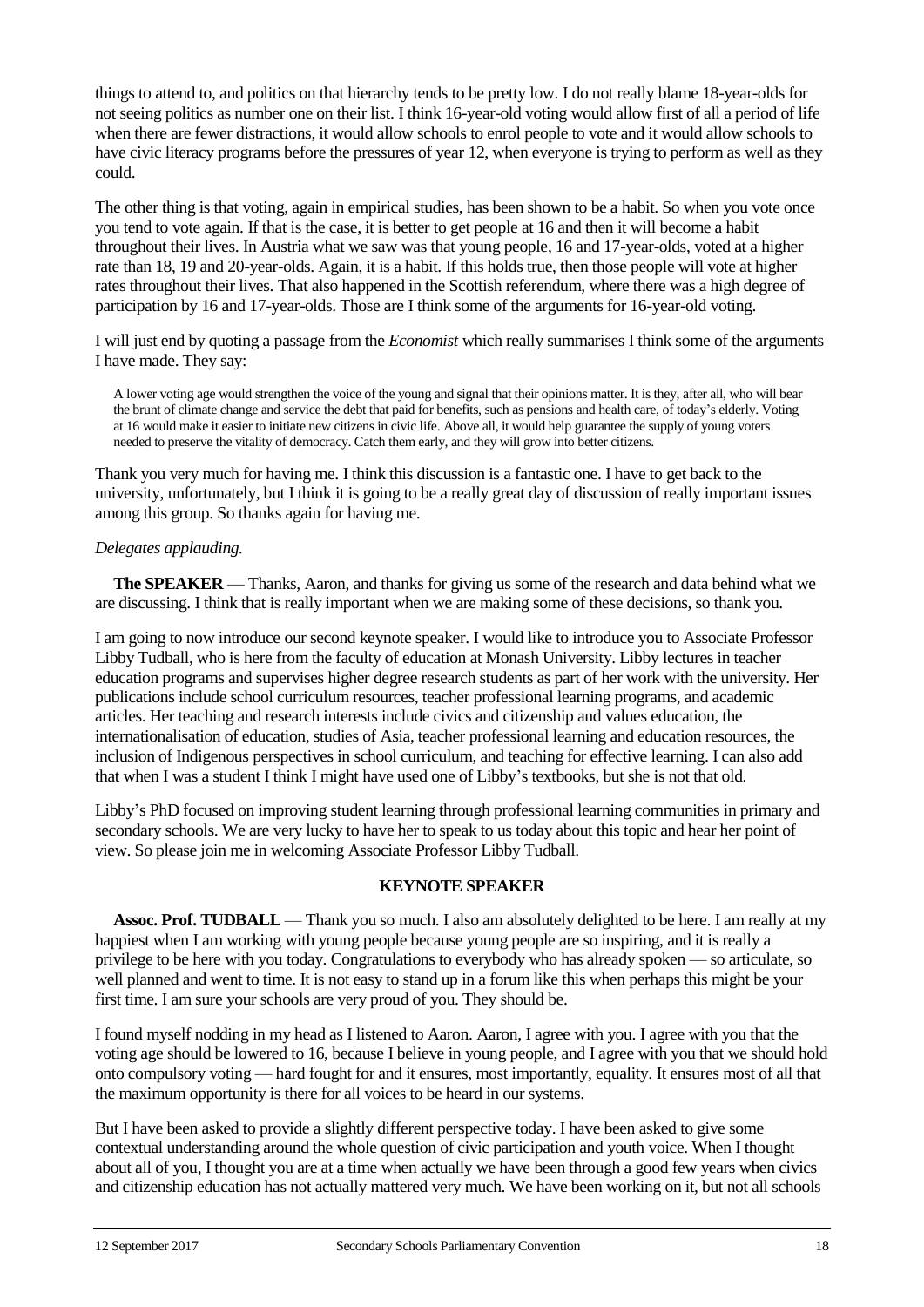have been expected to ensure that young people do develop civic knowledge and civic understanding and citizenship participation. But now in this nation and in Victoria civics and citizenship is a mandatory subject. How many of you did not know that? Could you put up your hand if this is new to you? Put up your hand high.

This is because in many schools it is not happening yet. But it is likely to be over the coming years. One of my big arguments is that in the times we are in now where there will be a much greater focus on young people being educated, to have opinions, to understand civics and to understand their roles and responsibilities as citizens, is in the curriculum, as a subject, as a learning area that all young people should study. I am very interested that some of you who have already spoken this morning have said, 'We need more education about this' — and 16-year-olds should in the coming years all, particularly in Victoria where it is mandatory, have an opportunity to develop their understanding far more.

So what is this thing called citizenship? Citizenship is such a critical element of our lives, and being active and informed citizens is a national goal for Australian education that was agreed to by all ministers and by all states and territories and signed off as being part of what was called the Melbourne declaration for schooling. It involves, as you know, both a formal and a legal status, but it is so much more than that. It is about having a view, having a voice and about participating in communities. So there is three elements of being a citizen, and it is not just about voting and going to sleep for the next three years. It is about knowing your rights and responsibilities. It is about participating. It is about knowing who your representatives are and understanding this. But it is also about identity: who am I and where do I belong? What is my connection to my local community, to the nation-state and to the world?

There is international research and arguments that say young people should be able to voice their will, their needs and their opinions. They should be able to participate and engage with and affect and influence the course of social events and act as agents who shape and change society. Noted researchers Westheimer and Khane out of the United States say that what we need in education in schools is to have personally responsible citizens, participatory citizens, justice-oriented citizens, critical citizens who have the knowledge and understanding to make a difference in communities. So my hypothesis is that youth voice matters; that youth participation is vital for the health of our democracy and for our future — and youth engagement matters. I have seen constant evidence — I am seeing it here with you here today with the way you can speak so elegantly — that this not only matters, but it is possible for you to be well-informed, have a view and make a difference.

In my view it is our responsibility as teachers and as schools to make sure that you are not just drilled about the facts of the Constitution, but you are actually involved in inquiry and investigations of issues and concerns that matter to you and that you are actually passionate about. We actually now do have a curriculum that not only focuses on the kind of conceptual understandings you need about civics, but in terms of the skills that you are going to require to be creative, critical-thinking, problem-solving, able to look at civic realities and concerns and to create new opportunities. Some of the few things that I would comment on, some of the issues that might matter to you that I have asked young people about — increasing pressures for young people around matters to do with mental health and wellbeing of young people, youth unemployment, alternative energy sources in the nation — these are just a few of the really important matters that are about your future. If we as educators provide opportunities for you to engage with, research, come up with your opinions, express and take action then we can do well.

It is not just about you here now in your local communities; it is also about you as global citizens. I know young people who are already contributing to global challenges such as the movements of people fleeing terrorism and war-torn countries, intercultural and religious rivalry — questions like food security and finite resources. I sat down with a young friend who is just 20 and finished his undergraduate degree in international development at the University of Melbourne, and he said to me, 'What do I do now?'. We googled 'Syrian refugees' and up came an organisation called the International Rescue Committee, which helps about 60,000 Syrian refugees currently in Athens in Greece, and that is where Lucas is now. He is going on to Berlin to study his Masters in international development, and where did this passion come from? He was school captain. Have we got any school captains here today? Put up your hand if you are a school captain or a member of a student representative council. Probably about a third of you have got your hands up. So it is through this modelling and opportunity in schools to become engaged that Lucas is where he is now. I believe that this is really exciting stuff.

So we need you to be interested in social and political concerns, but it is a lot more than interest. It is about actually making a difference through your vote, through your engagement and through what I call 'social action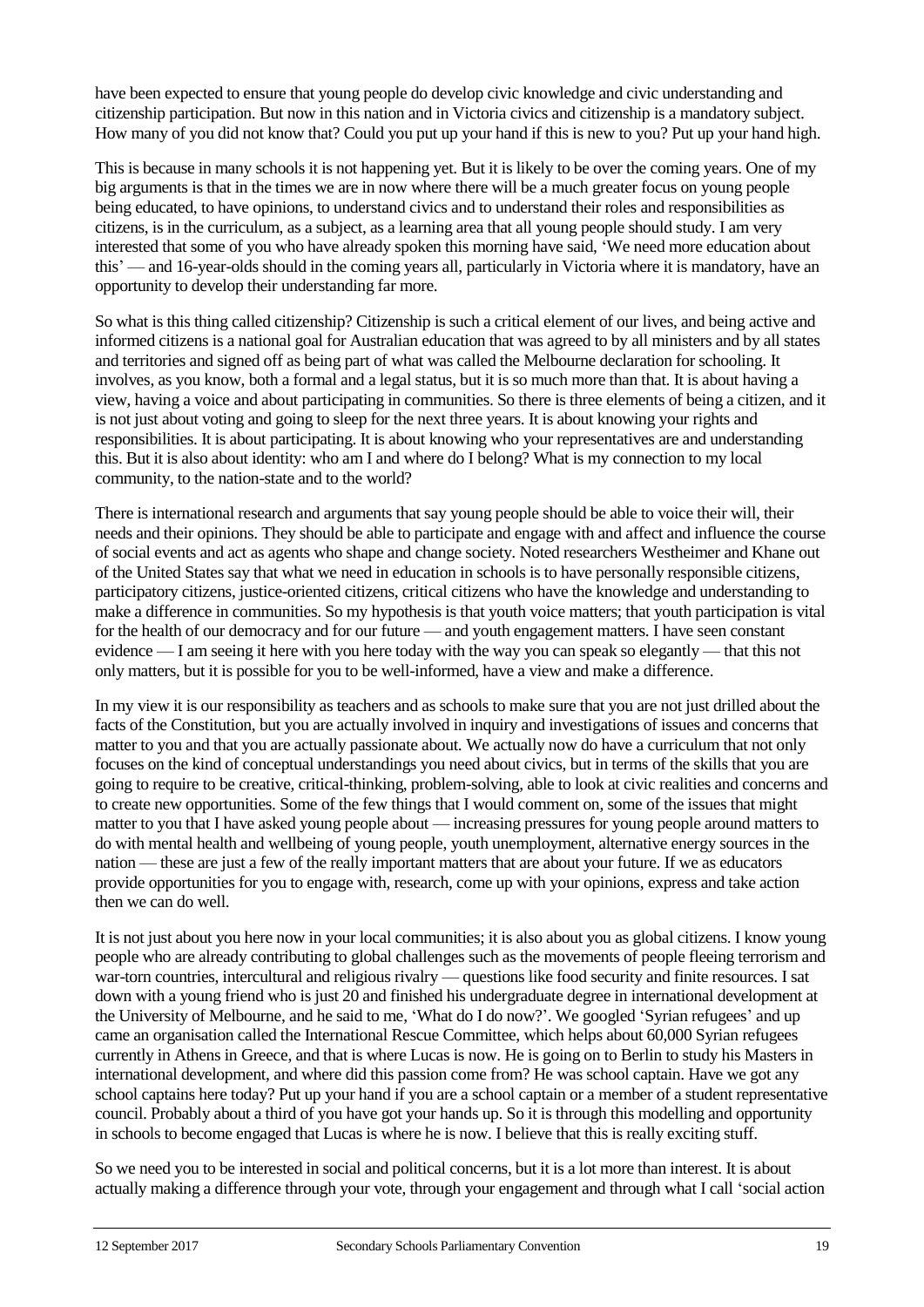competence'. Social action competence was developed by famous Danish researchers Jensen and Schnack who said that young citizens need intentionality. They need a clear intention that they want to make a difference, and we can only do that if education empowers you to have that critical view and understanding that is actually required. I think being able to vote at 16, as Aaron says, when you are really focused on learning about this in your school curriculum and you have got the time to learn what it means to be engaged, and if we as educators provide you with opportunities such as this forum, then really great things can happen with youth voice.

I know the realities; I am not only going to play the glad game. I know that participation in enrolling to vote amongst 18 to 24-year-olds is low; there is a bit of a reluctance. Even though this is a privilege it is not always happening, but I think the education system is partly to blame. I have been a teacher for over 40 years — 43 years — I used to teach politics at Mac.Rob Girls High many, many years ago, and I know that we have had a period here in schooling where we have not done a good enough job for young people. There has been too much telling and not enough engaging in opportunities. I do not believe we have enough focus on contemporary issues in schools and schooling. How many of you would agree that you need more opportunity to look deeply into contemporary issues that matter to you? Could you raise your hand if you agree? I think we are pretty much unanimous on that one.

So there are many schools doing amazing things in civics and citizenship education. There are incredibly passionate teachers, there are business education programs, there are history teachers, there are social geographers who give young people an opportunity to look at matters and questions that they are truly engaged in and interested in. But some schools do not have strong humanities, social sciences and citizenship programs, and there are a lot of my colleagues and I, like Christine Reid, the commerce teachers association and the social education association, who are really excited — we are excited — that this is a mandatory subject here in Victoria.

I am wondering if you know about NAPLAN. Put up your hand if you have done NAPLAN. Okay. Put up your hand if you know about NAP-CC — the National Assessment Program for civics and citizenship education? Ever heard of it? Not one hand. Yet we have had cycles of this since 2007. We know a lot about what young people think about politics and citizenship because we have the National Assessment Program for Literacy and Numeracy (NAPLAN) and we have the NAP for civics and citizenship as well. Not every student in the nation is involved.

Do any of you remember doing a test about civics and citizenship at some stage online? You would have gone online; it is not handwritten. No? So for your interest, in 2016 this test was delivered online to around 12 000 year 6 and year 10 students. It is a random sample and it occurs every three to four years. In 630 government, Catholic and independent schools in metropolitan, rural and remote locations students sit down with their laptops and are involved in this test. So we have a lot of information about what young people actually think about citizenship, about civics and about their engagement.

Unfortunately, I do not have a report yet that I can read and comment on from the 2016 data, but I do have data — you can Google the NAP-CC and read about young people if you are interested — from 2013. This is something that I think is significant. The 2013 results showed that one-third of all students are, probably like you, 'political enthusiasts' — one-third of all students surveyed, and there were 12 000 students.

They ticked the box that said they were likely to endorse all kinds of citizenship behaviour and participation. That is encouraging, but it is also a bit worrying at the same time. It means that two-thirds have not ticked that box. But this was in 2013, when not a lot was happening across all schools in citizenship education. Your questions that you are deliberating on are about 'What are we going to do about compulsory voting and 16-year-olds into the future?'.

I am an optimist. I think if we can situate this important area of education that is a nationally agreed goal for schooling that we can have more political enthusiasts, particularly if we as teachers do a good job of listening to you and giving you the chance to get engaged in topics that you are very interested in.

The results of this test also showed high levels of positive attitudes amongst students in terms of their view about their values and their participation as active citizens. Who do you think 16-year-olds said they trust? Do they trust the Australian Parliament, the state Parliament, the law courts, the police, Australian political parties, the media? Think about that yourselves. The institutions most trusted by young people were actually not the parliaments; they were the police and the law courts.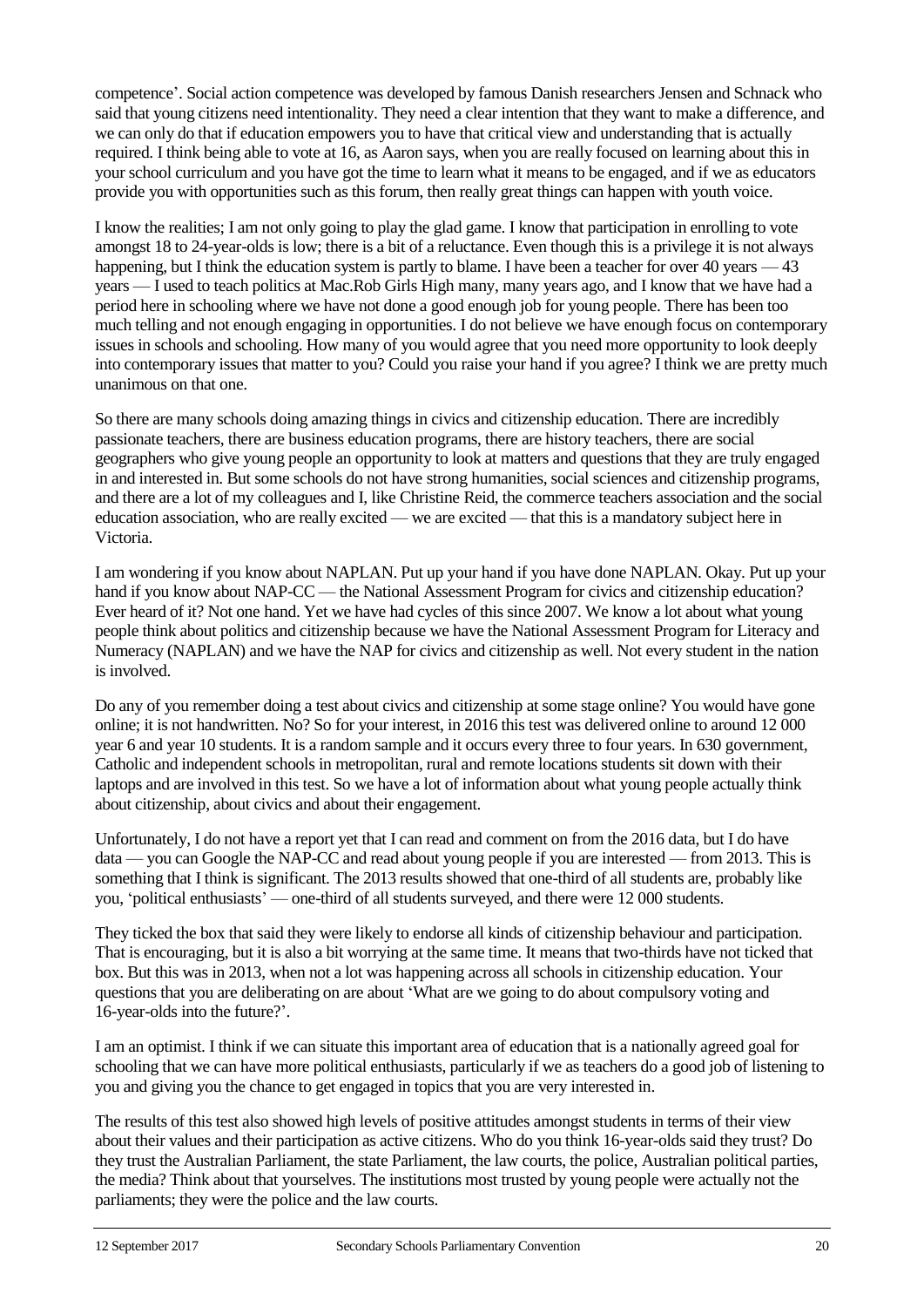But the results showed that year 6 students expressed more trust than year 10 students. I actually find that encouraging, because I find that tells me that year 10 students — 15-year-olds roughly — are actually questioning authority and they are starting to debate issues and concerns, and that gives me some evidence that something is happening in their heads if there is a difference in that age range.

It is interesting that female students are more trusting than males. Males are more questioning. But what the national assessment program tells us is that there is a great opportunity to harness an energy that is already there amongst young people if we do a better job of citizenship education.

We know that a lot of young people are not reading newspapers, but I must admit, even me today, I am a consumer of very diverse forms of information, and a lot of it is online and a lot of it is debates that are non-mainstream. I think, again, if teachers give young people an opportunity to be engaged in more questioning and critical views that we will have a more empowered youth in what we do.

But it is quite encouraging to know that a lot of young people do have very regular conversations about issues that are of concern with that. The majority of all students at both levels agreed with statements about the value of civic action: year 6 and year 10 students. This study showed this. And among year 10 students the majority of students thought they would certainly or probably — they are the words— inform themselves about candidates before voting, but few students had considered participating in more active forms of engagement.

There is so much that you are already doing. How many of you have been involved in leadership training of some sort? Look at the hands going up. How many of you have been involved in student councils, buddy programs, community-based programs? I rest my case. There is a capacity there that we need to channel.

My argument is that the evidence we have as a nation of young people being able to be responsible, critically informed, socially active, competent young citizens provides a strong argument for lowering the age to 16. Time limits mean that I cannot say more, but I could go on for hours.

How many of you have heard about the Australian Youth Climate Coalition and the work they are doing to stop the Adani mine and to encourage investment in alternative forms of energy? If you have not, please go home and Google it: AYCC, the Australian Youth Climate Coalition. They got 300 000 people per month on Facebook on a campaign called Don't Risk the Reef. There are 120 000 youth members of the Australian Youth Climate Coalition. They do extraordinary things. They ended up in Canberra getting a third of the Senate to listen to stories from young people across the country about climate change.

You are not citizens in waiting. You are citizens now. Your voice matters. Your participation matters. You can make a difference. Congratulations on all that you are achieving being here today, and I look forward to seeing many of you here sitting here as members of Parliament in the future. Thank you.

## *Delegates applauding.*

**The SPEAKER (Ms Murray)** — Thank you, Libby, for those inspiring and impassioned words. I think the big takeaway for everyone sitting as a student is that youth voice matters. That is something that you can think about and reflect on today as you start getting your arguments in order for the soapbox session this afternoon. We have had a lot to think about this morning. After morning tea we will go into discussion groups, where you will get more of a chance to have a think and a say.

#### **Sitting suspended 11.09 a.m. to 1.33 p.m.**

## **REPORTING SESSION**

**The SPEAKER (Ms Edwards)** — Good afternoon everyone. My name is Maree Edwards. I am the member for Bendigo West and the Deputy Speaker of the Legislative Assembly. I welcome you all to this afternoon's session. I hope that you had a very enjoyable break and that this morning's session went really, really well.

I was very privileged to be in the chair for the primary schools convention a couple of weeks ago. I anticipate a little more vigour and a little more getting into the arguments today. We will commence this afternoon's session with each group giving a three-minute statement followed by student group discussions. I ask students to stand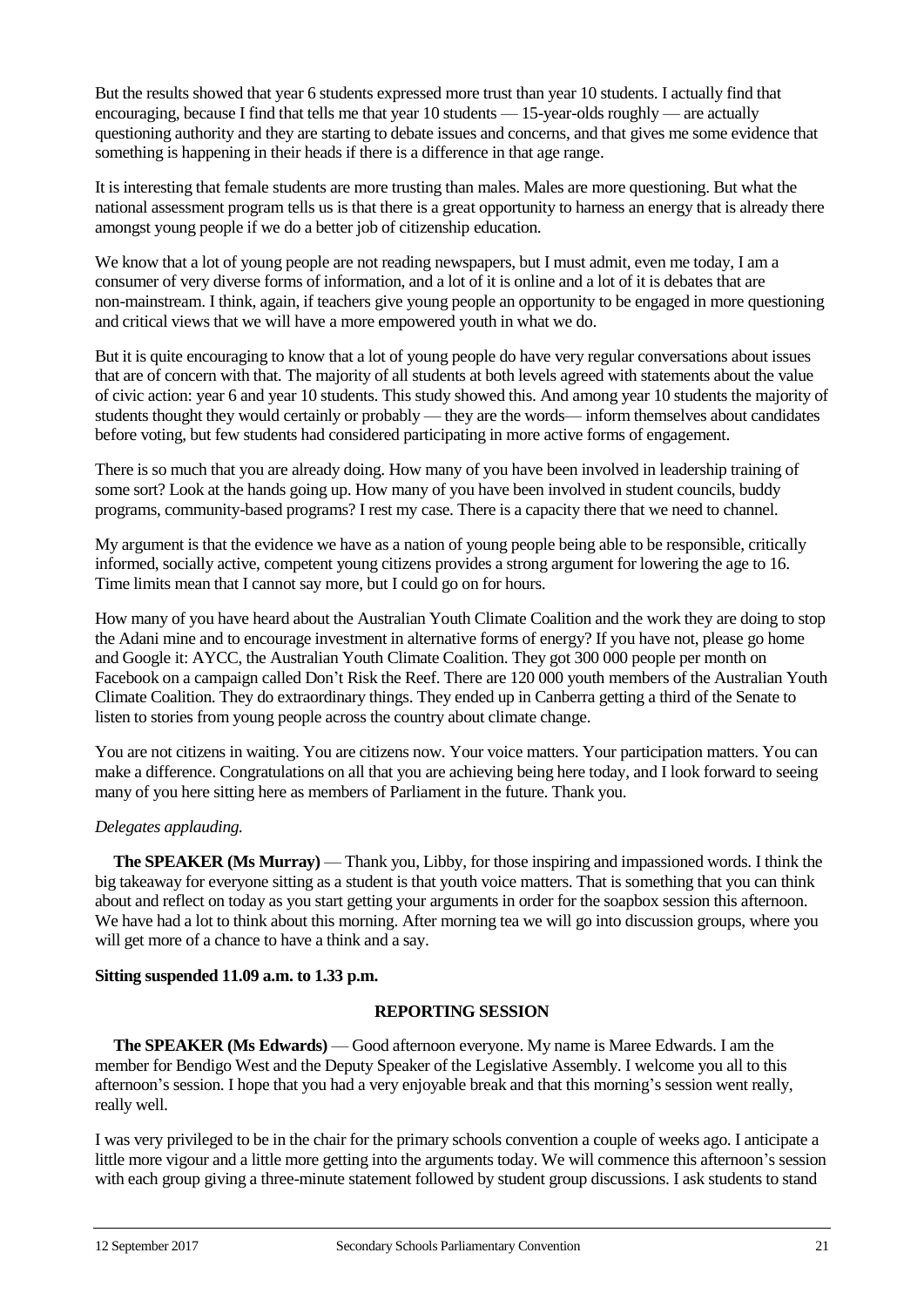in their places as representatives of their groups, to turn on their microphones and to state their names and the groups that they are with.

## **Group 1**

**Mr MULLANE** (McKinnon Secondary College) — On the question 'Should Australia abolish compulsory voting?', my group believes that we should not and that voting should remain compulsory. This is because compulsory voting has many benefits to Australian society, one of which is that it reduces the spending of money for elections in Australia. If the voting group is larger, it is far more difficult for money and wealth to influence people's decisions and their opinions. This is something we should be trying to keep so people are putting forward their own opinions and not the opinions of those with wealth.

Compulsory voting also requires candidates and parties to target the entire population as opposed to individual groups that perhaps vote more than others. This means that all members of the population are addressed by candidates directly, meaning that everyone is involved.

In regard to whether the voting age should be lowered to 16 years, it is the opinion of my group that the voting age should be lowered to the ages of 16 and 17, as well as 18-year-olds as it is already. This is on the condition that those aged 16 and 17 years are not required to vote and that it is voluntary and that we increase education programs prior to the voting age being lowered, to ensure that all people under the age of 18 years who are voting are properly educated in the ways of the Australian political system.

We should lower the voting age because it gives young people a say. Decisions made in Parliament today affect the youth of tomorrow, and yet as it stands they have no voice. They should have a say in the decisions that affect them more than anyone else.

At the age of 16 years voting can be a higher priority than it is for 18-year-olds. For the most part 18-year-olds are undergoing VCE learning and as such that should be taking precedence in their lives. At the age of 16 years school does not pay as large a role in their lives as it is at the age of 18 years and, as we heard earlier from one of our keynote speakers, voting is a force of habit. If you vote once, you are far more likely to vote again. As such, we should be encouraging people to vote at an early age to ensure that their opinions will be constantly heard through the rest of their lives.

*Delegates applauding.*

#### **Group 2**

**Mr HOVENDEN** — I am Declan Hovenden from Marist College, Bendigo, and I will be speaking on behalf of group 2. I would like to start by stating that my group sided with 'no' — compulsory voting should not be changed and that it should remain'. Our arguments for this, I believe, are quite strong. Voting is a duty and a right. We must vote so that we can benefit our country and so that everyone gets to have a say. No matter what someone's socio-economic background or education level is, they should get to have their say in our country.

Our second point is for freedom and equality, so balancing the socio-economic levels, everyone gets to have a say, no matter what their background is. I think voting can really be of benefit for community involvement, including patriotism and joining our community, state and nation together.

Our third point was that it increases legitimacy, so it broadens everyone's view. If you vote, you are able to listen and take in more perspectives because you are actively doing it, although some people do decide to donkey vote and falsify their voting sheets to not represent their views and ideas.

On the argument for whether the voting age should be lowered, my group decided 'yes'. It should be lowered and it should be made compulsory for 16 and onwards. We discussed it being optional for the ages of 16 and 17, becoming compulsory at 18, but we ultimately decided to side with one of the two options. Our arguments for lowering the voting age are that it means more views, a wider range, more people get to have a say and more people are listened to, which is quite important for getting an overall view on people's beliefs and views in our country.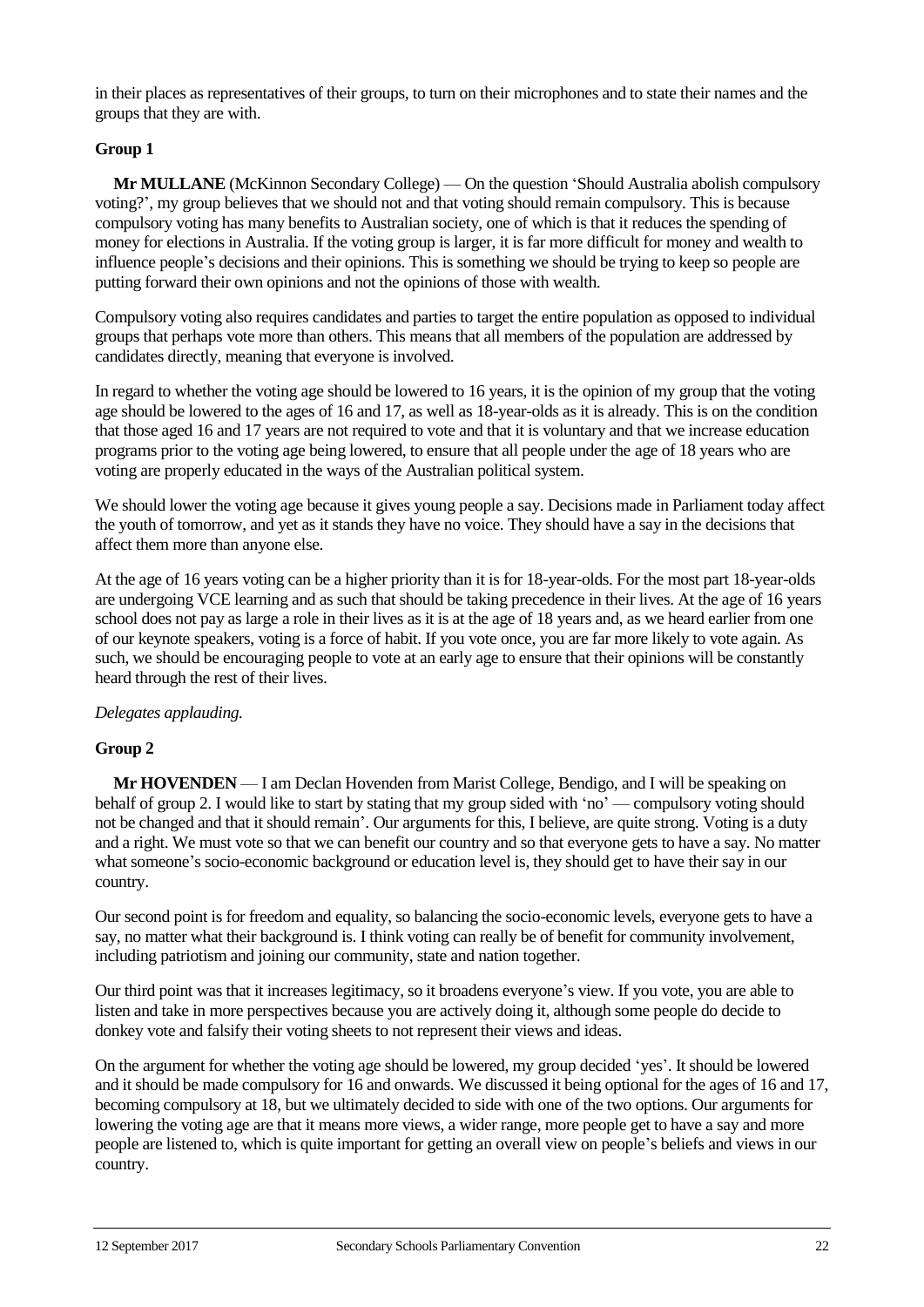If you lower the age to 16, you are more likely to get involved in politics at a younger age, without the VCE and other stresses hanging over your head, which is really beneficial for kids who are going through the VCE and who are quite stressed. Also, youths will be able to deal with it in the future, so once you vote once, you are more likely to vote again —

**The SPEAKER** — Your time has expired.

## *Delegates applauding.*

## **Group 3**

**Ms MIKHAEL** — Good afternoon. My name is Christina Mikhael from St Monica's College, Epping, and I speak on behalf of group 3. As a whole, we came to the conclusion that we should not lower the compulsory voting age to 16. However, when proposed that it should be optional, the vast majority of us believed the notion to be plausible. Whilst we acknowledge that some youths may have some interest in the system, or are susceptible to biased opinions, lowering the voting age will enhance an individual's knowledge and represent youth who want a say in their future.

What is really the difference between a 16 and an 18-year-old if none of them fully mature until their early 20s? There is no criteria in terms of eligibility as well as experience in order to vote. Therefore if 16-year-olds are given adult-like tasks, such as paying taxes and receiving jobs, they should be allowed to have a say to improve their youth.

We also concluded that voting should remain mandatory, as it is an integral part of democracy and promotes fairness. People fought hard for this right and it should be utilised correctly rather than Australia appearing to undermine voters' rights. The bigger the turnout the more representative government will be; hence it will be more representative, as opposed to only representing the minority who choose to vote. That is our robust stance on this topic. Thank you.

#### *Delegates applauding.*

#### **Group 4**

**Ms LIBERATORE** — My name is Larissa Liberatore, speaking on behalf of St Monica's College. As a group our main stance on the topic presented is that we should keep compulsory voting as well as lowering the voting age to 16. We also agree with the idea of making voting not mandatory for 16 and 17-year-olds. The points that we discussed are as follows. Firstly, we believe that compulsory voting will allow political parties to be able to focus on and dedicate their time to their campaign rather than just trying to persuade people to come to the ballot boxes. This will save resources economically as well as the parties' time. Furthermore it ensures that issues such as wealth and weather do not affect the overall election turnout. People's educational opportunities, financial status or even that it is just raining outside could be a factor if voting is optional and people do not feel inclined to vote.

Lastly, having the right to vote is an absolute privilege. Other countries do not even have optional voting and some elections are not fairly counted — for example, Zimbabwe suffered a rigged election in 2002, so this civil duty cannot be taken for granted. For lowering the voting age we concluded that if, like today, we are able to have civil discussions about political issues, then we are more than capable of voting. Young people are the voice of progression and as Libby mentioned in her hypothesis, the youth voice matters as it is vital. We are open to development, unlike our conservative older generation, and we feel like we are more tuned into the time.

Secondly, Australia and New Zealand are actually signatories to the UN Convention on the Rights of the Child so they are obligated to honour children's rights to freely express their views on all matters affecting them. Yes, we do have freedom of political speech, but not where it counts most — at elections, where it affects our future.

Finally, we are the people who are old enough to pay taxes, work and drive — just like adults — so we, the new generation, are seen as not mature enough to make a choice in our nation's future. I feel that, as people who have jobs like adults, we should be able to go and vote. Thank you.

*Delegates applauding.*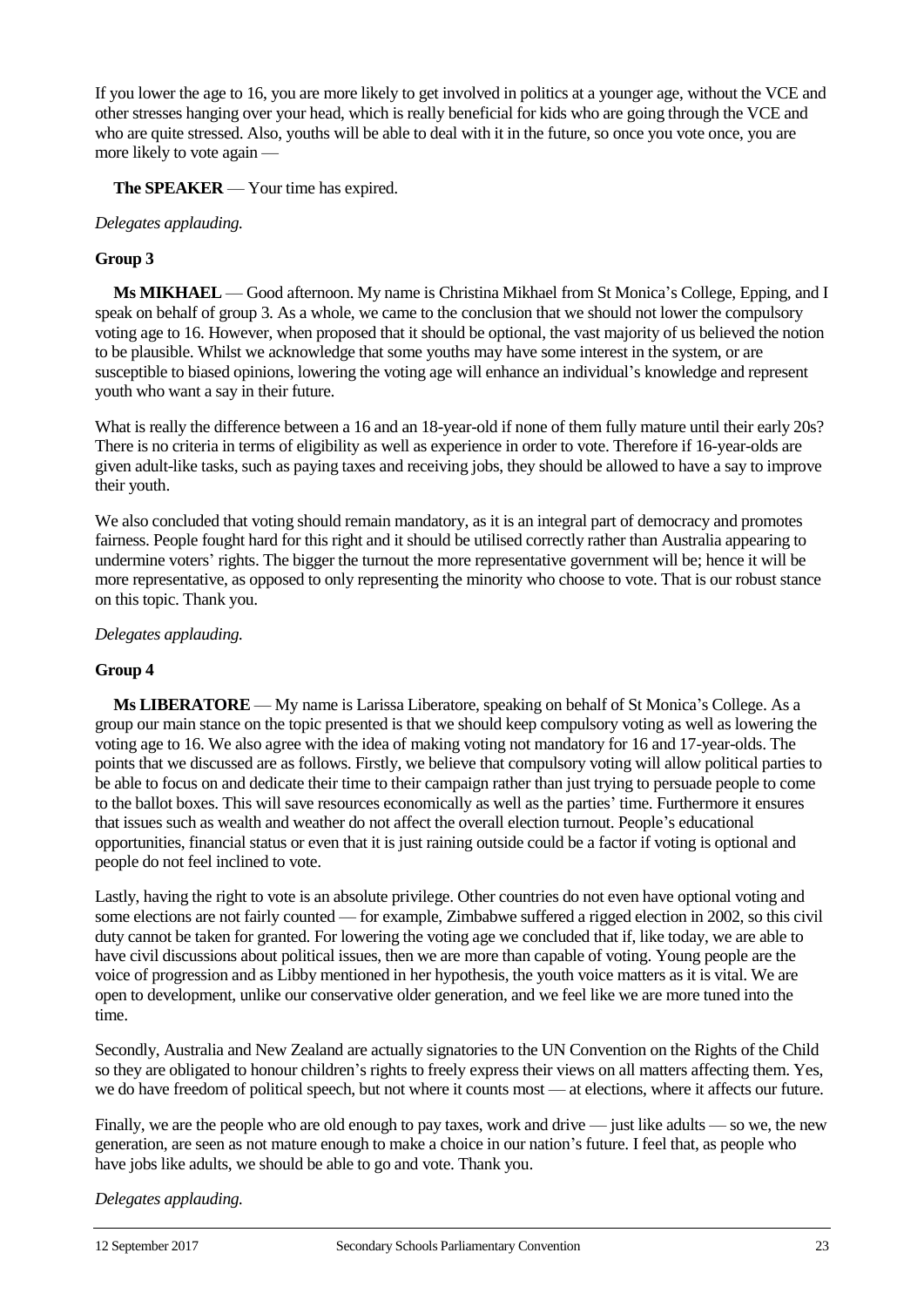## **Group 5**

**Mr KHOURY** — Good afternoon. My name is Marcel Khoury, representing group 5. We believe that Australia should not abolish compulsory voting. Our first argument for this is simply democracy. It is only a true democracy if everyone's interests are expressed, not just a select few. Participation is fundamental. It is only through participation that people can learn.

Our second argument for this is that a compulsory voting system leads to a more legitimate and less biased government. We acknowledge that if more people have an opinion, society is made more equal and minority groups are recognised.

We believe that the voting age should be lowered to 16. Our first argument for this is that we live in the real world. We are responsible and mature-ready. We are taxpayers, we are drivers, we work in jobs and we know our sexual orientation. Most of all, we know our identity and beliefs. We are living proof.

Our second argument is that it is our future. Eighty-year-olds have no control over lives that they will not live to see. They should not.

I would like to close this argument with a quote from Nelson Mandela: 'The youth of today are leaders of tomorrow'. Our third argument for this is that we are expected to act like adults. Let us. I am sure that we have all received that speech telling us that we are young adults and that we are seen as role models and senior students of our colleges. If we are truly responsible, why are we not given the power to choose how we are to live? Thank you.

## *Delegates applauding.*

## **Group 6**

**Ms BRANCATO** — Good afternoon, everyone. My name is Kamaria, and I am from Marymede Catholic College. On behalf of group 6, we believe that Australia should not abolish compulsory voting and the voting age should be lowered to 16. However, it should be voluntary for 16 and 17-year-olds.

Voting is a necessary part of the duties of citizenship, just like jury duty and paying taxes. Compulsory voting allows for true legitimacy, and the idea that candidates win a majority of people's votes remains true. If voting was not compulsory, there is not a true representation of the winning political party. If voting was voluntary, poorer and less educated people would tend not to vote, and this would skew the political system towards the higher class and well-educated people. It increases political education of the people, and they would tend to pay more attention to politics if they know they have to vote.

The voting age should be lowered to 16, however, it should be voluntary for 16 and 17-year-olds. At 18 voting would be compulsory for everyone. We are the future of the world. Young people make up 20 per cent of the population, but we are 100 per cent of the future, and we need to be able to make a contribution at this age. They will be able to represent their age group when it comes to voting, and it will encourage more 16-year-olds to be politically active and will encourage political engagement.

Lowering the voting age may make it more likely for civics to be taught in schools. This will make students more educated about voting, and this may make them more informed about who they vote for not only at this age but also when they are older. If you want us to mature and act like adults, let us do so and have the opportunity to vote.

To summarise, voting should remain compulsory for all Australians over 18 and should be voluntary for 16 and 17-year-olds. Thank you.

#### *Delegates applauding.*

#### **Group 7**

**Mr JAMES** — I am Anthony James of Scotch College. Upon first discussion, our group was a simple majority in favour of compulsory voting. We were in favour due to concerns that voluntary voting would lead to the disenfranchisement of the Australian population caused by inadequate voting infrastructure.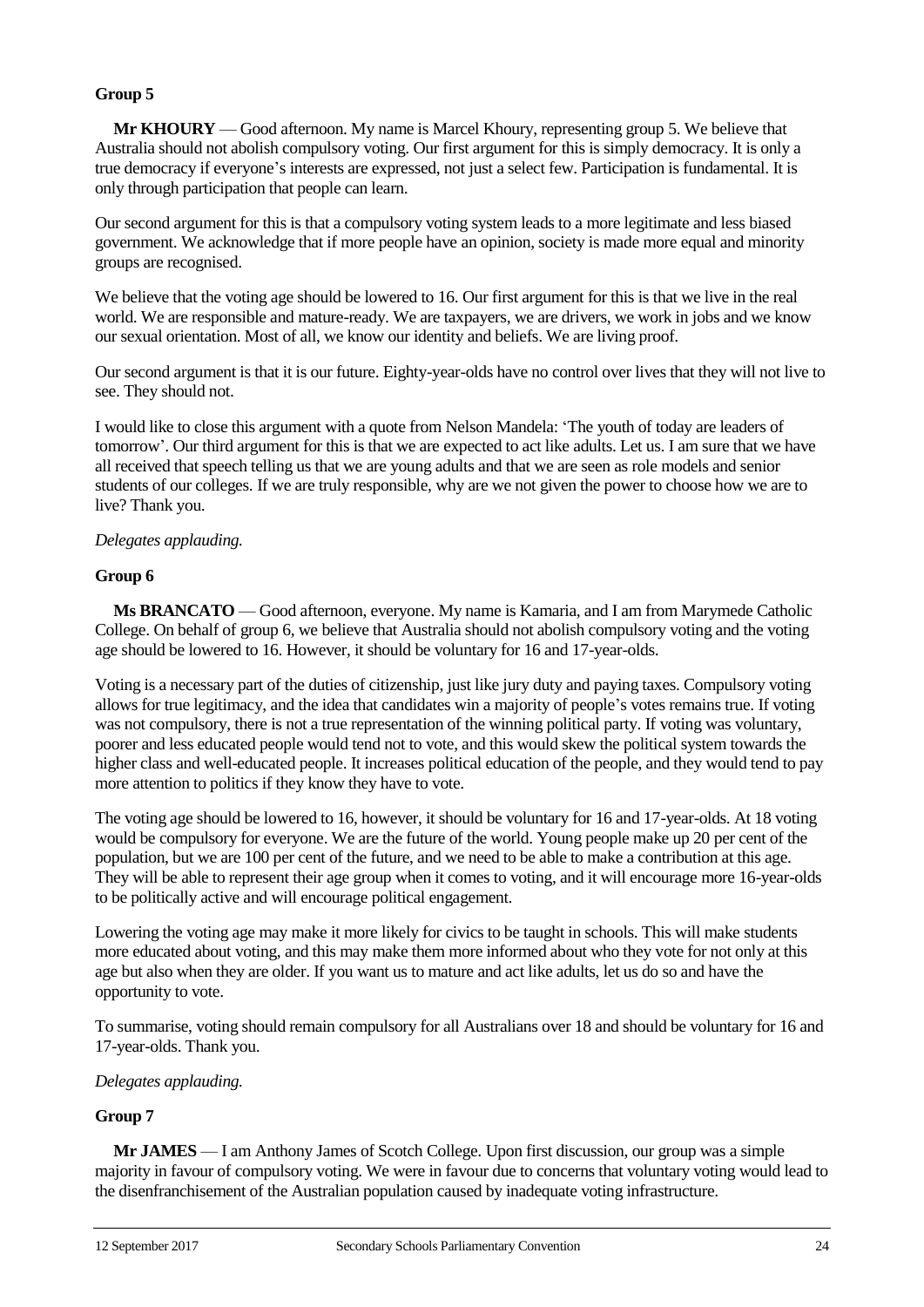We also support compulsory voting due to concerns that party spending being redirected away from focusing on genuine policy towards targeting specific groups of the Australian population.

Our group was also in favour of lowering the voting age to 16 on the provision that 16 and 17-year-olds would take part in voluntary voting. That is because of a belief that the more people undertaking the vote, the more democratic and legitimate our government. Although allowing the youth to vote will also increase the political awareness of our country, within the entire community children will educate parents, and parents will educate grandparents. It will continue on.

Finally, the elderly, who are less likely to experience the after effects of their vote, still receive one, yet the youth, who have decades of externalities — positive or negative — have no say in our future. That is why we support compulsory voting and lowering the voting age to 16. Thank you.

## *Delegates applauding.*

## **Group 8**

**Ms LOVASS** — Good afternoon. My name is Tamsyn Lovass, and I am from Strathcona and representing group 8. We strongly disagree with the statement that Australia should abolish compulsory voting and partially agree with the notion that the voting age should be lowered to 16, believing that 16 and 17-year-olds should be allowed to vote, providing that this is voluntary.

It is clear that compulsory voting is the most democratic approach to selecting our government. It ensures that the values of democracy — being by the people, for the people — are represented to their greatest extent. We live in Australia and should make the most of our civic duty to vote.

Our group also discussed how compulsory voting allows for more regional involvement and is less susceptible to fraud.

Finally, a major focus of our group was how compulsory voting will encourage better and cheaper election campaigns so will be focused on issues and policies rather than convincing people to vote. In the end, we agreed that it is unnecessary to sacrifice a little freedom for heightened equality.

Our group was also in support of allowing 16 to 17-year-olds to vote with the provision that this vote is optional. This allows for politically minded teenagers such as ourselves to impact the policies affecting us in the future but reducing the amount of useless votes provided by other teenagers of our age. Having the ability to vote will result in less disruptive processes, such as protests, and a more democratic approach will be taken. This also enforces higher political education in schools and subsequently a more educated voting population in the future. It allows us youth to have a greater impact on our lives, which will be shaped by policies decided by our current government. We also recognise that a lot of teenagers do not fit the stereotype that is so often projected on us of an uncaring and unintelligent, uneducated population. Those who choose to vote will be the ones who are educated and so deserve to have a say.

In summary, we believe that compulsory voting is essential to Australia's democracy, and that having a voluntary vote for 16 to 17-year-olds is absolutely necessary.

#### *Delegates applauding.*

#### **Group 9**

**Mr GUNASEGARAM** (Camberwell Grammar School) — Good afternoon. My name is James Gunasegaram, from Camberwell Grammar School, and I am representing group 9. We believe that compulsory voting is essential for Australia. It brings significant benefits to our democratic process that cannot be ignored. It safeguards our right to vote by making voter suppression nearly impossible and making voting a priority instead of an afterthought. It forces political parties and our elected representatives to focus on Australia as a whole instead of only active voting blocks, and in the process it ensures the government works for all Australians equally. More than that, it is our civic responsibility to vote. Voting is a right that even in today's world is enjoyed by so few. The least we can do is exercise it. For these reasons, group 9 believes the compulsory voting is required for a functioning democracy.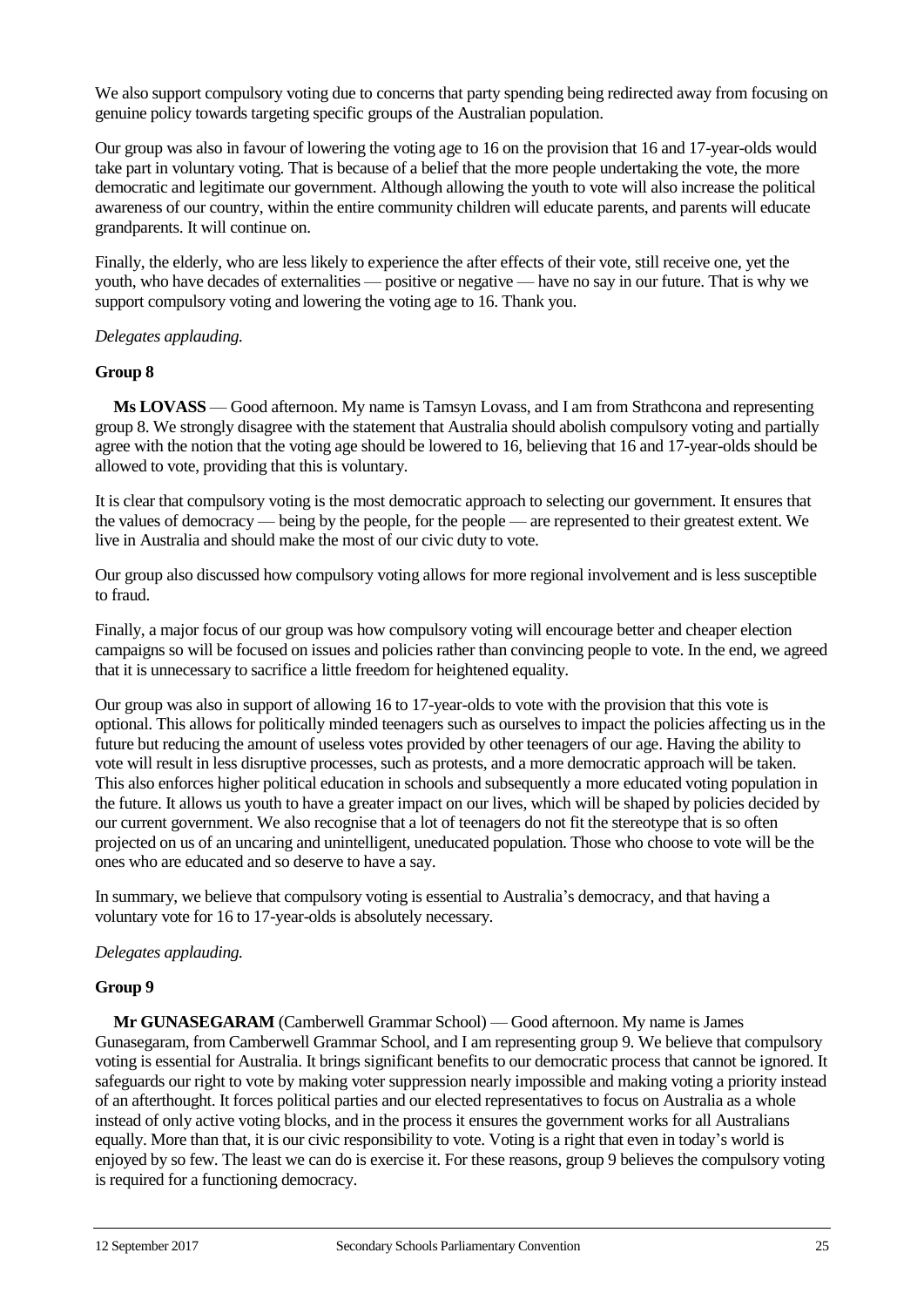We are also in favour of lowering the voting age to 16 if voting, is voluntary until the age of 18. Despite the negative stereotypes that so often surround the younger generation, we believe that they are mature and capable individuals who deserve a voice. They deserve the ability to vote on the issues that will affect them most, from climate change to education reform, instead of relying on the judgement of ageing older voters. This room is a testament to the fact young people have political drive and energy. We need to seize the opportunity to make them engaged in politics and passionate about the future of our country.

More than that, we already expect young people to take on the responsibilities of adults. We demand that they drive responsibly, obey the law, pay taxes in some circumstances and make serious decisions about their education. Why do we not follow up the responsibilities of an adult with the rights of one? It is only fair that we allow young people to vote. Thank you.

## *Delegates applauding.*

## **Group 10**

**Mr TYURIN** (Huntingtower School) — Good afternoon, everyone. I am George from Huntingtower, and I am speaking on behalf of group 10. On the issue of compulsory voting, we were slightly contentious. However, we ultimately decided that it is an essential part of a democracy. We believe that some fundamental discrepancies and problems would arise in a nation that does not support compulsory voting. As one of our esteemed keynote speakers, Dr Martin, made abundantly clear: citizens of lower socio-economic status would fail to turn up to the voting booth at the same rates as those of higher socio-economic status. It is hard as somebody living on the poverty line to look up at a politician making hundreds of thousands of dollars every year and truly relate to them and believe that they care about the issues that face people of lower socio-economic needs.

A democracy supplies assistance with stability, progress and equality, and a level playing field in terms of voter demographics is essential for it to work. It is also the role of citizens and us as a nation, as the people of Australia, to give back to the democracy under which we live — to fulfil our obligation to where we live and to cast our vote. The United Nations Universal Declaration of Human Rights in its 21st article states that:

Everyone has the right to take part in the government of …

his or her country. Should we not implore our citizens to exercise this privilege as they live in First World countries?

On the issue of 16-year-olds being able to vote, we unanimously agreed that this needs to be the case. However, we contend that two things must be in place for this to exist as a working and effective part of our political system: non-compulsory voting for 16-year-olds and proper civics education. As our second speaker, Associate Professor Tudball, made abundantly clear: our youth, the driving force behind the progress of our nation, can indeed vote, be responsible citizens and be educated on civics while expressing their opinion if given the proper guidance and support.

Altogether, group 10 endorses fully the ability of 16-year-olds to vote if given the proper support and guidance, and we endorse compulsory voting for Australian citizens over the age of 18. Thank you.

*Delegates applauding.*

## **SOAPBOX**

**The SPEAKER** — Thank you so much, everyone. That was an amazing contribution. I congratulate you all on the very well-researched and thought out arguments that you have presented. I would also like to congratulate you very much on the respectful way that you have all listened to the presenters this afternoon. It is not always my experience sitting here in this chair of respectful arguments across the chamber, so thank you for that.

The second half of the session this afternoon is the soapbox, something that all politicians love to do. I will invite students to stand in their place and make a 2-minute contribution on the subject of either: 'Should Australia abolish compulsory voting?' or 'Should the voting age be lowered to 16?'. Just a reminder to turn on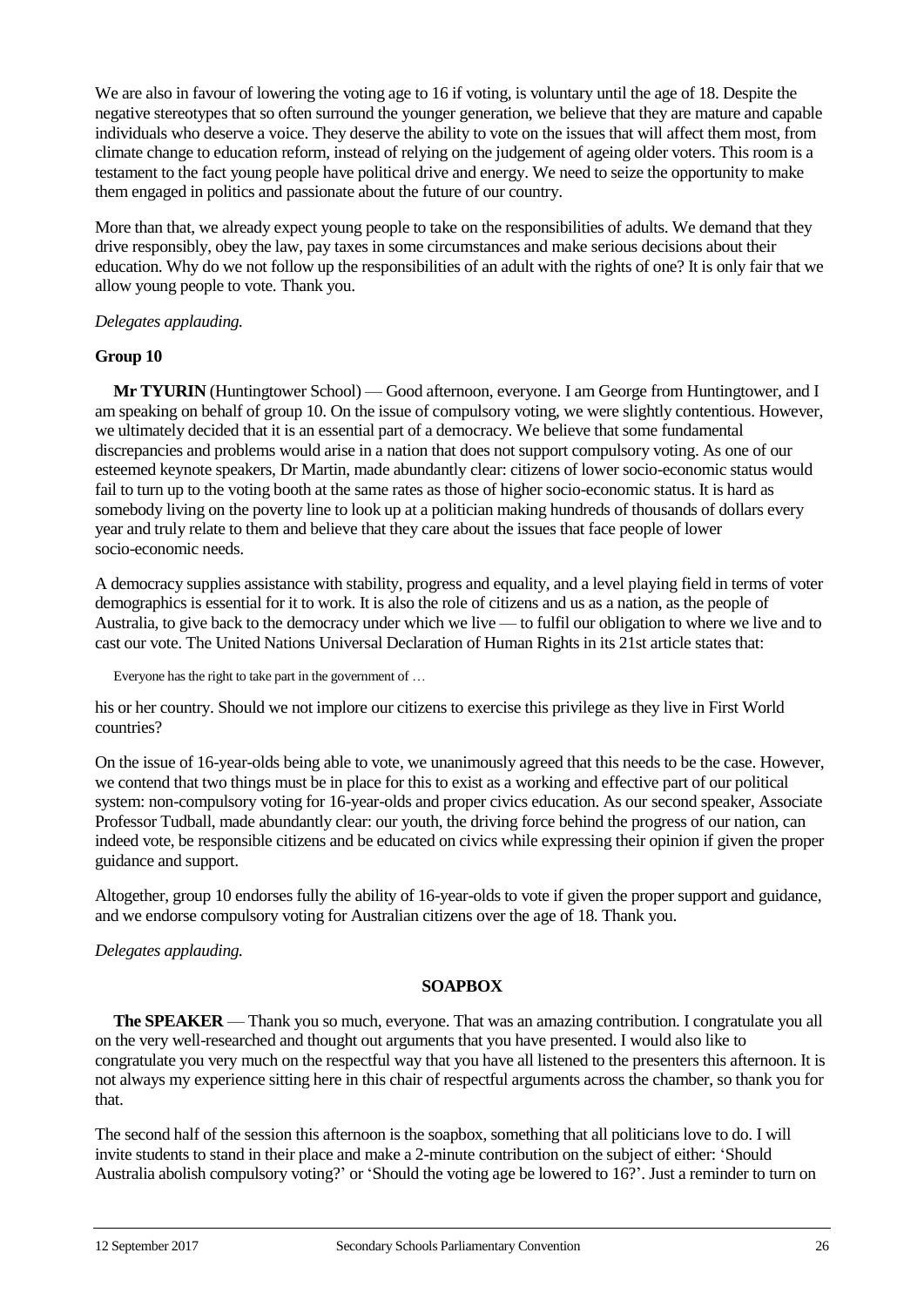your microphone and state your name and school. I will try to fit in as many speakers as I can over the next half an hour. If I do not call you, I apologise in advance.

**Ms DU** (Ruyton Girls' School) — I am from Ruyton Girls' School. I think we have established here today a general consensus. It is fairly unanimous that compulsory voting is a good thing or that it is desirable and that the voting age could be lowered to 16 to 17 and be voluntary in these years. I would like to further this argument and stand by this. However, I would like to also address some other perspectives. Today the maturity levels of 16-year-olds and 17-year-olds were raised and the way they are easily influenced, especially by social media. I think the social media issue is one that has two sides to it. Yes, they can be influenced by social media, but that might not necessarily be a bad thing. For example, I am not sure if any of you have seen the Snapchat filters that were like, 'Oh, two days to enrol', 'One day to enrol'. That was really good. Statistics show that about 100 000 new people were put on the electoral rolls and that boosted voting numbers. So I think social media is something to be embraced. The other thing about compulsory voting is something that we might take for granted. We have talked about the socio-economic aspects, that maybe people from lower socio-economic classes would not vote, but we have not considered whether they could not vote. Under compulsory voting, the government is obliged to provide accessible voting booths to rural areas, even if it means they are for three people. But it means those three people have a say and they do not have to make the journey — or if they are elderly. The elderly deserve just as much a vote as younger people, but they get the access to vote if it is compulsory.

**Ms DANIELE** (Marymede Catholic College) — I am from Marymede Catholic College. I would like to further the point that has been fairly unanimous amongst us, that 16-year-olds should be able to vote. I think the main arguments against allowing 16-year-olds to vote have been fairly similar, in the sense that they say we are not mature enough, but as you can tell from everyone in this room there are some people within the 16-year-old age bracket and 17 that are very mature and that deserve a right to be able to express our opinion where it matters most, in a democratic vote. The main arguments against it are that we are not mature enough. Well, for that one it should be put on a voluntary basis, as many people have given as a solution. But I think to further this point, because people keep using this not being mature, you cannot really say that all 18-year-olds are very mature. Someone brought in some psychology and talked about the brain not being fully developed. Your brain is not developed until 25, so perhaps voluntary voting until the age of 25 is the way to go, because then it would allow people with those more politically active views and people that are closer to the issues the platform to kind of express their opinion in a vote but then allow people that are not interested and who have less time not to worry about it until they are an age where they are more mature and they have become more politically active, they have settled down and they have moved past the age of not caring about it. I think that that is a very important point to note.

**Mr O'BRIEN** (Koonung Secondary College) — I am from Koonung Secondary College. Despite the fairly unanimous views, I would like today to contest the idea that 16-year-olds and 17-year-olds should be given the vote, for a variety of reasons, such things as the ridiculously high political apathy in our generation. One simply has to go to their own school and see the people who maybe just do not like politics. It is all very good for us to look at the demographic of us here in this room today, who all care a lot about politics. We are interested, we do our research and we speak out about our views. We are here; we do our stuff. But most people or some people at the very least do not do that. Several people have brought up the issue of maybe optional voting for 16-year-olds. But if we are going to give it to the 16-year-olds, why do we not just give it to everyone? What makes us so special? If you are going to say, 'Oh, these people don't have the maturity yet' or 'These people are too apathetic, so we should only let the good people vote', you may as well say that about the entire population. Another thing I have heard is that young people are the future and it is the future; we are the future and the decisions that people make now affect us and they are going to affect the old people. If we are the future, then the old people are the now and the now is just as important as the future. If we are to get to the future, we must make it through the now.

**Mr GAMBIN** (St Monica's College) — I am representing St Monica's College. I think we are very privileged today to have a forum where we can project our voice and be heard. It is obvious and very blatant that there is a lot of passion and a lot of conviction in this room. I highly endorse that we can be the catalyst for change, for both the present and for our own futures as well, and I highly endorse empowerment for people our age. However, I think we must realise the sad truth that currently political studies is a dying subject within our year levels.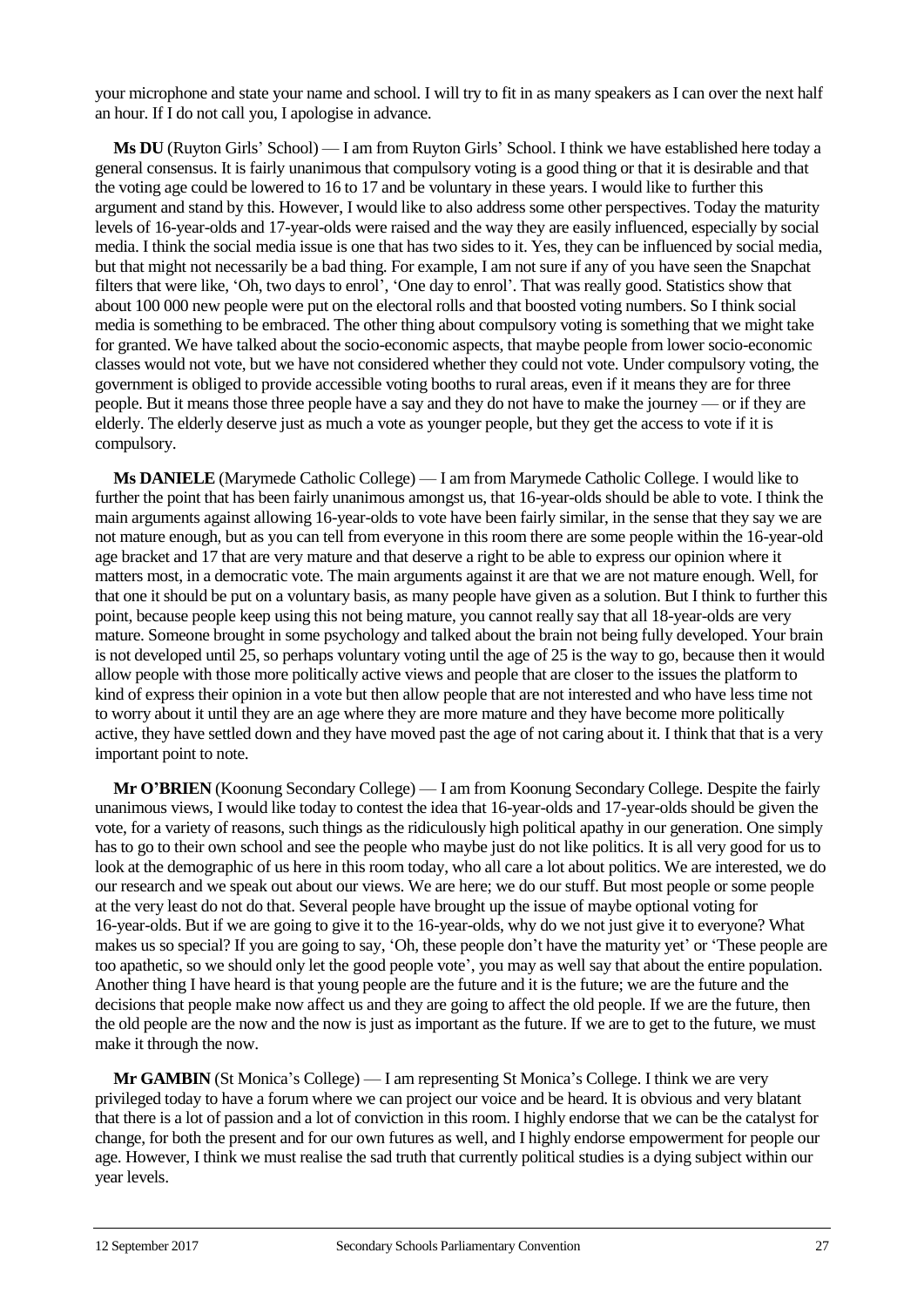For example, I will reference my own school. We have only a very small class of 14 students and only half of these students are going to take it into a 3/4 subject. This is clearly not for the lack of committed teachers but for the fake elitist culture that surrounds politics. I think that is something that we need to abolish if we are to move forward and not encourage, as the previous speaker did mention, the type of fake complexity of politics that I think boggles the minds of people our age. In order for us to move forward I think that we must both reform the mandatory education system as we know it. We have to turn it on its head; it is clearly not working.

Although we do come in numbers with conviction, we are the minority; we are not the majority. I think we also need, as I previously mentioned, to remove that type of scary culture that is around politics and make it approachable for the people that have a disdain for it. They think, as one of the other speakers has mentioned, 'Look at these politicians; they are earning hundreds of thousands of dollars on a good wage, while I sit on the poverty line'. However, I think that this is all false and that we must include everyone and make it approachable for everyone and remove this kind of culture that currently sits around the current political climate.

**Mr SHAHIN** (Mount Ridley College) — Hello, I am Hammad Shahin from Mount Ridley College. I am of the opinion that compulsory voting maintains a system that is less prone to corruption. For example, in America with Donald Trump and Hillary Clinton, because voting is not compulsory they have to go around the country and try and get money and raise money in order to run their political campaigns, but the thing about this money is often this money comes from oil companies and foreign countries. What they do is they send these candidates a huge amount of money in order to have their interests ingrained into what the parties do.

For example, I know everyone sees Donald Trump as 'that bad person' right? But what the media ignored during the whole campaign was that Hillary Clinton got a really large portion of her funding from Saudi Arabia. Saudi Arabia is not a country with democracy; women are not even allowed to vote. This is inherently corrupt. Through a system where voting is not compulsory it forces the candidates to accept these donations unsustainably, but this means other countries' interests are represented more than the actual people within the country. Even with Donald Trump people do not think that their interests are being represented, but that may have been a similar thing with Hillary Clinton, because they would have advanced imperialistic and those sort of agendas — they are still not representative of us.

This whole pretence under democracy and voting — there is a sort of corruption that we have to take into account. We have a privilege to be able to state our opinions here, but there is this thing that we need to address. It is so good in Australia that it is compulsory, because it forces our politicians to actually focus on our needs and we make them accountable to what we are interested in.

**Ms FRANTZ** (Salesian College Sunbury) — Hello, I am Michaela Frantz from Salesian College Sunbury. I have noticed that many arguments against both compulsory voting and lowering the age were the fear of informal votes or donkey votes or that these people will not be mature enough. However, there is a solution to that: education. It is the key to eliminating the majority of worries surrounding people voting. If we are concerned that teenagers or even citizens older than 18 will not be politically inclined or are unable to understand the consequences of their vote or will not be adequately informed then education will change that.

Already civics and citizenship is mandatory for the Victorian curriculum, yet that needs to be reformed and changed. I think a previous speaker said it very nicely over there — I think that there needs to be less stigma around politics so more students can actually learn about it. If we can encourage more students to become engaged in earlier years due to an effective education then 16 and 17-year-olds will be more politically informed and aware, and there will be less worries regarding them voting. I believe that if there is more political and citizenship education, and if we heavily reform the curriculum, then 16 and 17-year-olds will be active citizens along with those older than 18 and will have the opportunity to have their voice heard.

**Ms BOURKE** — My name is Rosie Bourke from Sacred Heart College in Geelong. I wish to speak to you about lowering the voting age to 16 years of age. A lot of people have raised concerns about how informed 16 and 17-year-old people are. However, I think we should ignore these concerns, because that is not what a democratic system is meant to be considering. While there is a difference between being politically informed and having a political opinion, the voting system is not meant to take this into account. Power to the people is meant to mean that everyone with an opinion has the power to voice that opinion. Whether or not this constitutes them fully understanding the implications of their decision or what their decision actually is is irrespective of that power to make that decision.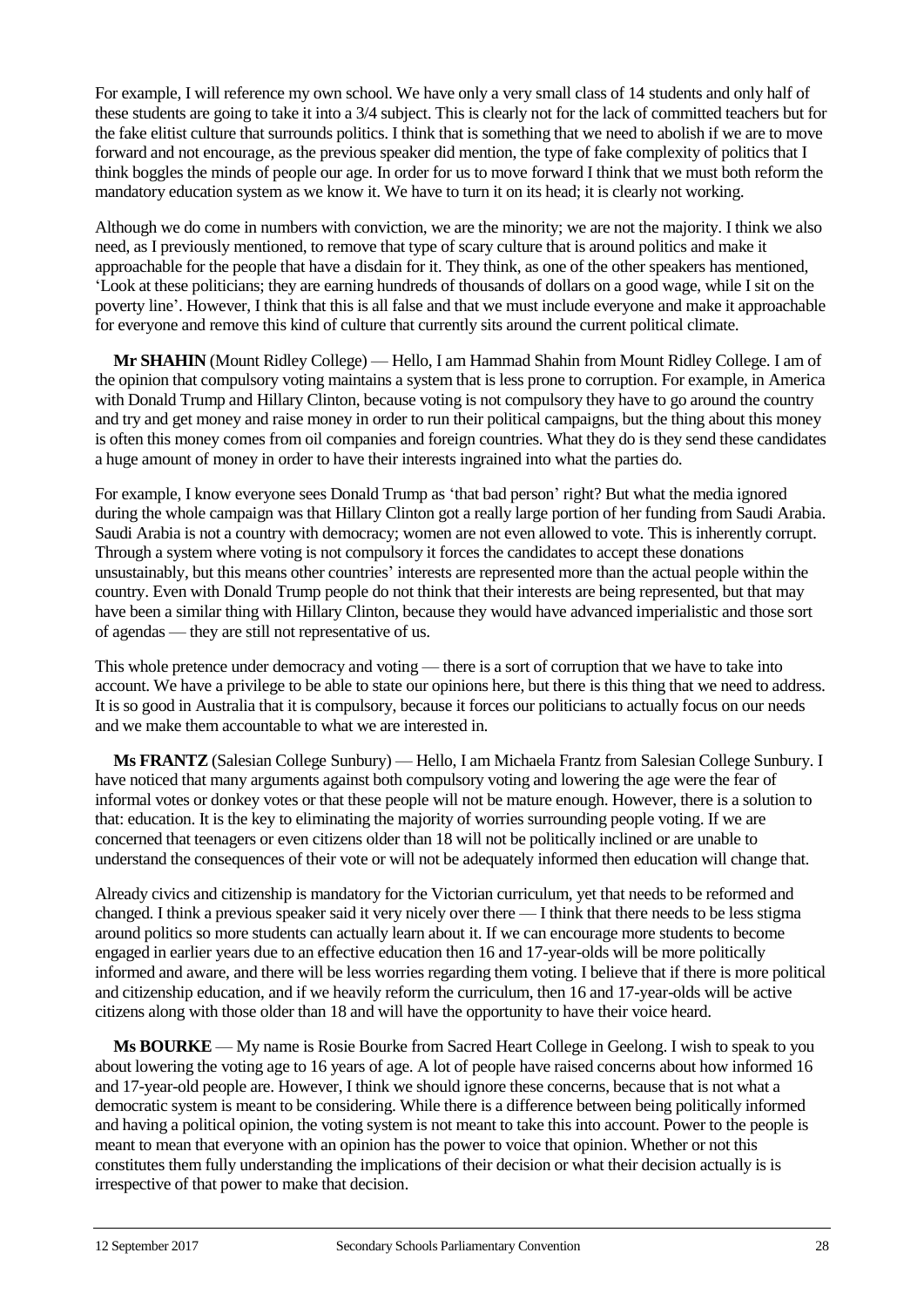So whether or not 16-year-olds and 17-year-olds should be able to vote should be dependent on whether or not they have a political opinion, not whether they fully understand the political system, because to define 'politically informed' would be an opinion in and of itself. Hence, the voting system should not differentiate and should allow 16 and 17-year-olds to vote, because just about everyone regardless of whether or not they are in this room or they are in our schools will have a political opinion about at least one issue that is prevalent in our society such as climate change, same-sex marriage or the refugee intake into Australia. Thank you.

**Mr AMREIN** — I am Daniel Amrein from Mount Ridley College. I would like to further the importance of compulsory voting within the commonwealth of Australia. Voting in this nation is just as much a privilege as it is a right. We must acknowledge that developing nations, such as my motherland the Republic of Macedonia a developing nation — is ravaged by corruption and proof that the opposition has given that the Prime Minister himself has rigged the most recent election. My friends and family overseas only dream of participating in real elections. This is why we must take advantage of this in Australia. Thank you.

**Ms BRAND** — Hi, my name is Morgan, and I am from Marymede Catholic College. I just want to first start by saying that I completely understand both sides to the argument — that we should not have ages 16 to 17 being able to vote and that we should also have it — but I would like to point out a few problems that we have been seeing within some of these arguments. I do believe that people within this age range are often generalised to the majority when, as we have seen today, there are so many people in this room who can sit down and have a mature discussion. And if we can do that I do believe we can make an informed decision about the future of our country.

There was also something brought up a bit earlier, with somebody saying, 'What makes us so special? Where is the limit for allowing people to start voting? Like, next we are going to have eight-year-olds coming up to be able to vote'. But I think the reason we are questioning this is that at the ages of 16 and 17 we actually do begin to experience adult things, such as driving, being able to earn money, jobs and things like that, and I think we should not generalise the behaviour or maybe the maturity factor of some people to the entire population.

**Mr HILSON** — My name is Sam Hilson, and I am from Girton Grammar School. The current view of many younger voters being politically apathetic is an integral reason why many oppose the lowering of the voting age. However, can the general political apathy of the wider Australian public not be traced back to the actions of those currently in Parliament rather than the lack of education and the immaturity of those already of a legal voting age?

This political immaturity and rotating door of politics have led many to become disenfranchised and frankly uninterested in the current political climate. This is a much more far-reaching issue, I feel, than lowering the voting age, and having already existing issues addressed would be far more influential in the current political scheme.

**Mr MILLER** — Good afternoon. My name is Joshua Miller, and I am from Bialik College. Frankly, I am tired. I am extremely tired of seeing legislation that does not represent me. I am tired of being passive and I am tired of hearing that 18-year-olds have passed the age and are ready to vote.

I strongly do not believe that there is an enlightenment in 18-year-olds. I believe that as a 16-year-old gay Jewish Australian I know who I am. I know my beliefs and I am proud of them. I believe that many people in this room sound the same way. We know who we are and that is why we are here. We know what we believe in and we are ready.

We are ready to vote and I am ready for my vote. I am ready to stand up as an Australian and have a say in my future. I would like to get married, but I do not have a say in that. Other people do. Many people sitting around here have the right to say whether I can get married. But that is okay, that is all right, that is the way it is for now. But I think that as 16-year-olds we should be able to vote. We know who we are.

I think education needs to be improved. We need people in rural areas who may not be as informed to learn and to know who they are and develop. But we are ready. As a group of 16 and 17-year-olds we are ready to stand up, and we need to have our voice heard. We know our beliefs. We know who we are. We need greater education. However, I do think that it does not need to be a compulsory vote.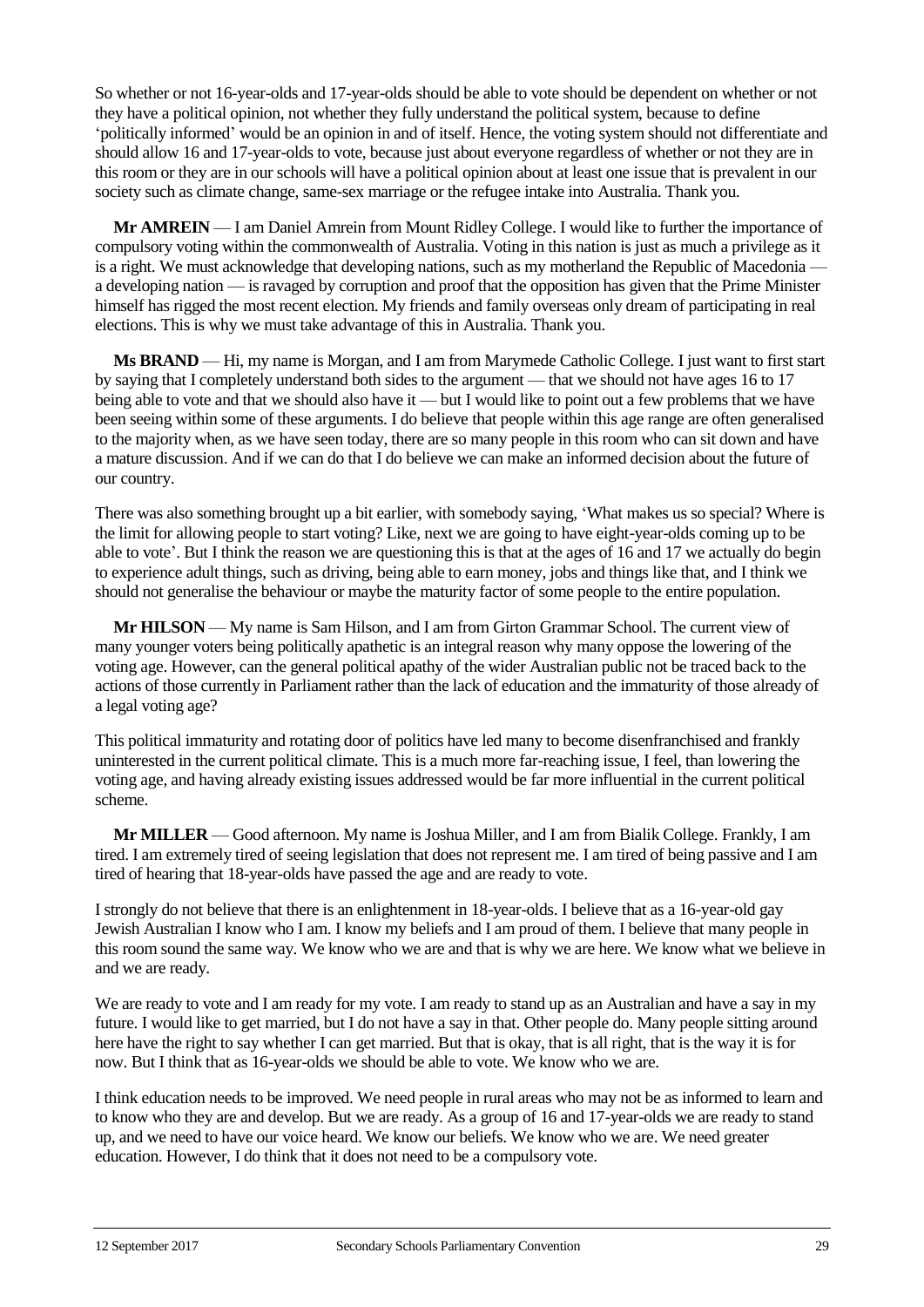As a 16-year-old gay Jewish Australian I am ready for my vote, and I just cannot wait for the government to give it to me. Thank you.

**Ms REYNOLDS** — Good afternoon, everyone. My name is Tanna Reynolds, and I am from Glen Waverley Secondary College. Today I just want to be able to talk about access to political education. I think what is so amazing about our generation is our ability to access information about politics.

In a world of social media it is an amazing place to be able to find out opinions from all these different perspectives on different issues, to be able to develop our own opinions in a very syncretic method, to be able to become a better person than we were yesterday because we are able to develop and grow with the influence and with the opinions of other people being able to shape what we think is right, what we think is morally correct.

I think that is something that works much to our favour in our generation. We are able to access opinions from the other side of the globe. We are able to look at some failures in politics like Brexit, for instance, or arguably Trump, and see what kinds of effects they had and make our own judgement about what that means to us. We have so much opportunity in this age group and it is quite upsetting to see that we have been failed by current parliamentarians. We are not able to express ourselves.

Referencing what Josh said before, many of us know who we are and that we are not given that platform to effectively influence that kind of change. If we are able to educate ourselves or be provided with educational programs to understand how to vote, to understand how to research about voting and political parties, then not only will this generation be educated, but the generation after ours, and then the generation after that, and after that. This is the generational effect of education: once you educate one generation, every other one following becomes so. So if we are able to become politically engaged at this age we will be able to make a more politically engaged society in 100 years time.

**Mr ABDALHAMID** — Good afternoon. I am Baker Abdalhamid from the Islamic College of Melbourne.

I think most of us agree today on lowering the voting age to 16 and also on keeping voting compulsory, but I think these two arguments can link together. When it comes to lowering the age of voting to 16, lots of us today said it should be just voluntary for 16 and 17-year-olds. I think this is wrong. I think, as was stated before by another speaker, just like there are immature 16 and 17-year-olds, there are immature 18 and 19-year-olds and even older — you can go as high as you want — so just like we can have a mature society of 18, 19 and 20-year-olds. And we do not expect everyone to be highly interested in politics. Not everyone is going to be highly interested, become politicians and go there and read every single article about every single issue.

What I am saying is that we can have people that are interested in this and everyone can have their say. I was reading an article this morning, and it was said in this article that teenagers are all about their social media, being popular, their girlfriends and boyfriends and making any relations, but I think this is untrue. Just as I said before, not everyone is going to get to a level where they are highly interested in all politics, but everyone has got to do it because at the end of the day the future is going to affect you. It is going to affect the businessman. It is going to affect the politician. It is going to affect the panelbeater. It is going to affect every person working in society just like it will affect a high school student.

My second point is on education. We must have a curriculum for this, and I believe the government is already working on this in Victoria and other places. We must have a curriculum working so that everybody can just learn and then form their own opinion, because without a curriculum any teacher — a humanities teacher or any other teacher — can just teach their own opinions. Thank you.

**Mr TYURIN** (Huntingtower College) — Hi, I am George from Huntingtower College. I just wanted to look at this debate from a slightly different perspective. One of our speakers today, Dr Martin, used an analogy when discussing the topic of compulsory voting. He said that it is a case of simple alternatives and that it is essentially freedom versus equality. We in Australia sacrifice some freedom for equality and equity in voter demographics and essentially the functioning of our democracy, as opposed to nations such as America. I just want to gauge the opinion of the room and of all of you gathered here today on the issue of rights and freedom. Are you all willing to accept an infringement of your right to choose or to refrain from doing so for a functioning democracy and a level playing field?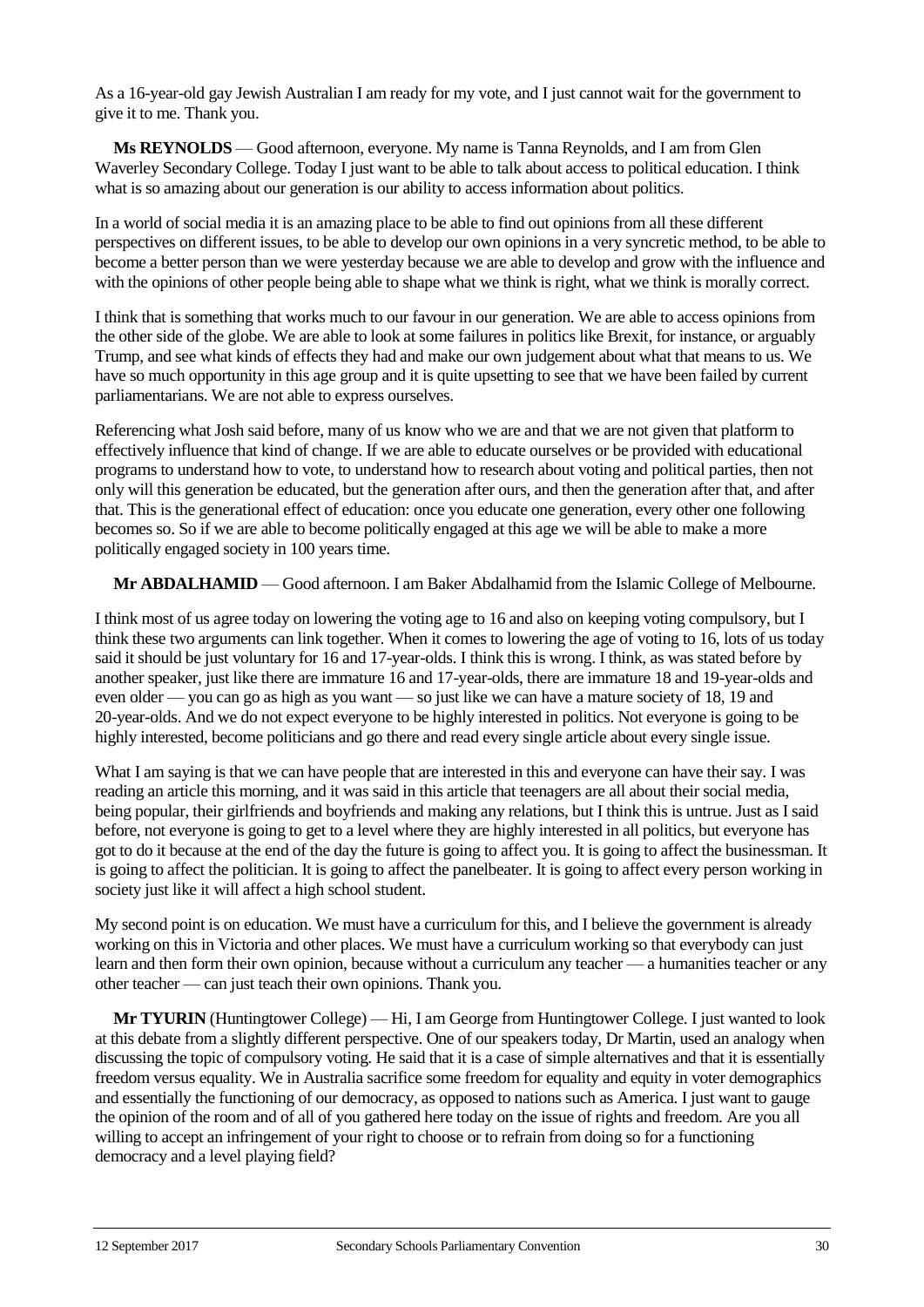**Ms VERROCCHI** (Genazzano FCJ College) — I am Alanna from Genazzano FCJ College. I wanted to just briefly touch on the issue that has not really been addressed today in the room — that people who are above the age of 18 should be allowed to choose whether they want to vote or not. Not everyone likes politics. It is the truth. Not everyone has to. I cannot force anyone to like something they do not like, but still we force them to vote. I can see a lot of people in this room who care about politics enough to come here today but are not allowed to vote because they are too young. There are many people who are over the age of 18 who do not care about politics at all but are still forced to vote. They do not care any more than the next person. People who are young — 16 and 17 years old — should be allowed to vote because they are the future of this country. We are the future. We are going to be around longer than the 80-year-olds, and they probably do not care as much about what happens to the country because they know that they are not going to be around for long.

**Ms NABWIRE** (Thomastown Secondary College) — I am Sharon from Thomastown Secondary College. I strongly agree with the Australian voting age being lowered because at the age of 16 or 17 we are able to get jobs, we are able to work, we able to pay taxes. Not allowing us to choose whomever we want to lead us would be like, 'You are trying to make us not representative in what you do, and yet you want to take the taxes that we are paying to the government'. Australia making its voting system compulsory is offending someone's right because it is about making someone agree with whatever he or she wants, and making something compulsory would be affecting that individual.

**Ms CLARKE** (Mater Christi College) — I am Sophie Clarke from Mater Christi College. I just want to rebut the statement that was made before without making that sound like an attack. Voting is not necessarily whether you like or dislike politics. Voting is giving yourself the opportunity to have a say on how your life is going to be affected by the government. Politics may be a subject at school, but politics is not voting. Voting is very, very different to politics. Politics is the subject of how the laws are going to be made; it is not how you are going to vote and how that vote is going to have a say or an impact on your life. I just wanted to go with that and say that just because you do not like the subject or you do not like the politicians, that does not mean that you do not need to have a say. That does not mean that you do not need to have a vote just because you do not like it. You should have the right and the decision to make that vote to then see how that will affect your life.

**Mr MENG** (Scotch College) — I am Joshua Meng from Scotch College. I would just like to say that I think the debate on compulsory voting is a bit redundant. We can find reasons for and against abolishing compulsory voting, but I think we already have the answer. Australia boasts of being a democracy, meaning 'by the people, for the people'. Although there is a dispute about whether true democracy can be achieved, we as a nation can strive towards it in the best way possible by continuing to implement compulsory voting. The people of Australia refers to all its citizens — 100 per cent, not just a fraction. Voluntary voting creates a major flaw with this definition of democracy. Political apathy is the people's choice, but because Australia is a democracy it has a responsibility to offer voting to all its people. Therefore I think that it is crucial to have compulsory voting in order to have a truly functional democracy.

**Mr HARRISON** (Marist College, Bendigo) — Hello, my name is Ethan Harrison, and I come from Marist College, Bendigo. Obviously I think it is fair to say most of us in the room have been talking about how we should lower the voting age, and a lot of people have been thinking that for those aged 16 to 17 it should be voluntary or compulsory. In saying things like that — and people have disagreed — there is one question that I have been asking myself for quite a while throughout the day, and that question is: was all the stuff we have done in the past worth it?

If we look back into the last century or so, we have been creating rights campaigns for people to vote — for women, for Indigenous people — and in places like America as well they have been doing things like that for Native Americans to be able to vote. There have been a lot of other situations where we have been trying to get people to vote. In the end, if we introduce voluntary voting and nobody chooses to do it, was it worth doing it in the first place?

**Mr GUNASEGARAM** (Camberwell Grammar School) — I would like to address some of the points made by critics of compulsory voting. They have insinuated that we should only care about the votes of good voters, people who are informed, people who care. But this is a borderline, elitist view. Your value as an Australian citizen and the value of your opinion is not determined by how much you know or care about politics. In this country we pride ourselves on being ruled not by the vocal minority but by the silent majority, and the only way to maintain this is by having compulsory voting.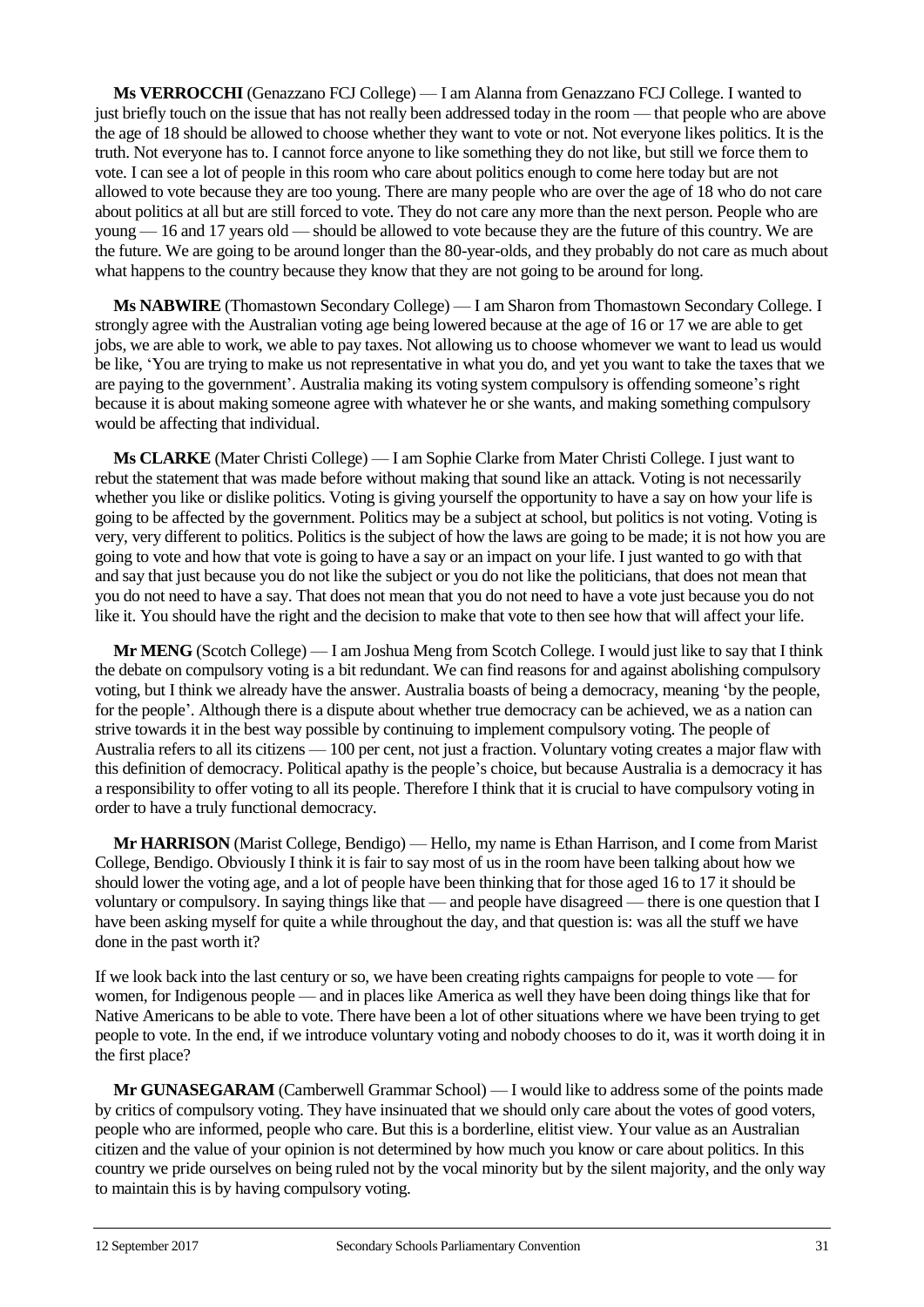Furthermore, compulsory voting safeguards our right to vote. It makes voter suppression nearly impossible, because when everyone has to vote, everyone has to be able to vote. This is not the case in several countries with voluntary voting, such as the United States. A University of California San Diego study found that elections have been swayed by up to 2 to 3 percentage points by voter suppression methods. This may not seem like much, but that is greater than the margin that Brexit was decided by. The fact is that voluntary voting makes it easy to commit voter suppression. Once you break the norm of universal suffrage it becomes easier and easier to exclude more and more people from voting by putting up discriminatory hurdles. By preserving compulsory voting we are preserving the right to vote and ensuring that the rule of the people is the rule of all people.

**The SPEAKER** — Thank you, everyone. The time for the soapbox has now concluded. I thank you all for your contributions. I am very, very impressed by your knowledge, by your passion, by your emotional contributions, by your informed contributions and by your mature approach to this particular argument. Clearly we have some future leaders here in the house and/or politicians, depending on your choice. Also, thank you for being such great representatives of your schools. Thank you to your staff who are with you today for involving you in today's debate. I think our future is in good hands, and maintain the rage.

## **THE VOTE**

**The SPEAKER** — We are now about to vote. We have two questions before the house. The voting will be by a show of hands. Unfortunately we cannot make an amendment to the question: should the voting age be lowered to 16? I certainly heard a lot of arguments in the chamber this afternoon for yes but that it should be non-compulsory. Unfortunately that is not a question to be put before the house today. There are two questions.

I will put the question and then we will have a show of hands. The first question is:

Should Australia abolish compulsory voting?

#### **Question defeated.**

**The SPEAKER** — The second question to be put before the house today is:

Should the voting age be lowered to 16?

#### **Question agreed to.**

**The SPEAKER** — The house today passes, on a show of hands, that Australia should not abolish compulsory voting. The second vote: should the voting age be lowered to 16, is a yes.

## **REPORT ON THE 2017 NATIONAL SCHOOLS CONSTITUTIONAL CONVENTION**

**The SPEAKER** — I would now like to introduce Gerard Felipe, who is the founding chairman, executive board, of the Victorian Student Representative Council. He will share his experience of the 2017 National Schools Constitutional Convention. Thank you, Gerard.

**Mr FELIPE** — Thank you very much, Speaker. It is good to see such bright individuals here today. I did have an official script written for today but halfway here on the train I decided to speak on the spot, so bear with me.

Earlier this year I was very lucky to be selected to attend the 22nd National Schools Constitutional Convention in Canberra. Those of you who have been to Canberra will know that they are very keen on roundabouts. Nonetheless we did get to our destinations, and Old Parliament House was one of them. It introduce a very, very interesting topic, and that topic was on whether or not Indigenous Australians should be recognised in the Australian constitution. Pleasingly, the result was that the majority of the states, through the representation of our delegates who went there, voted yes, that there should be some form of representation of Indigenous Australians in the Australian constitution. I am not sure about the territories, but the states were definitely in full favour of this alteration to the constitution.

The third day was when it all happened. We went through the alteration process for the constitution. I can tell you that it was a very complex process, but it was very revealing and I learned a lot. The Australian Electoral Commission came over, presented to us and gave us the information about how we were to vote for a change to the constitution and how that process would go. The 120 delegates who were there spoke from their hearts.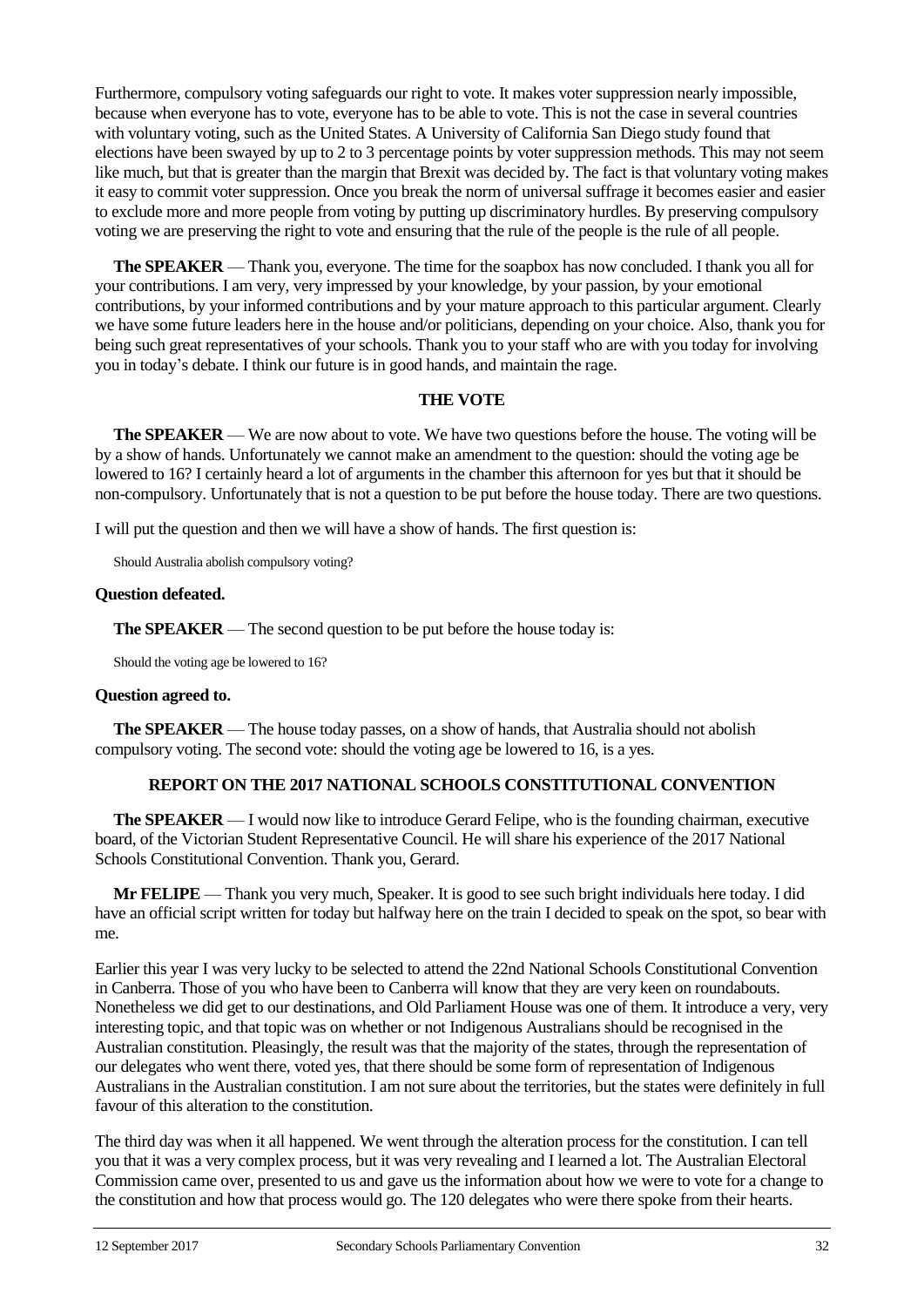They spoke about what they believed in, whether they were for or against, but in the end we came to the decision that yes, there should be Indigenous recognition in the constitution.

One of the biggest highlights for me in attending the convention was meeting very like-minded students. It really brought me to challenge my preconceived thoughts about issues, like the ones you have been discussing today about lowering the voting age. It really is that experience which gives you the opportunity to thrive on your own thoughts and your ability to stand up for what you believe is right. The convention gave me the opportunity to have a say in the issues that affect us. It brought me to realise that as the youth of this country we do have a lot to say about the future of Australia. That was one of the biggest opportunities that the convention gave me.

We were lucky enough to have dinner at the High Court of Australia on the second day. I actually did not realise we were in the High Court until someone told me that we were there so — I do not know— it was probably that the three days went faster than I thought they did or I was just that excited at being there. We had the privilege of hearing from very, very inspirational speakers on the day. One of them was the Australian Youth of the Year, and he gave us a very good insight on how we should go about making these positive changes we need to make for a better future. Simon Birmingham, the Honourable Senator, said that the convention brought together the best and brightest of Australians. I have no doubt that that tradition will continue with each and every one of you today.

Regardless of that I think my most favourite and biggest experience was definitely the friendships I have made throughout the conventions — the people we have encountered, the things we have learned. It really opened up the floor to the differences we have, but it shows that it is through our differences that we grow stronger together. You are really challenged at this convention; you are really challenged in your views. You start to think in very different way, but you also develop a new understanding of what these issues are and how they affect us altogether. So I very much urge you to apply for next year's constitutional convention.

I forgot to mention that we went to Government House. That was one of my highlights as well. We were very lucky to have attended a session, a reception, at Government House hosted by Lady Cosgrove. She is a very wonderful lady. We had the opportunity to meet with her and discuss our views on the issues. I really do encourage you to apply for the National Schools Constitutional Convention next year. If I had a chance, I would go a second time, but I can tell that that will not be the case. I really encourage you to go.

Make the most of the opportunities and the experiences that are given to you, because if there is one thing I have learned, it is definitely about making the most of what you are given. I made a speech right here last year, saying that we often take things too much for granted in here. Having been born in a Third World country we are very lucky to have these opportunities to go interstate to discuss these issues. That is one of the greatest things about these opportunities. Make the most of these opportunities. Speak about what you believe is right. Whether you are for or against an issue, do what you believe is right. Say what you believe is right and stand up for what you believe in. That is one of the most important things I have learned throughout this opportunity and throughout this year. Apply for the National Schools Constitutional Convention. I hope you have enjoyed your day today and thank you for bearing with me. I appreciate it. Thank you very much.

## *Delegates applauding*.

**The SPEAKER** — Thank you very much, Gerard. I would like to invite to the chair the Honourable Nick Wakeling, MP, shadow Minister for Education and my colleague in the Parliament of Victoria. The Honourable Nick Wakeling will be closing today's session. Thank you.

#### **CLOSING**

**Mr WAKELING** — Thank you very much. Can I firstly start by acknowledging my parliamentary colleague, Maree Edwards, who is the Deputy Speaker in the Victorian Parliament. Congratulations to each and every one of you on the opportunity to participate in this very important event. I hope your participation has demonstrated the importance of arguments, of persuasion, because that is what being a leader and a representative in this place is about. It is about having a view, but understanding how to voice that view in a way that can persuade others to be guided and convinced of your arguments. Some of you will have been successful; some of you will not have been successful. The point is that this building is a living testament to that important trait.